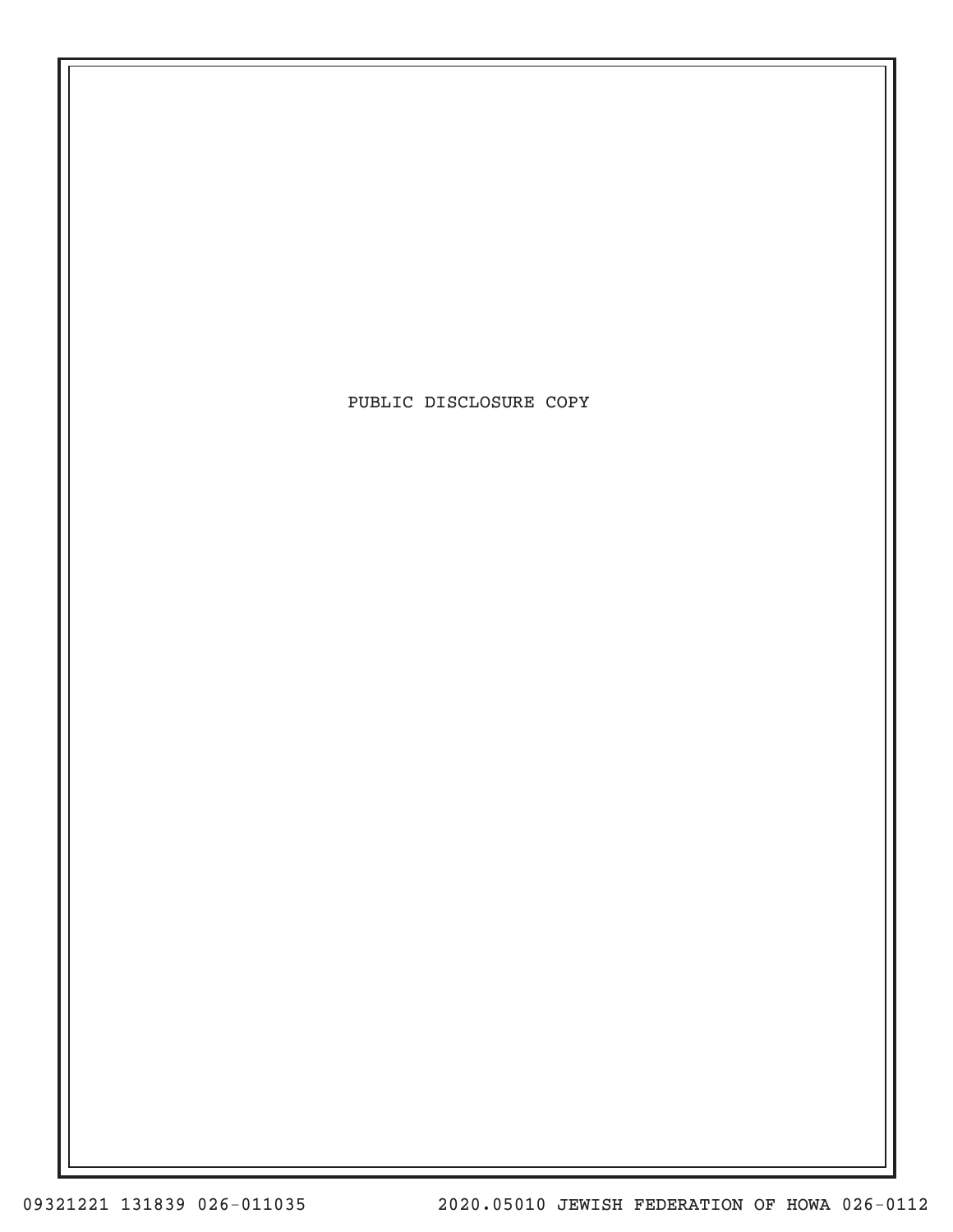|                                       |                                  |                                                            | ** PUBLIC DISCLOSURE COPY **                                                                                                                                               |            |                                                                       |                                                           |
|---------------------------------------|----------------------------------|------------------------------------------------------------|----------------------------------------------------------------------------------------------------------------------------------------------------------------------------|------------|-----------------------------------------------------------------------|-----------------------------------------------------------|
|                                       |                                  |                                                            | <b>Return of Organization Exempt From Income Tax</b>                                                                                                                       |            |                                                                       | OMB No. 1545-0047                                         |
|                                       |                                  | Form 990                                                   | Under section 501(c), 527, or 4947(a)(1) of the Internal Revenue Code (except private foundations)                                                                         |            |                                                                       |                                                           |
|                                       |                                  | Department of the Treasury                                 | Do not enter social security numbers on this form as it may be made public.                                                                                                |            |                                                                       | <b>Open to Public</b>                                     |
|                                       |                                  | Internal Revenue Service                                   | Go to www.irs.gov/Form990 for instructions and the latest information.                                                                                                     |            |                                                                       | Inspection                                                |
|                                       |                                  |                                                            | A For the 2020 calendar year, or tax year beginning $JUL$ 1, $2020$                                                                                                        |            | and ending JUN 30, 2021                                               |                                                           |
|                                       | <b>B</b> Check if<br>applicable: |                                                            | <b>C</b> Name of organization                                                                                                                                              |            | D Employer identification number                                      |                                                           |
|                                       | Address<br>change                |                                                            | JEWISH FEDERATION OF HOWARD COUNTY                                                                                                                                         |            |                                                                       |                                                           |
|                                       | Name<br>change                   |                                                            | Doing business as                                                                                                                                                          |            | 23-7072654                                                            |                                                           |
|                                       | Initial<br>return                |                                                            | Number and street (or P.O. box if mail is not delivered to street address)                                                                                                 | Room/suite | E Telephone number                                                    |                                                           |
|                                       | Final<br>return/<br>termin-      |                                                            | 400<br>10630 LITTLE PATUXENT PKWY                                                                                                                                          |            | $410 - 730 - 4976$                                                    |                                                           |
|                                       | ated<br>Amended                  |                                                            | City or town, state or province, country, and ZIP or foreign postal code<br>21044<br>COLUMBIA, MD                                                                          |            | G Gross receipts \$                                                   | 921,795.                                                  |
|                                       | return<br>Applica-               |                                                            | F Name and address of principal officer: ELLIOT SHEFRIN                                                                                                                    |            | H(a) Is this a group return                                           | $Yes$ $X$ No                                              |
|                                       | tion<br>pending                  |                                                            | SAME AS C ABOVE                                                                                                                                                            |            | for subordinates?<br>$H(b)$ Are all subordinates included? $\Box$ Yes | <b>No</b>                                                 |
|                                       |                                  | <b>I</b> Tax-exempt status: $\boxed{\mathbf{X}}$ 501(c)(3) | $501(c)$ (<br>$\leq$ (insert no.)<br>$4947(a)(1)$ or                                                                                                                       | 527        |                                                                       | If "No," attach a list. See instructions                  |
|                                       |                                  |                                                            | J Website: WWW.JEWISHHOWARDCOUNTY.ORG                                                                                                                                      |            | $H(c)$ Group exemption number $\blacktriangleright$                   |                                                           |
|                                       |                                  |                                                            | K Form of organization: X Corporation<br>Trust<br>Other $\blacktriangleright$<br>Association                                                                               |            |                                                                       | L Year of formation: 1967   M State of legal domicile: MD |
|                                       | Part I                           | <b>Summary</b>                                             |                                                                                                                                                                            |            |                                                                       |                                                           |
|                                       | 1.                               |                                                            | Briefly describe the organization's mission or most significant activities: SUPPORT & SERVE THE HOWARD                                                                     |            |                                                                       |                                                           |
| Governance                            |                                  |                                                            | COUNTY JEWISH COMMUNITY, THE STATE OF ISRAEL, & JEWS WORLDWIDE.                                                                                                            |            |                                                                       |                                                           |
|                                       | $\mathbf{2}$                     |                                                            | Check this box $\blacktriangleright$ $\Box$ if the organization discontinued its operations or disposed of more than 25% of its net assets.                                |            |                                                                       |                                                           |
|                                       | 3                                |                                                            | Number of voting members of the governing body (Part VI, line 1a)                                                                                                          |            | 3                                                                     | 12                                                        |
|                                       | 4                                |                                                            |                                                                                                                                                                            |            | $\overline{\mathbf{4}}$                                               | 12                                                        |
| <b>Activities &amp;</b>               | 5                                |                                                            |                                                                                                                                                                            |            | 5                                                                     | $\overline{9}$                                            |
|                                       |                                  |                                                            |                                                                                                                                                                            |            | $6\phantom{a}$                                                        | 600                                                       |
|                                       |                                  |                                                            |                                                                                                                                                                            |            | 7a                                                                    | 0.                                                        |
|                                       |                                  |                                                            |                                                                                                                                                                            |            | 7b                                                                    | 0.                                                        |
|                                       |                                  |                                                            |                                                                                                                                                                            |            | <b>Prior Year</b>                                                     | <b>Current Year</b>                                       |
|                                       | 8                                |                                                            | Contributions and grants (Part VIII, line 1h)                                                                                                                              |            | 815,801.                                                              | 888,294.                                                  |
| Revenue                               | 9                                |                                                            | Program service revenue (Part VIII, line 2g)                                                                                                                               |            | 30,418.                                                               | 9,799.                                                    |
|                                       | 10                               |                                                            |                                                                                                                                                                            |            | 3,394.                                                                | 4,289.                                                    |
|                                       | 11                               |                                                            | Other revenue (Part VIII, column (A), lines 5, 6d, 8c, 9c, 10c, and 11e)                                                                                                   |            | $\overline{5,116}$ .<br>854,729.                                      | 9,009.                                                    |
|                                       | 12                               |                                                            | Total revenue - add lines 8 through 11 (must equal Part VIII, column (A), line 12)                                                                                         |            | 52,462.                                                               | 911, 391.<br>30,883.                                      |
|                                       | 13                               |                                                            | Grants and similar amounts paid (Part IX, column (A), lines 1-3)                                                                                                           |            | 0.                                                                    | 0.                                                        |
|                                       | 14                               |                                                            | Benefits paid to or for members (Part IX, column (A), line 4)<br>Salaries, other compensation, employee benefits (Part IX, column (A), lines 5-10)                         |            | 515,222.                                                              | 507,447.                                                  |
| Expenses                              |                                  |                                                            |                                                                                                                                                                            |            | 0.                                                                    | 0.                                                        |
|                                       |                                  |                                                            |                                                                                                                                                                            |            |                                                                       |                                                           |
|                                       |                                  |                                                            |                                                                                                                                                                            |            | 257,993.                                                              | 285,956.                                                  |
|                                       | 18                               |                                                            | Total expenses. Add lines 13-17 (must equal Part IX, column (A), line 25)                                                                                                  |            | 825,677.                                                              | 824,286.                                                  |
|                                       | 19                               |                                                            |                                                                                                                                                                            |            | 29,052.                                                               | 87,105.                                                   |
|                                       |                                  |                                                            |                                                                                                                                                                            |            | <b>Beginning of Current Year</b>                                      | <b>End of Year</b>                                        |
| Net Assets or<br><b>Eund Balances</b> | 20                               | Total assets (Part X, line 16)                             |                                                                                                                                                                            |            | 1,278,914.                                                            | 1,310,149.                                                |
|                                       | 21                               |                                                            | Total liabilities (Part X, line 26)                                                                                                                                        |            | 167,732.                                                              | 52,442.                                                   |
|                                       | 22                               |                                                            |                                                                                                                                                                            |            | 1, 111, 182.                                                          | 1,257,707.                                                |
|                                       | <b>Part II</b>                   | <b>Signature Block</b>                                     |                                                                                                                                                                            |            |                                                                       |                                                           |
|                                       |                                  |                                                            | Under penalties of perjury, I declare that I have examined this return, including accompanying schedules and statements, and to the best of my knowledge and belief, it is |            |                                                                       |                                                           |

| Sign<br>Here | Signature of officer<br>ELLIOT SHEFRIN,<br>TREASURER<br>Type or print name and title |                                                                                         | Date                                      |
|--------------|--------------------------------------------------------------------------------------|-----------------------------------------------------------------------------------------|-------------------------------------------|
| Paid         | Print/Type preparer's name<br>KRISTINA HIMROD, CPA                                   | Preparer's signature<br><b>KRISTINA HIMROD, CPA <math>12/21/21</math></b> self-employed | Date<br><b>PTIN</b><br>Check<br>P01544190 |
| Preparer     | CLIFTONLARSONALLEN LLP<br>Firm's name                                                |                                                                                         | Firm's EIN $\geq 41 - 0746749$            |
| Use Only     | Firm's address 2523 US HIGHWAY 27 S                                                  |                                                                                         |                                           |
|              | SEBRING, FL 33870-4926                                                               |                                                                                         | Phone no. $863 - 385 - 1577$              |
|              | May the IRS discuss this return with the preparer shown above? See instructions      |                                                                                         | $X \mid Y$ es<br><b>No</b>                |
|              |                                                                                      |                                                                                         | $\mathbf{a}$                              |

true, correct, and complete. Declaration of preparer (other than officer) is based on all information of which preparer has any knowledge.

032001 12-23-20 LHA **For Paperwork Reduction Act Notice, see the separate instructions.** Form **990** (2020)

Form **990** (2020)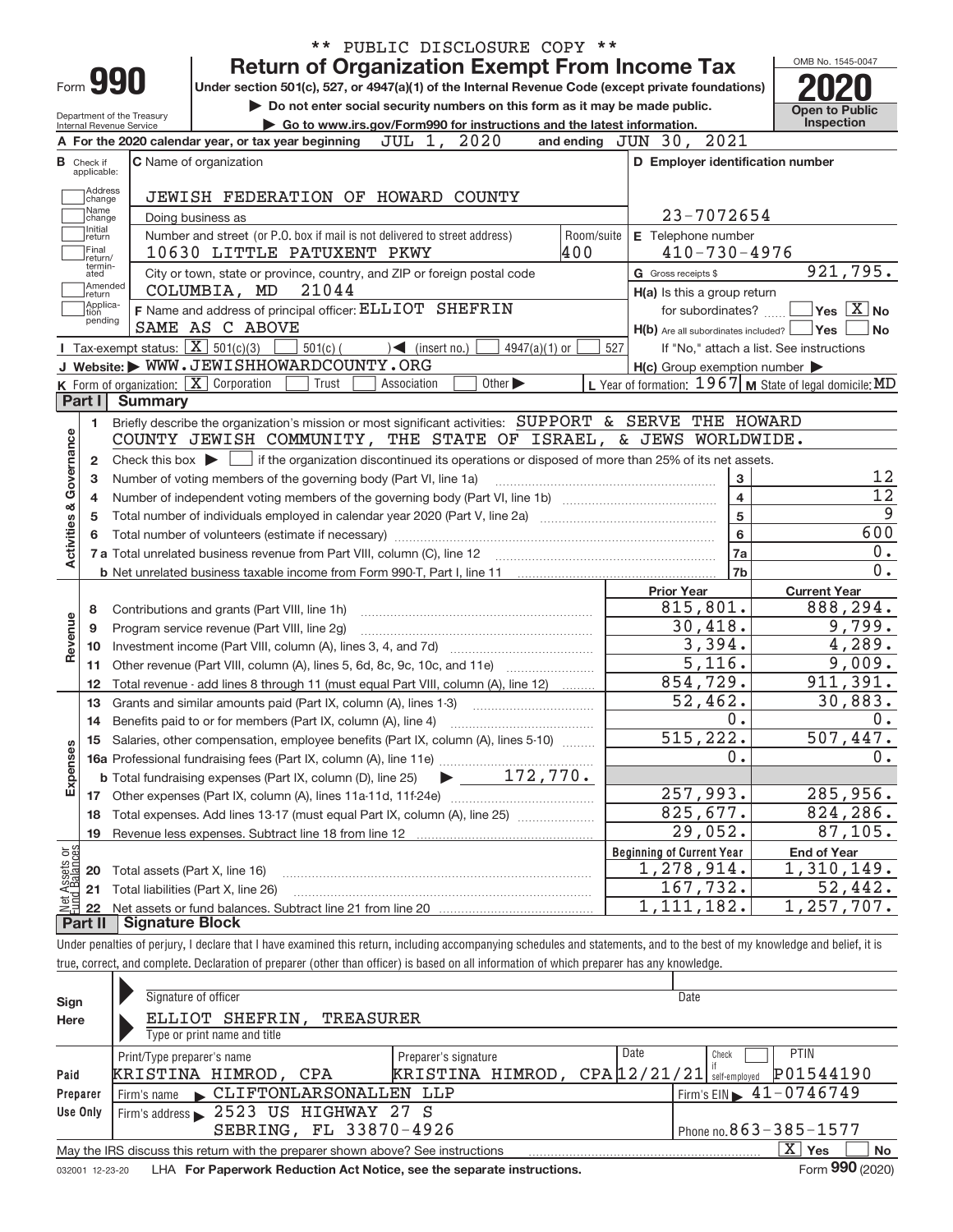| 1            | $\overline{\mathbf{X}}$<br>Briefly describe the organization's mission:                                                                                                              |
|--------------|--------------------------------------------------------------------------------------------------------------------------------------------------------------------------------------|
|              | THE MISSION OF THE FEDERATION IS TO SUPPORT AND SERVE THE HOWARD                                                                                                                     |
|              | COUNTY JEWISH COMMUNITY, THE STATE OF ISRAEL, AND JEWS THROUGHOUT THE                                                                                                                |
|              | WORLD. THE FEDERATION IS A DYNAMIC, INTEGRATING RESOURCE FOR ALL                                                                                                                     |
|              | JEWISH-BASED ORGANIZATIONS AND INSTITUTIONS IN HOWARD COUNTY.                                                                                                                        |
| $\mathbf{2}$ | Did the organization undertake any significant program services during the year which were not listed on the                                                                         |
|              | $\sqrt{}$ Yes $\sqrt{}$ X $\sqrt{}$ No                                                                                                                                               |
|              | If "Yes," describe these new services on Schedule O.<br>Did the organization cease conducting, or make significant changes in how it conducts, any program services?<br>$ Yes X $ No |
| 3            | If "Yes," describe these changes on Schedule O.                                                                                                                                      |
| 4            | Describe the organization's program service accomplishments for each of its three largest program services, as measured by expenses.                                                 |
|              | Section 501(c)(3) and 501(c)(4) organizations are required to report the amount of grants and allocations to others, the total expenses, and                                         |
|              | revenue, if any, for each program service reported.                                                                                                                                  |
| 4a           | $\overline{12,772.}$ including grants of \$<br>217.<br>) (Expenses \$<br>) (Revenue \$<br>(Code:                                                                                     |
|              | OVERSEAS PARTNER: JAFI- THE JEWISH FEDERATION OF HOWARD COUNTY PARTNERS                                                                                                              |
|              | WITH ONE OVERSEAS PARTNER, THE JEWISH AGENCY FOR ISRAEL (JAFI), WHICH<br>WORKS WITH JEWISH COMMUNITIES ABROAD TO ENSURE A JEWISH FUTURE FOR                                          |
|              | GENERATIONS TO COME. JAFI CONNECTS JEWS WITH ISRAEL, WITH ONE ANOTHER,                                                                                                               |
|              | WITH THEIR HERITAGE AND WITH OUR COLLECTIVE FUTURE.                                                                                                                                  |
|              |                                                                                                                                                                                      |
|              |                                                                                                                                                                                      |
|              |                                                                                                                                                                                      |
|              |                                                                                                                                                                                      |
|              |                                                                                                                                                                                      |
|              |                                                                                                                                                                                      |
|              |                                                                                                                                                                                      |
| 4b           | $108,754$ $\cdot$ including grants of \$ __<br>$\int$ (Revenue \$<br>(Code:<br>) (Expenses \$<br>SOCIAL SERVICES - SOCIAL WORKER, JEN, HOSPICE, CHAPLAIN - OUR LOCAL                 |
|              | BENEFICIARY AGENCIES AND SERVICES ADDRESS THE EVOLVING AND GROWING                                                                                                                   |
|              | NEEDS OF OUR JEWISH COMMUNITY. CARING FOR THE MOST VULNERABLE IS THE                                                                                                                 |
|              | HALLMARK OF THE FEDERATION. OUR SOCIAL WORKER PROVIDES COUNSELING AND                                                                                                                |
|              | SERVICES TO THE MOST VULNERABLE IN OUR COMMUNITY. JEWISH EMERGENCY                                                                                                                   |
|              |                                                                                                                                                                                      |
|              | (JEN) PROVIDES EMERGENCY CASH ASSISTANCE TO JEWISH COMMUNITY<br>NETWORK                                                                                                              |
|              | MEMBERS IN FINANCIAL CRISIS. JEWISH CHAPLAINCY UPHOLDS THE JEWISH VALUE                                                                                                              |
|              | OF MAINTAINING THE DIGNITY OF LIFE, FOR ANYONE WHO IS JEWISH,                                                                                                                        |
|              | REGARDLESS OF AFFILIATION. OUR COMMUNITY CHAPLAIN AND HOSPICE CHAPLAIN                                                                                                               |
|              | VISIT JEWISH CITIZENS IN SENIOR FACILITIES, HOSPITALS AND THEIR HOMES,                                                                                                               |
|              | PROVIDING PASTORAL CARE TO PATIENTS AND THEIR FAMILIES.                                                                                                                              |
|              |                                                                                                                                                                                      |
|              |                                                                                                                                                                                      |
|              | LIBRARY IN HOWARD COUNTY WHERE THEY RECEIVE FREE JEWISH BOOKS, MUSIC,                                                                                                                |
|              | AND A MONTHLY E-NEWSLETTER TO CONNECT THEM TO JEWISH LIFE AND TO OTHER                                                                                                               |
|              | JEWISH FAMILIES. PJ LIBRARY IN HOWARD COUNTY ALSO PROVIDED REGULAR                                                                                                                   |
|              | PROGRAMS TO BRING FAMILIES TOGETHER AROUND JEWISH CULTURE AND                                                                                                                        |
|              | TRADITIONS.                                                                                                                                                                          |
|              |                                                                                                                                                                                      |
|              |                                                                                                                                                                                      |
|              |                                                                                                                                                                                      |
|              |                                                                                                                                                                                      |
|              |                                                                                                                                                                                      |
|              | 4d Other program services (Describe on Schedule O.)                                                                                                                                  |
|              | $276,473$ • including grants of \$ 30,883 • ) (Revenue \$ 8,467 • )<br>(Expenses \$                                                                                                  |
|              | 457, 284.<br>4e Total program service expenses<br>Form 990 (2020)                                                                                                                    |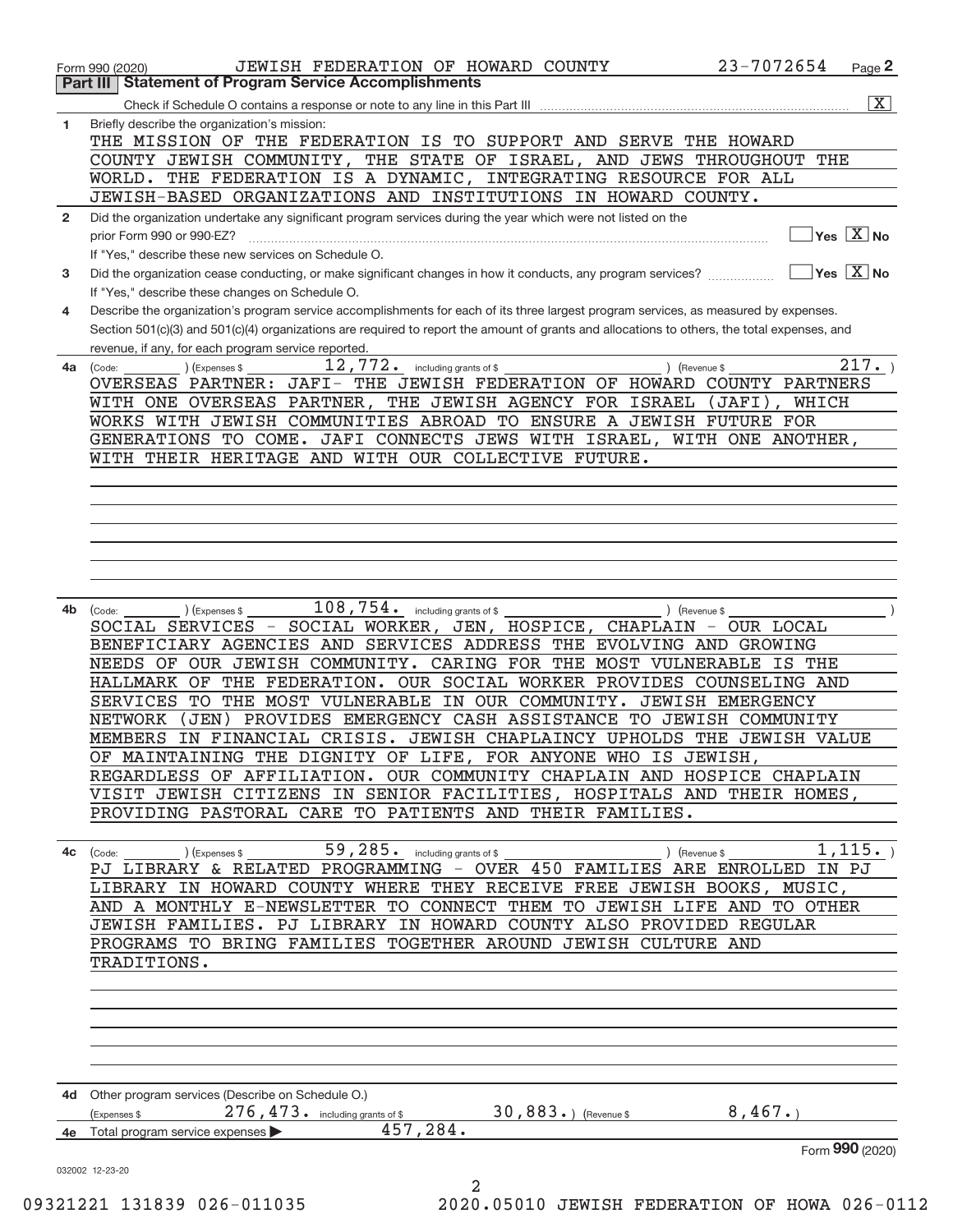|  | Form 990 (2020) |
|--|-----------------|

**Part IV Checklist of Required Schedules**

|     |                                                                                                                                  |                 | Yes                     | No              |
|-----|----------------------------------------------------------------------------------------------------------------------------------|-----------------|-------------------------|-----------------|
| 1   | Is the organization described in section $501(c)(3)$ or $4947(a)(1)$ (other than a private foundation)?                          |                 |                         |                 |
|     |                                                                                                                                  | 1               | Χ                       |                 |
| 2   |                                                                                                                                  | $\overline{2}$  | $\overline{\mathbf{x}}$ |                 |
| 3   | Did the organization engage in direct or indirect political campaign activities on behalf of or in opposition to candidates for  |                 |                         |                 |
|     |                                                                                                                                  | 3               |                         | X.              |
| 4   | Section 501(c)(3) organizations. Did the organization engage in lobbying activities, or have a section 501(h) election in effect |                 |                         |                 |
|     |                                                                                                                                  | 4               |                         | x               |
| 5   | Is the organization a section 501(c)(4), 501(c)(5), or 501(c)(6) organization that receives membership dues, assessments, or     |                 |                         |                 |
|     |                                                                                                                                  | 5               |                         | X.              |
| 6   | Did the organization maintain any donor advised funds or any similar funds or accounts for which donors have the right to        |                 |                         |                 |
|     | provide advice on the distribution or investment of amounts in such funds or accounts? If "Yes," complete Schedule D, Part I     | 6               |                         | X.              |
| 7   | Did the organization receive or hold a conservation easement, including easements to preserve open space,                        |                 |                         |                 |
|     |                                                                                                                                  | $\overline{7}$  |                         | X.              |
| 8   | Did the organization maintain collections of works of art, historical treasures, or other similar assets? If "Yes," complete     |                 |                         | X.              |
|     |                                                                                                                                  | 8               |                         |                 |
| 9   | Did the organization report an amount in Part X, line 21, for escrow or custodial account liability, serve as a custodian for    |                 |                         |                 |
|     | amounts not listed in Part X; or provide credit counseling, debt management, credit repair, or debt negotiation services?        | 9               |                         | X.              |
|     | Did the organization, directly or through a related organization, hold assets in donor-restricted endowments                     |                 |                         |                 |
| 10  |                                                                                                                                  | 10              |                         | x               |
| 11  | If the organization's answer to any of the following questions is "Yes," then complete Schedule D, Parts VI, VII, VIII, IX, or X |                 |                         |                 |
|     | as applicable.                                                                                                                   |                 |                         |                 |
|     | a Did the organization report an amount for land, buildings, and equipment in Part X, line 10? If "Yes," complete Schedule D,    |                 |                         |                 |
|     |                                                                                                                                  | 11a             | X                       |                 |
|     | b Did the organization report an amount for investments - other securities in Part X, line 12, that is 5% or more of its total   |                 |                         |                 |
|     |                                                                                                                                  | 11 <sub>b</sub> | $\mathbf X$             |                 |
|     | c Did the organization report an amount for investments - program related in Part X, line 13, that is 5% or more of its total    |                 |                         |                 |
|     |                                                                                                                                  | 11c             |                         | X.              |
|     | d Did the organization report an amount for other assets in Part X, line 15, that is 5% or more of its total assets reported in  |                 |                         |                 |
|     |                                                                                                                                  | 11d             | Χ                       |                 |
|     | e Did the organization report an amount for other liabilities in Part X, line 25? If "Yes," complete Schedule D, Part X          | 11e             | $\mathbf X$             |                 |
|     | f Did the organization's separate or consolidated financial statements for the tax year include a footnote that addresses        |                 |                         |                 |
|     | the organization's liability for uncertain tax positions under FIN 48 (ASC 740)? If "Yes," complete Schedule D, Part X           | 11f             |                         | X.              |
|     | 12a Did the organization obtain separate, independent audited financial statements for the tax year? If "Yes," complete          |                 |                         |                 |
|     |                                                                                                                                  | 12a             | X                       |                 |
|     | b Was the organization included in consolidated, independent audited financial statements for the tax year?                      |                 |                         |                 |
|     | If "Yes," and if the organization answered "No" to line 12a, then completing Schedule D, Parts XI and XII is optional            | 12b             |                         | A               |
| 13  |                                                                                                                                  | 13              |                         | X               |
| 14a | Did the organization maintain an office, employees, or agents outside of the United States?                                      | 14a             |                         | х               |
|     | b Did the organization have aggregate revenues or expenses of more than \$10,000 from grantmaking, fundraising, business,        |                 |                         |                 |
|     | investment, and program service activities outside the United States, or aggregate foreign investments valued at \$100,000       |                 |                         |                 |
|     |                                                                                                                                  | 14b             |                         | X.              |
| 15  | Did the organization report on Part IX, column (A), line 3, more than \$5,000 of grants or other assistance to or for any        |                 |                         |                 |
|     |                                                                                                                                  | 15              |                         | X               |
| 16  | Did the organization report on Part IX, column (A), line 3, more than \$5,000 of aggregate grants or other assistance to         |                 |                         |                 |
|     |                                                                                                                                  | 16              |                         | x               |
| 17  | Did the organization report a total of more than \$15,000 of expenses for professional fundraising services on Part IX,          |                 |                         | x               |
|     | Did the organization report more than \$15,000 total of fundraising event gross income and contributions on Part VIII, lines     | 17              |                         |                 |
| 18  |                                                                                                                                  | 18              |                         | X.              |
| 19  | Did the organization report more than \$15,000 of gross income from gaming activities on Part VIII, line 9a? If "Yes."           |                 |                         |                 |
|     |                                                                                                                                  | 19              |                         | X               |
|     |                                                                                                                                  | 20a             |                         | х               |
|     | b If "Yes" to line 20a, did the organization attach a copy of its audited financial statements to this return?                   | 20 <sub>b</sub> |                         |                 |
| 21  | Did the organization report more than \$5,000 of grants or other assistance to any domestic organization or                      |                 |                         |                 |
|     |                                                                                                                                  | 21              | Х                       |                 |
|     | 032003 12-23-20                                                                                                                  |                 |                         | Form 990 (2020) |

032003 12‐23‐20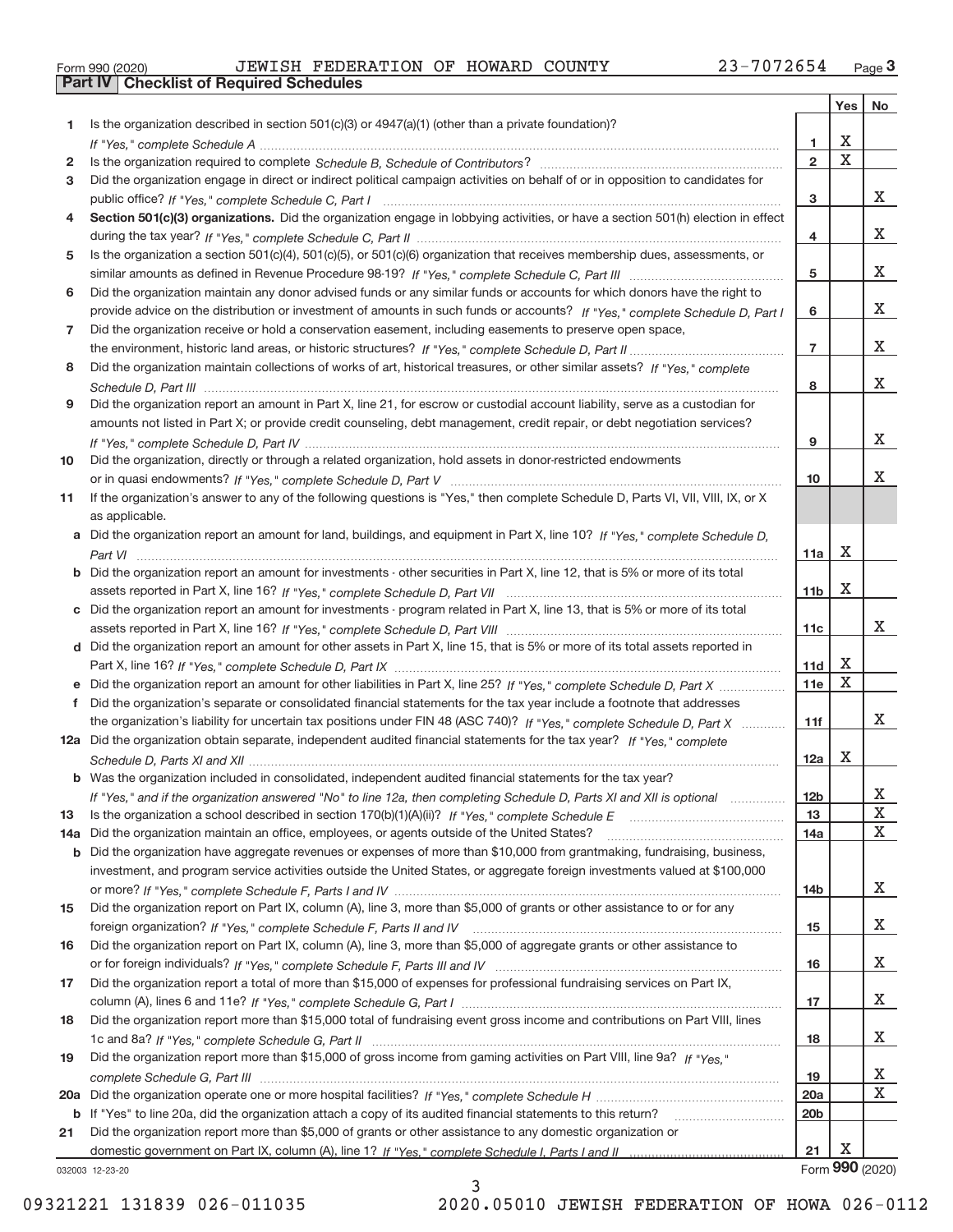|  | Form 990 (2020) |
|--|-----------------|
|  |                 |

**Part IV Checklist of Required Schedules**

*(continued)*

|               |                                                                                                                              |                 | Yes | No              |
|---------------|------------------------------------------------------------------------------------------------------------------------------|-----------------|-----|-----------------|
| 22            | Did the organization report more than \$5,000 of grants or other assistance to or for domestic individuals on                |                 |     |                 |
|               |                                                                                                                              | 22              | Х   |                 |
| 23            | Did the organization answer "Yes" to Part VII, Section A, line 3, 4, or 5 about compensation of the organization's current   |                 |     |                 |
|               | and former officers, directors, trustees, key employees, and highest compensated employees? If "Yes," complete               |                 |     |                 |
|               |                                                                                                                              | 23              |     | X.              |
|               | 24a Did the organization have a tax-exempt bond issue with an outstanding principal amount of more than \$100,000 as of the  |                 |     |                 |
|               | last day of the year, that was issued after December 31, 2002? If "Yes," answer lines 24b through 24d and complete           |                 |     |                 |
|               |                                                                                                                              | 24a             |     | x               |
|               |                                                                                                                              | 24b             |     |                 |
|               | c Did the organization maintain an escrow account other than a refunding escrow at any time during the year to defease       |                 |     |                 |
|               |                                                                                                                              | 24 <sub>c</sub> |     |                 |
|               |                                                                                                                              | 24d             |     |                 |
|               | 25a Section 501(c)(3), 501(c)(4), and 501(c)(29) organizations. Did the organization engage in an excess benefit             |                 |     |                 |
|               |                                                                                                                              | 25a             |     | x               |
|               | b Is the organization aware that it engaged in an excess benefit transaction with a disqualified person in a prior year, and |                 |     |                 |
|               | that the transaction has not been reported on any of the organization's prior Forms 990 or 990-EZ? If "Yes," complete        |                 |     |                 |
|               | Schedule L. Part I                                                                                                           | 25 <sub>b</sub> |     | х               |
| 26            | Did the organization report any amount on Part X, line 5 or 22, for receivables from or payables to any current              |                 |     |                 |
|               | or former officer, director, trustee, key employee, creator or founder, substantial contributor, or 35%                      |                 |     |                 |
|               |                                                                                                                              | 26              |     | x               |
| 27            | Did the organization provide a grant or other assistance to any current or former officer, director, trustee, key employee,  |                 |     |                 |
|               | creator or founder, substantial contributor or employee thereof, a grant selection committee member, or to a 35% controlled  |                 |     |                 |
|               | entity (including an employee thereof) or family member of any of these persons? If "Yes," complete Schedule L, Part III     | 27              |     | x               |
| 28            | Was the organization a party to a business transaction with one of the following parties (see Schedule L, Part IV            |                 |     |                 |
|               | instructions, for applicable filing thresholds, conditions, and exceptions):                                                 |                 |     |                 |
|               | a A current or former officer, director, trustee, key employee, creator or founder, or substantial contributor? If           |                 |     |                 |
|               |                                                                                                                              | 28a             |     | х               |
|               |                                                                                                                              | 28 <sub>b</sub> |     | $\mathbf X$     |
|               | c A 35% controlled entity of one or more individuals and/or organizations described in lines 28a or 28b? If                  |                 |     |                 |
|               |                                                                                                                              | 28 <sub>c</sub> |     | х               |
| 29            |                                                                                                                              | 29              |     | $\mathbf x$     |
| 30            | Did the organization receive contributions of art, historical treasures, or other similar assets, or qualified conservation  |                 |     |                 |
|               |                                                                                                                              | 30              |     | х               |
| 31            | Did the organization liquidate, terminate, or dissolve and cease operations? If "Yes," complete Schedule N, Part I           | 31              |     | $\mathbf X$     |
| 32            | Did the organization sell, exchange, dispose of, or transfer more than 25% of its net assets? If "Yes," complete             |                 |     |                 |
|               |                                                                                                                              | 32              |     | x               |
| 33            | Did the organization own 100% of an entity disregarded as separate from the organization under Regulations                   |                 |     |                 |
|               |                                                                                                                              | 33              |     | х               |
| 34            | Was the organization related to any tax-exempt or taxable entity? If "Yes," complete Schedule R, Part II, III, or IV, and    |                 |     |                 |
|               |                                                                                                                              | 34              |     | х               |
|               | 35a Did the organization have a controlled entity within the meaning of section 512(b)(13)?                                  | 35a             |     | X               |
|               | b If "Yes" to line 35a, did the organization receive any payment from or engage in any transaction with a controlled entity  |                 |     |                 |
|               |                                                                                                                              | 35 <sub>b</sub> |     |                 |
| 36            | Section 501(c)(3) organizations. Did the organization make any transfers to an exempt non-charitable related organization?   |                 |     |                 |
|               |                                                                                                                              | 36              |     | x               |
| 37            | Did the organization conduct more than 5% of its activities through an entity that is not a related organization             |                 |     |                 |
|               | and that is treated as a partnership for federal income tax purposes? If "Yes," complete Schedule R, Part VI                 | 37              |     | x               |
| 38            | Did the organization complete Schedule O and provide explanations in Schedule O for Part VI, lines 11b and 19?               |                 |     |                 |
|               |                                                                                                                              | 38              | Х   |                 |
| <b>Part V</b> | <b>Statements Regarding Other IRS Filings and Tax Compliance</b>                                                             |                 |     |                 |
|               | Check if Schedule O contains a response or note to any line in this Part V                                                   |                 |     |                 |
|               |                                                                                                                              |                 | Yes | No              |
|               | 19<br>1a Enter the number reported in Box 3 of Form 1096. Enter -0- if not applicable<br>1a                                  |                 |     |                 |
|               | 0<br>1b                                                                                                                      |                 |     |                 |
| c             | Did the organization comply with backup withholding rules for reportable payments to vendors and reportable gaming           |                 |     |                 |
|               | (gambling) winnings to prize winners?                                                                                        | 1c              |     |                 |
|               | 032004 12-23-20                                                                                                              |                 |     | Form 990 (2020) |
|               | 4                                                                                                                            |                 |     |                 |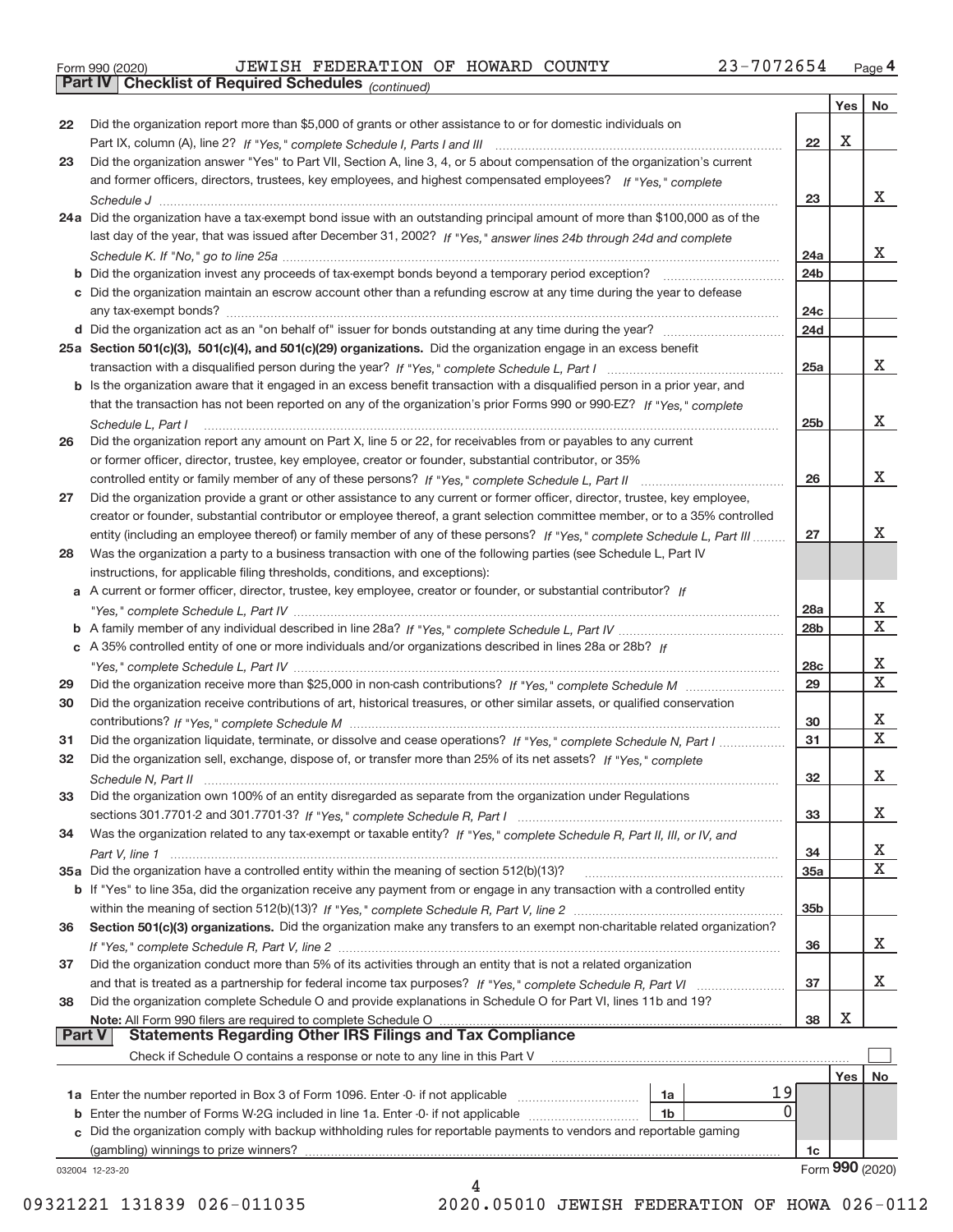| Form 990 (2020) |  | JEWISH FEDERATION OF HOWARD COUNTY                                                  |  | 23-7072654 | Page |
|-----------------|--|-------------------------------------------------------------------------------------|--|------------|------|
|                 |  | <b>Part V</b> Statements Regarding Other IRS Filings and Tax Compliance (continued) |  |            |      |

| Part v | Statements Regarding Other IRS Filings and Tax Compilance<br>(continued)                                                                                                                                                                         |                 |     |             |
|--------|--------------------------------------------------------------------------------------------------------------------------------------------------------------------------------------------------------------------------------------------------|-----------------|-----|-------------|
|        |                                                                                                                                                                                                                                                  |                 | Yes | No.         |
|        | 2a Enter the number of employees reported on Form W-3, Transmittal of Wage and Tax Statements,                                                                                                                                                   |                 |     |             |
|        | 9<br>filed for the calendar year ending with or within the year covered by this return<br>2a                                                                                                                                                     |                 |     |             |
|        |                                                                                                                                                                                                                                                  | 2 <sub>b</sub>  | X   |             |
|        |                                                                                                                                                                                                                                                  |                 |     |             |
|        | 3a Did the organization have unrelated business gross income of \$1,000 or more during the year?                                                                                                                                                 | 3a              |     | х           |
|        |                                                                                                                                                                                                                                                  | 3b              |     |             |
|        | 4a At any time during the calendar year, did the organization have an interest in, or a signature or other authority over, a                                                                                                                     |                 |     |             |
|        | financial account in a foreign country (such as a bank account, securities account, or other financial account)?                                                                                                                                 | 4a              |     | х           |
|        | <b>b</b> If "Yes," enter the name of the foreign country                                                                                                                                                                                         |                 |     |             |
|        | See instructions for filing requirements for FinCEN Form 114, Report of Foreign Bank and Financial Accounts (FBAR).                                                                                                                              |                 |     |             |
|        | 5a Was the organization a party to a prohibited tax shelter transaction at any time during the tax year?                                                                                                                                         | 5a              |     | х           |
| b      |                                                                                                                                                                                                                                                  | 5 <sub>b</sub>  |     | $\mathbf X$ |
| с      |                                                                                                                                                                                                                                                  | 5c              |     |             |
|        | 6a Does the organization have annual gross receipts that are normally greater than \$100,000, and did the organization solicit                                                                                                                   |                 |     |             |
|        | any contributions that were not tax deductible as charitable contributions?                                                                                                                                                                      | 6a              |     | х           |
|        | <b>b</b> If "Yes," did the organization include with every solicitation an express statement that such contributions or gifts                                                                                                                    |                 |     |             |
|        | were not tax deductible?                                                                                                                                                                                                                         | 6b              |     |             |
| 7      | Organizations that may receive deductible contributions under section 170(c).                                                                                                                                                                    |                 |     |             |
| а      | Did the organization receive a payment in excess of \$75 made partly as a contribution and partly for goods and services provided to the payor?                                                                                                  | 7a              |     | х           |
| b      | If "Yes," did the organization notify the donor of the value of the goods or services provided?                                                                                                                                                  | 7b              |     |             |
| с      | Did the organization sell, exchange, or otherwise dispose of tangible personal property for which it was required                                                                                                                                |                 |     | х           |
|        | to file Form 8282?<br>7d<br>If "Yes," indicate the number of Forms 8282 filed during the year                                                                                                                                                    | 7c              |     |             |
| d      |                                                                                                                                                                                                                                                  |                 |     | х           |
| е      | Did the organization receive any funds, directly or indirectly, to pay premiums on a personal benefit contract?                                                                                                                                  | 7e<br>7f        |     | $\mathbf X$ |
| Ť.     | Did the organization, during the year, pay premiums, directly or indirectly, on a personal benefit contract?<br>If the organization received a contribution of qualified intellectual property, did the organization file Form 8899 as required? | 7g              |     |             |
| g<br>h | If the organization received a contribution of cars, boats, airplanes, or other vehicles, did the organization file a Form 1098-C?                                                                                                               | 7h              |     |             |
| 8      | Sponsoring organizations maintaining donor advised funds. Did a donor advised fund maintained by the                                                                                                                                             |                 |     |             |
|        | sponsoring organization have excess business holdings at any time during the year?                                                                                                                                                               | 8               |     |             |
| 9      | Sponsoring organizations maintaining donor advised funds.                                                                                                                                                                                        |                 |     |             |
| а      | Did the sponsoring organization make any taxable distributions under section 4966?                                                                                                                                                               | 9а              |     |             |
| b      | Did the sponsoring organization make a distribution to a donor, donor advisor, or related person?                                                                                                                                                | 9b              |     |             |
| 10     | Section 501(c)(7) organizations. Enter:                                                                                                                                                                                                          |                 |     |             |
| а      | Initiation fees and capital contributions included on Part VIII, line 12<br>10a                                                                                                                                                                  |                 |     |             |
|        | b Gross receipts, included on Form 990, Part VIII, line 12, for public use of club facilities<br>10 <sub>b</sub>                                                                                                                                 |                 |     |             |
| 11.    | Section 501(c)(12) organizations. Enter:                                                                                                                                                                                                         |                 |     |             |
|        | 11a                                                                                                                                                                                                                                              |                 |     |             |
|        | <b>b</b> Gross income from other sources (Do not net amounts due or paid to other sources against                                                                                                                                                |                 |     |             |
|        | 11 <sub>b</sub>                                                                                                                                                                                                                                  |                 |     |             |
|        | 12a Section 4947(a)(1) non-exempt charitable trusts. Is the organization filing Form 990 in lieu of Form 1041?                                                                                                                                   | 12a             |     |             |
|        | <b>12b</b><br><b>b</b> If "Yes," enter the amount of tax-exempt interest received or accrued during the year                                                                                                                                     |                 |     |             |
| 13     | Section 501(c)(29) qualified nonprofit health insurance issuers.                                                                                                                                                                                 |                 |     |             |
| а      |                                                                                                                                                                                                                                                  | 13a             |     |             |
|        | Note: See the instructions for additional information the organization must report on Schedule O.                                                                                                                                                |                 |     |             |
|        | <b>b</b> Enter the amount of reserves the organization is required to maintain by the states in which the                                                                                                                                        |                 |     |             |
|        | 13b                                                                                                                                                                                                                                              |                 |     |             |
|        | 13 <sub>c</sub>                                                                                                                                                                                                                                  |                 |     |             |
|        | 14a Did the organization receive any payments for indoor tanning services during the tax year?                                                                                                                                                   | 14a             |     | x           |
|        | <b>b</b> If "Yes," has it filed a Form 720 to report these payments? If "No," provide an explanation on Schedule O                                                                                                                               | 14 <sub>b</sub> |     |             |
| 15     | Is the organization subject to the section 4960 tax on payment(s) of more than \$1,000,000 in remuneration or                                                                                                                                    |                 |     |             |
|        |                                                                                                                                                                                                                                                  | 15              |     | х           |
|        | If "Yes," see instructions and file Form 4720, Schedule N.                                                                                                                                                                                       |                 |     |             |
| 16     | Is the organization an educational institution subject to the section 4968 excise tax on net investment income?                                                                                                                                  | 16              |     | х           |
|        | If "Yes," complete Form 4720, Schedule O.                                                                                                                                                                                                        |                 |     |             |

5

Form (2020) **990**

032005 12‐23‐20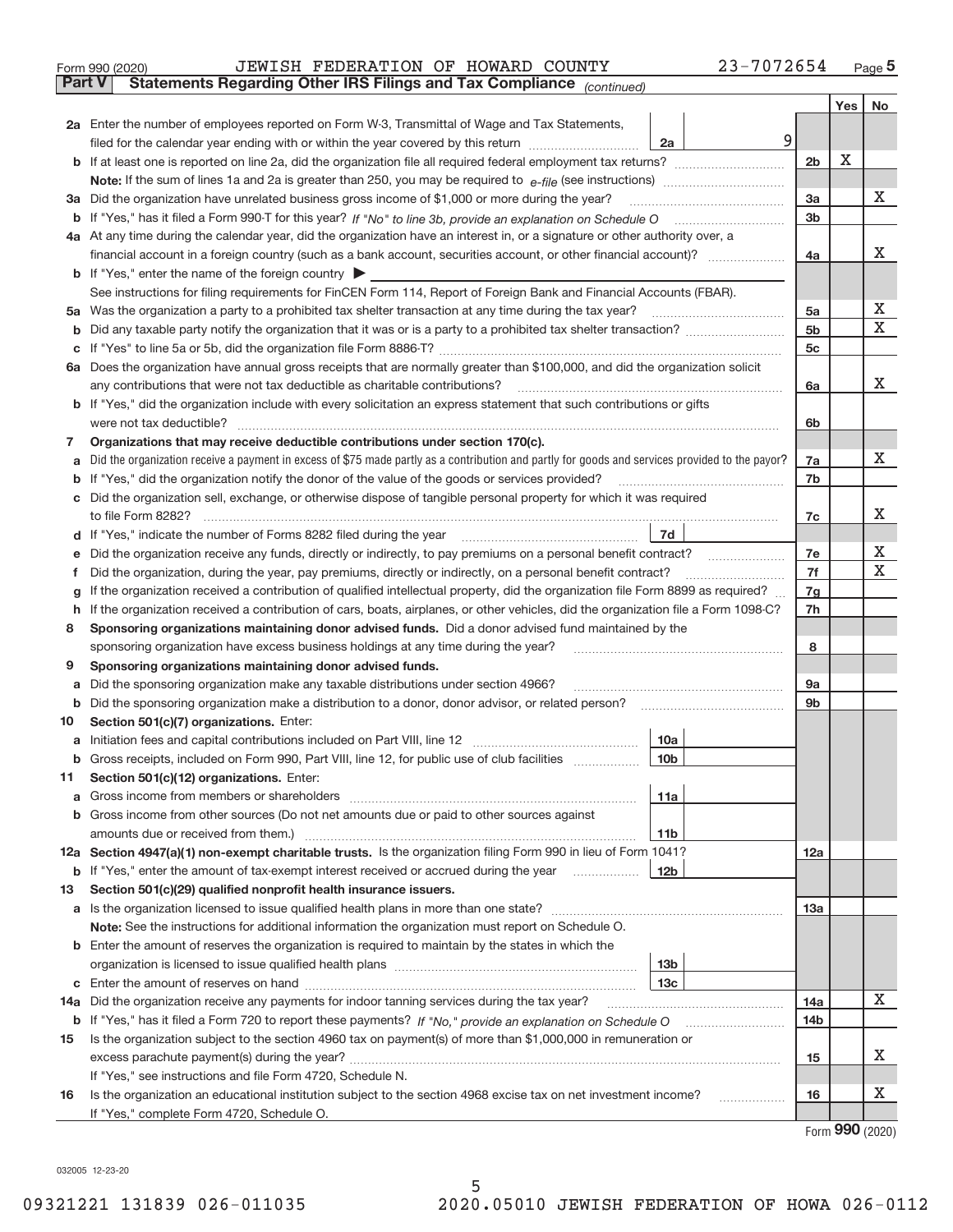|  | Form 990 (2020) |
|--|-----------------|
|  |                 |

|                                                                                                                  | <b>Part VI</b> Governance, Management, and Disclosure For each "Yes" response to lines 2 through 7b below, and for a "No" response |  |
|------------------------------------------------------------------------------------------------------------------|------------------------------------------------------------------------------------------------------------------------------------|--|
| to line 8a, 8b, or 10b below, describe the circumstances, processes, or changes on Schedule O. See instructions. |                                                                                                                                    |  |

|              |                                                                                                                                                                                                                                |    |    |                         | Yes         | No                      |
|--------------|--------------------------------------------------------------------------------------------------------------------------------------------------------------------------------------------------------------------------------|----|----|-------------------------|-------------|-------------------------|
|              | <b>1a</b> Enter the number of voting members of the governing body at the end of the tax year <i>manumum</i>                                                                                                                   | 1a | 12 |                         |             |                         |
|              | If there are material differences in voting rights among members of the governing body, or if the governing                                                                                                                    |    |    |                         |             |                         |
|              | body delegated broad authority to an executive committee or similar committee, explain on Schedule O.                                                                                                                          |    |    |                         |             |                         |
|              |                                                                                                                                                                                                                                | 1b | 12 |                         |             |                         |
| $\mathbf{2}$ | Did any officer, director, trustee, or key employee have a family relationship or a business relationship with any other                                                                                                       |    |    |                         |             |                         |
|              | officer, director, trustee, or key employee?                                                                                                                                                                                   |    |    | $\mathbf{2}$            |             | X                       |
| 3            | Did the organization delegate control over management duties customarily performed by or under the direct supervision                                                                                                          |    |    |                         |             |                         |
|              |                                                                                                                                                                                                                                |    |    | 3                       |             | X                       |
| 4            | Did the organization make any significant changes to its governing documents since the prior Form 990 was filed?                                                                                                               |    |    | $\overline{\mathbf{4}}$ |             | $\overline{\textbf{x}}$ |
| 5            |                                                                                                                                                                                                                                |    |    | 5                       |             | $\mathbf X$             |
| 6            | Did the organization have members or stockholders?                                                                                                                                                                             |    |    | 6                       | X           |                         |
|              | 7a Did the organization have members, stockholders, or other persons who had the power to elect or appoint one or                                                                                                              |    |    |                         |             |                         |
|              |                                                                                                                                                                                                                                |    |    | 7a                      | Χ           |                         |
|              | <b>b</b> Are any governance decisions of the organization reserved to (or subject to approval by) members, stockholders, or                                                                                                    |    |    |                         |             |                         |
|              | persons other than the governing body?                                                                                                                                                                                         |    |    | 7b                      |             | х                       |
| 8            | Did the organization contemporaneously document the meetings held or written actions undertaken during the year by the following:                                                                                              |    |    |                         |             |                         |
| a            |                                                                                                                                                                                                                                |    |    | 8a                      | Χ           |                         |
| b            | Each committee with authority to act on behalf of the governing body? [10] manufacture manufacture with authority to act on behalf of the governing body? [10] manufacture with authority of the state with an interval and th |    |    | 8b                      | X           |                         |
| 9            | Is there any officer, director, trustee, or key employee listed in Part VII, Section A, who cannot be reached at the                                                                                                           |    |    |                         |             |                         |
|              |                                                                                                                                                                                                                                |    |    | 9                       |             | х                       |
|              | Section B. Policies (This Section B requests information about policies not required by the Internal Revenue Code.)                                                                                                            |    |    |                         |             |                         |
|              |                                                                                                                                                                                                                                |    |    |                         | Yes         | No                      |
|              |                                                                                                                                                                                                                                |    |    | 10a                     |             | х                       |
|              | <b>b</b> If "Yes," did the organization have written policies and procedures governing the activities of such chapters, affiliates,                                                                                            |    |    |                         |             |                         |
|              |                                                                                                                                                                                                                                |    |    | 10 <sub>b</sub>         |             |                         |
|              | 11a Has the organization provided a complete copy of this Form 990 to all members of its governing body before filing the form?                                                                                                |    |    | 11a                     | $\mathbf X$ |                         |
|              |                                                                                                                                                                                                                                |    |    |                         |             |                         |
|              | <b>b</b> Describe in Schedule O the process, if any, used by the organization to review this Form 990.                                                                                                                         |    |    |                         | X           |                         |
|              |                                                                                                                                                                                                                                |    |    | 12a                     | X           |                         |
| b            |                                                                                                                                                                                                                                |    |    | 12 <sub>b</sub>         |             |                         |
|              | c Did the organization regularly and consistently monitor and enforce compliance with the policy? If "Yes," describe                                                                                                           |    |    |                         | X           |                         |
|              | in Schedule O how this was done encourance and the control of the state of the state of the state of the state o                                                                                                               |    |    | 12c                     |             | X                       |
| 13           |                                                                                                                                                                                                                                |    |    | 13                      |             | $\mathbf X$             |
| 14           | Did the organization have a written document retention and destruction policy? manufactured and the organization have a written document retention and destruction policy?                                                     |    |    | 14                      |             |                         |
| 15           | Did the process for determining compensation of the following persons include a review and approval by independent                                                                                                             |    |    |                         |             |                         |
|              | persons, comparability data, and contemporaneous substantiation of the deliberation and decision?                                                                                                                              |    |    |                         |             |                         |
|              |                                                                                                                                                                                                                                |    |    | 15a                     | X           |                         |
|              |                                                                                                                                                                                                                                |    |    | 15 <sub>b</sub>         | $\mathbf X$ |                         |
|              | If "Yes" to line 15a or 15b, describe the process in Schedule O (see instructions).                                                                                                                                            |    |    |                         |             |                         |
|              | 16a Did the organization invest in, contribute assets to, or participate in a joint venture or similar arrangement with a                                                                                                      |    |    |                         |             |                         |
|              | taxable entity during the year?                                                                                                                                                                                                |    |    | 16a                     |             | X                       |
|              | b If "Yes," did the organization follow a written policy or procedure requiring the organization to evaluate its participation                                                                                                 |    |    |                         |             |                         |
|              | in joint venture arrangements under applicable federal tax law, and take steps to safeguard the organization's                                                                                                                 |    |    |                         |             |                         |
|              |                                                                                                                                                                                                                                |    |    | 16b                     |             |                         |
|              | <b>Section C. Disclosure</b>                                                                                                                                                                                                   |    |    |                         |             |                         |
| 17           | List the states with which a copy of this Form 990 is required to be filed $\blacktriangleright \underline{MD}$                                                                                                                |    |    |                         |             |                         |
| 18           | Section 6104 requires an organization to make its Forms 1023 (1024 or 1024-A, if applicable), 990, and 990-T (Section 501(c)(3)s only) available                                                                               |    |    |                         |             |                         |
|              | for public inspection. Indicate how you made these available. Check all that apply.                                                                                                                                            |    |    |                         |             |                         |
|              | $X$ Upon request<br>Own website<br>Another's website<br>Other (explain on Schedule O)                                                                                                                                          |    |    |                         |             |                         |
| 19           | Describe on Schedule O whether (and if so, how) the organization made its governing documents, conflict of interest policy, and financial                                                                                      |    |    |                         |             |                         |
|              | statements available to the public during the tax year.                                                                                                                                                                        |    |    |                         |             |                         |
| 20           | State the name, address, and telephone number of the person who possesses the organization's books and records                                                                                                                 |    |    |                         |             |                         |
|              | C.E.A. SCHOLTES & ASSOCIATES, CPAS - 410-323-0010                                                                                                                                                                              |    |    |                         |             |                         |
|              | 21212<br>106 TUNBRIDGE RD, BALTIMORE,<br>MD                                                                                                                                                                                    |    |    |                         |             |                         |
|              |                                                                                                                                                                                                                                |    |    |                         |             | Form 990 (2020)         |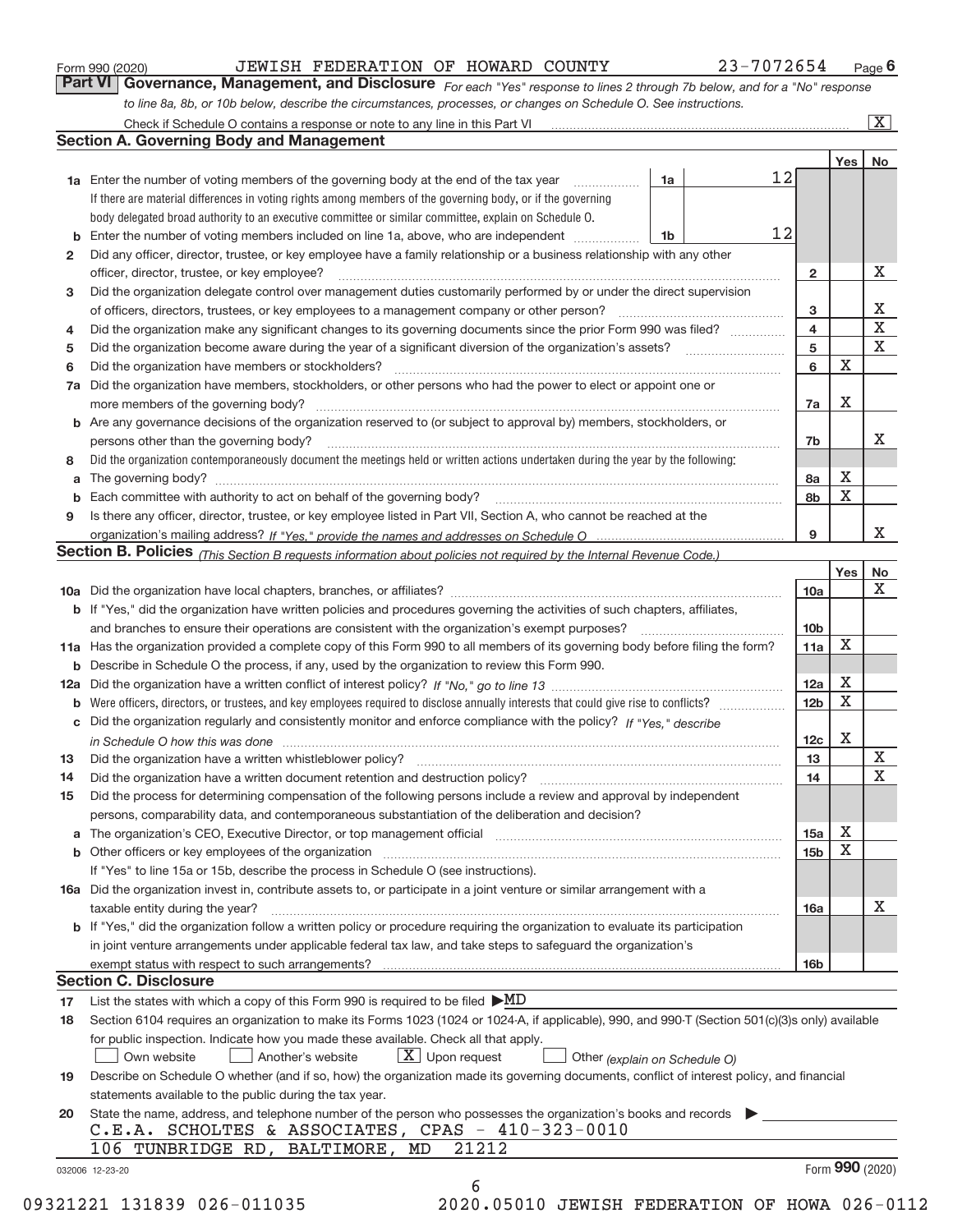$\begin{array}{c} \boxed{1} \\ \boxed{1} \\ \end{array}$ 

**Part VII Compensation of Officers, Directors, Trustees, Key Employees, Highest Compensated Employees, and Independent Contractors**

Check if Schedule O contains a response or note to any line in this Part VII

**Section A. Officers, Directors, Trustees, Key Employees, and Highest Compensated Employees**

**1a**  Complete this table for all persons required to be listed. Report compensation for the calendar year ending with or within the organization's tax year. **•** List all of the organization's current officers, directors, trustees (whether individuals or organizations), regardless of amount of compensation.

Enter ‐0‐ in columns (D), (E), and (F) if no compensation was paid.

**•** List all of the organization's current key employees, if any. See instructions for definition of "key employee."

● List the organization's five current highest compensated employees (other than an officer, director, trustee, or key employee) who received report‐ able compensation (Box 5 of Form W‐2 and/or Box 7 of Form 1099‐MISC) of more than \$100,000 from the organization and any related organizations.

 $\bullet$  List all of the organization's former officers, key employees, and highest compensated employees who received more than \$100,000 of reportable compensation from the organization and any related organizations.

**•** List all of the organization's former directors or trustees that received, in the capacity as a former director or trustee of the organization, more than \$10,000 of reportable compensation from the organization and any related organizations.

See instructions for the order in which to list the persons above.

Check this box if neither the organization nor any related organization compensated any current officer, director, or trustee.  $\Box$ 

| (A)                                  | (B)                    |                               |                                                                  | (C)                   |              |                                 |        | (D)             | (E)                              | (F)                      |
|--------------------------------------|------------------------|-------------------------------|------------------------------------------------------------------|-----------------------|--------------|---------------------------------|--------|-----------------|----------------------------------|--------------------------|
| Name and title                       | Average                |                               | (do not check more than one                                      | Position              |              |                                 |        | Reportable      | Reportable                       | Estimated                |
|                                      | hours per              |                               | box, unless person is both an<br>officer and a director/trustee) |                       |              |                                 |        | compensation    | compensation                     | amount of                |
|                                      | week                   |                               |                                                                  |                       |              |                                 |        | from<br>the     | from related                     | other                    |
|                                      | (list any<br>hours for | ndividual trustee or director |                                                                  |                       |              |                                 |        | organization    | organizations<br>(W-2/1099-MISC) | compensation<br>from the |
|                                      | related                |                               |                                                                  |                       |              |                                 |        | (W-2/1099-MISC) |                                  | organization             |
|                                      | organizations          |                               |                                                                  |                       |              |                                 |        |                 |                                  | and related              |
|                                      | below                  |                               | Institutional trustee                                            |                       | Key employee |                                 |        |                 |                                  | organizations            |
|                                      | line)                  |                               |                                                                  | Officer               |              | Highest compensated<br>employee | Former |                 |                                  |                          |
| (1)<br>RALPH GRUNEWALD               | 30.00                  |                               |                                                                  |                       |              |                                 |        |                 |                                  |                          |
| EXECUTIVE DIRECTOR                   |                        |                               |                                                                  | $\overline{\text{X}}$ |              |                                 |        | 129,644.        | 0.                               | 6, 246.                  |
| (2)<br>RACHAEL SIMON                 | 10.00                  |                               |                                                                  |                       |              |                                 |        |                 |                                  |                          |
| PRESIDENT                            |                        | $\mathbf X$                   |                                                                  | $\overline{\text{X}}$ |              |                                 |        | 0.              | 0.                               | $0$ .                    |
| <b>JEFFREY GOLD</b><br>(3)           | 2.50                   |                               |                                                                  |                       |              |                                 |        |                 |                                  |                          |
| FINANCE<br>$VP -$                    |                        | $\mathbf X$                   |                                                                  | $\overline{\text{X}}$ |              |                                 |        | 0.              | 0.                               | $\mathbf 0$ .            |
| ELLIOT SHEFRIN<br>(4)                | 12.00                  |                               |                                                                  |                       |              |                                 |        |                 |                                  |                          |
| OPERATIONS & TREASURER<br>$VP -$     |                        | $\overline{\text{X}}$         |                                                                  | $\overline{\text{X}}$ |              |                                 |        | 0.              | 0.                               | $\mathbf 0$ .            |
| HEDY TANENHOLTZ<br>(5)               | 3.00                   |                               |                                                                  |                       |              |                                 |        |                 |                                  |                          |
| PROGRAMMING<br>$VP -$                |                        | $\mathbf X$                   |                                                                  | X                     |              |                                 |        | 0.              | 0.                               | $0$ .                    |
| HAL KASSOFF<br>(6)                   | 2.50                   |                               |                                                                  |                       |              |                                 |        |                 |                                  |                          |
| <b>SECRETARY</b>                     |                        | X                             |                                                                  | X                     |              |                                 |        | 0.              | 0.                               | $0$ .                    |
| <b>BETH MILLSTEIN</b><br>(7)         | 3.00                   |                               |                                                                  |                       |              |                                 |        |                 |                                  |                          |
| IMMEDIATE PAST PRESIDENT             |                        | $\mathbf X$                   |                                                                  |                       |              |                                 |        | 0.              | 0.                               | $0$ .                    |
| <b>BRIAN AVRUNIN</b><br>(8)          | 2.00                   |                               |                                                                  |                       |              |                                 |        |                 |                                  |                          |
| <b>DIRECTOR</b>                      |                        | X                             |                                                                  |                       |              |                                 |        | 0.              | 0.                               | $0$ .                    |
| (9)<br>CHARLES KOPLIK                | 2.00                   |                               |                                                                  |                       |              |                                 |        |                 |                                  |                          |
| <b>DIRECTOR</b>                      |                        | $\rm X$                       |                                                                  |                       |              |                                 |        | 0.              | 0.                               | $0$ .                    |
| (10) LAURA SALGANIK                  | 3.00                   |                               |                                                                  |                       |              |                                 |        |                 |                                  |                          |
| <b>DIRECTOR</b>                      |                        | $\mathbf X$                   |                                                                  |                       |              |                                 |        | $0$ .           | 0.                               | $0 \cdot$                |
| (11) RICHARD WASSERKRUG              | 2.00                   |                               |                                                                  |                       |              |                                 |        |                 |                                  |                          |
| <b>DIRECTOR</b>                      |                        | $\rm X$                       |                                                                  |                       |              |                                 |        | 0.              | 0.                               | $0$ .                    |
| (12) RABBI GORDY FULLER              | 4.00                   |                               |                                                                  |                       |              |                                 |        |                 |                                  |                          |
| DIRECTOR - EXECUTIVE VP BOARD OF RAB |                        | $\overline{\text{X}}$         |                                                                  |                       |              |                                 |        | 0.              | 0.                               | 0.                       |
| (13) BETSY SINGER                    | 5.00                   |                               |                                                                  |                       |              |                                 |        |                 |                                  |                          |
| <b>DIRECTOR</b>                      |                        | $\mathbf X$                   |                                                                  |                       |              |                                 |        | 0.              | 0.                               | 0.                       |
|                                      |                        |                               |                                                                  |                       |              |                                 |        |                 |                                  |                          |
|                                      |                        |                               |                                                                  |                       |              |                                 |        |                 |                                  |                          |
|                                      |                        |                               |                                                                  |                       |              |                                 |        |                 |                                  |                          |
|                                      |                        |                               |                                                                  |                       |              |                                 |        |                 |                                  |                          |
|                                      |                        |                               |                                                                  |                       |              |                                 |        |                 |                                  |                          |
|                                      |                        |                               |                                                                  |                       |              |                                 |        |                 |                                  |                          |
|                                      |                        |                               |                                                                  |                       |              |                                 |        |                 |                                  |                          |
|                                      |                        |                               |                                                                  |                       |              |                                 |        |                 |                                  |                          |

7

032007 12‐23‐20

Form (2020) **990**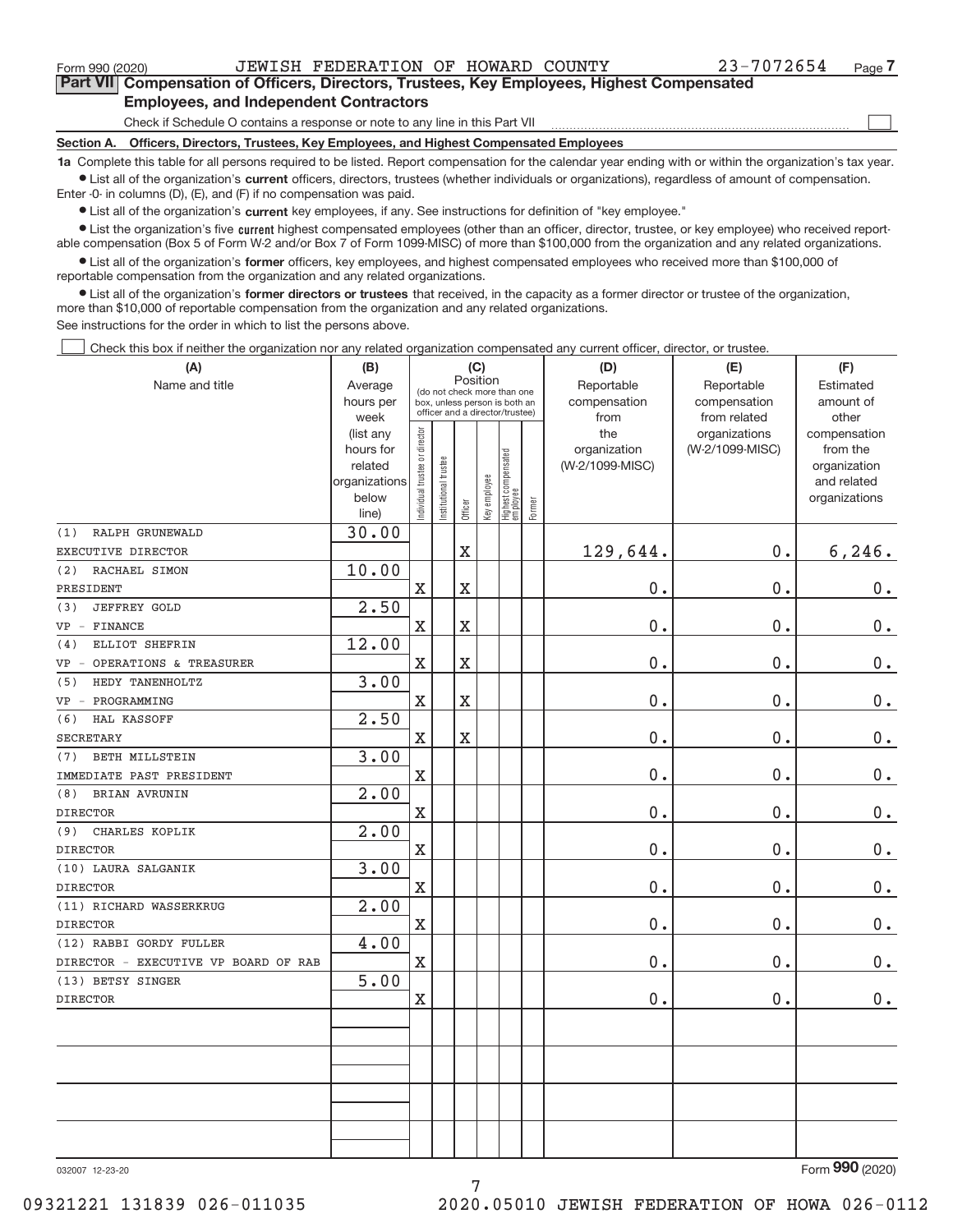|                 | JEWISH FEDERATION OF HOWARD COUNTY<br>Form 990 (2020)                                                                                                                                                                                                  |                                                                      |                                |                       |                 |              |                                                                                                 |        |                                           | 23-7072654                                        |             |        |                                                                          | Page 8 |
|-----------------|--------------------------------------------------------------------------------------------------------------------------------------------------------------------------------------------------------------------------------------------------------|----------------------------------------------------------------------|--------------------------------|-----------------------|-----------------|--------------|-------------------------------------------------------------------------------------------------|--------|-------------------------------------------|---------------------------------------------------|-------------|--------|--------------------------------------------------------------------------|--------|
| <b>Part VII</b> | Section A. Officers, Directors, Trustees, Key Employees, and Highest Compensated Employees (continued)                                                                                                                                                 |                                                                      |                                |                       |                 |              |                                                                                                 |        |                                           |                                                   |             |        |                                                                          |        |
|                 | (A)<br>Name and title                                                                                                                                                                                                                                  | (B)<br>Average<br>hours per<br>week                                  |                                |                       | (C)<br>Position |              | (do not check more than one<br>box, unless person is both an<br>officer and a director/trustee) |        | (D)<br>Reportable<br>compensation<br>from | (E)<br>Reportable<br>compensation<br>from related |             |        | (F)<br>Estimated<br>amount of<br>other                                   |        |
|                 |                                                                                                                                                                                                                                                        | (list any<br>hours for<br>related<br>organizations<br>below<br>line) | Individual trustee or director | Institutional trustee | Officer         | Key employee | Highest compensated<br> employee                                                                | Former | the<br>organization<br>(W-2/1099-MISC)    | organizations<br>(W-2/1099-MISC)                  |             |        | compensation<br>from the<br>organization<br>and related<br>organizations |        |
|                 |                                                                                                                                                                                                                                                        |                                                                      |                                |                       |                 |              |                                                                                                 |        |                                           |                                                   |             |        |                                                                          |        |
|                 |                                                                                                                                                                                                                                                        |                                                                      |                                |                       |                 |              |                                                                                                 |        |                                           |                                                   |             |        |                                                                          |        |
|                 |                                                                                                                                                                                                                                                        |                                                                      |                                |                       |                 |              |                                                                                                 |        |                                           |                                                   |             |        |                                                                          |        |
|                 |                                                                                                                                                                                                                                                        |                                                                      |                                |                       |                 |              |                                                                                                 |        |                                           |                                                   |             |        |                                                                          |        |
|                 |                                                                                                                                                                                                                                                        |                                                                      |                                |                       |                 |              |                                                                                                 |        |                                           |                                                   |             |        |                                                                          |        |
|                 |                                                                                                                                                                                                                                                        |                                                                      |                                |                       |                 |              |                                                                                                 |        |                                           |                                                   |             |        |                                                                          |        |
|                 |                                                                                                                                                                                                                                                        |                                                                      |                                |                       |                 |              |                                                                                                 |        |                                           |                                                   |             |        |                                                                          |        |
|                 | 1b Subtotal                                                                                                                                                                                                                                            |                                                                      |                                |                       |                 |              |                                                                                                 |        | 129,644.                                  |                                                   | $0$ .       |        | 6, 246.                                                                  |        |
|                 | c Total from continuation sheets to Part VII, Section A [111] [11] Total from continuum                                                                                                                                                                |                                                                      |                                |                       |                 |              |                                                                                                 |        | 0.<br>129,644.                            |                                                   | $0$ .<br>0. |        | 6, 246.                                                                  | 0.     |
| 2               | Total number of individuals (including but not limited to those listed above) who received more than \$100,000 of reportable<br>compensation from the organization $\qquad \qquad$                                                                     |                                                                      |                                |                       |                 |              |                                                                                                 |        |                                           |                                                   |             |        |                                                                          | 1      |
| 3               | Did the organization list any former officer, director, trustee, key employee, or highest compensated employee on                                                                                                                                      |                                                                      |                                |                       |                 |              |                                                                                                 |        |                                           |                                                   |             |        | Yes                                                                      | No     |
|                 | For any individual listed on line 1a, is the sum of reportable compensation and other compensation from the organization                                                                                                                               |                                                                      |                                |                       |                 |              |                                                                                                 |        |                                           |                                                   |             | 3<br>4 |                                                                          | х<br>х |
| 5               | Did any person listed on line 1a receive or accrue compensation from any unrelated organization or individual for services                                                                                                                             |                                                                      |                                |                       |                 |              |                                                                                                 |        |                                           |                                                   |             | 5      |                                                                          | х      |
|                 | <b>Section B. Independent Contractors</b>                                                                                                                                                                                                              |                                                                      |                                |                       |                 |              |                                                                                                 |        |                                           |                                                   |             |        |                                                                          |        |
| 1               | Complete this table for your five highest compensated independent contractors that received more than \$100,000 of compensation from<br>the organization. Report compensation for the calendar year ending with or within the organization's tax year. |                                                                      |                                |                       |                 |              |                                                                                                 |        |                                           |                                                   |             |        |                                                                          |        |
|                 | (A)<br>Name and business address                                                                                                                                                                                                                       |                                                                      |                                | <b>NONE</b>           |                 |              |                                                                                                 |        | (B)<br>Description of services            |                                                   |             | (C)    | Compensation                                                             |        |
|                 |                                                                                                                                                                                                                                                        |                                                                      |                                |                       |                 |              |                                                                                                 |        |                                           |                                                   |             |        |                                                                          |        |
|                 |                                                                                                                                                                                                                                                        |                                                                      |                                |                       |                 |              |                                                                                                 |        |                                           |                                                   |             |        |                                                                          |        |
|                 |                                                                                                                                                                                                                                                        |                                                                      |                                |                       |                 |              |                                                                                                 |        |                                           |                                                   |             |        |                                                                          |        |
|                 |                                                                                                                                                                                                                                                        |                                                                      |                                |                       |                 |              |                                                                                                 |        |                                           |                                                   |             |        |                                                                          |        |
| 2               | Total number of independent contractors (including but not limited to those listed above) who received more than<br>\$100,000 of compensation from the organization                                                                                    |                                                                      |                                |                       |                 | 0            |                                                                                                 |        |                                           |                                                   |             |        |                                                                          |        |
|                 |                                                                                                                                                                                                                                                        |                                                                      |                                |                       |                 |              |                                                                                                 |        |                                           |                                                   |             |        | Form 990 (2020)                                                          |        |

032008 12‐23‐20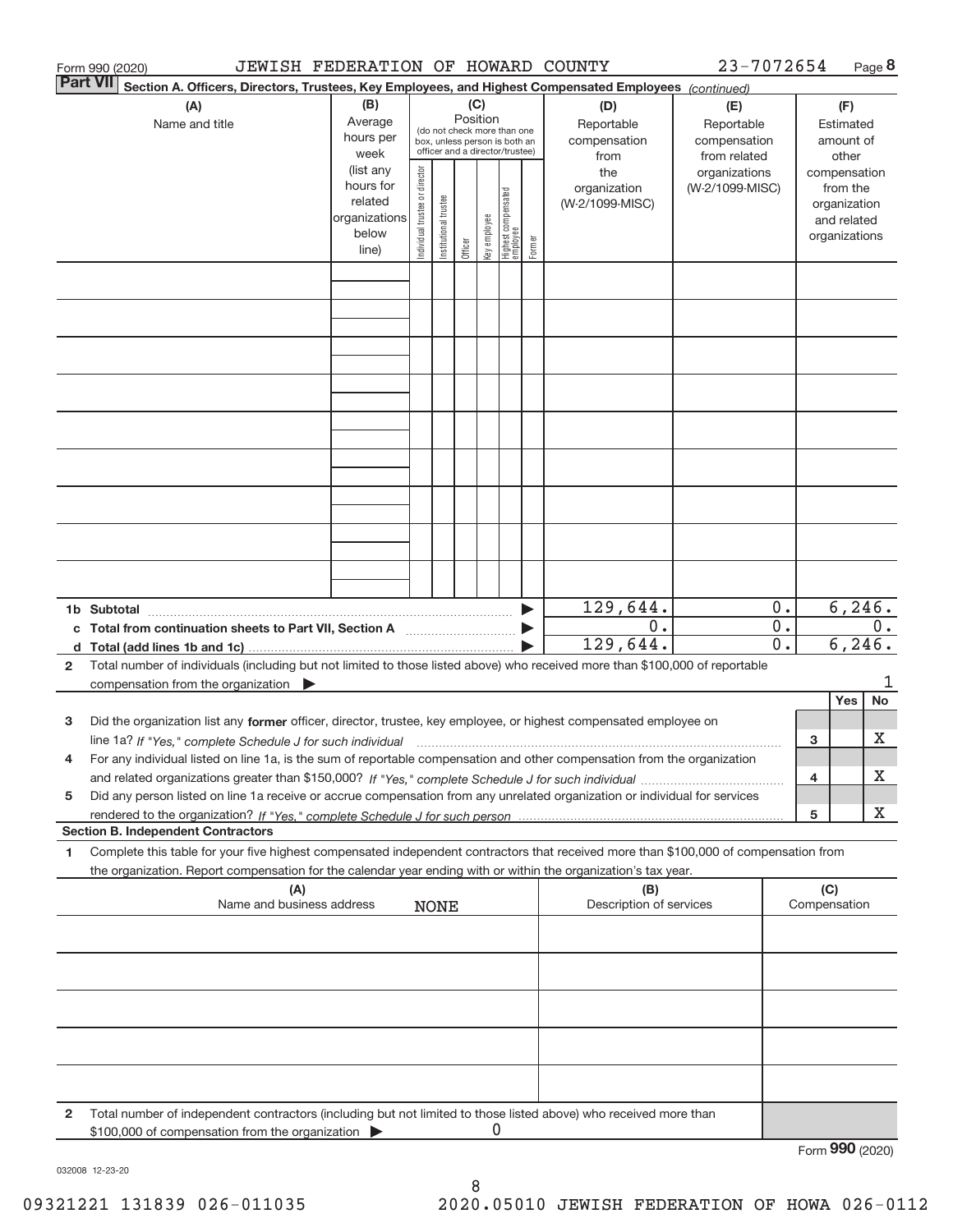|                                                                  | <b>Part VIII</b> | <b>Statement of Revenue</b>                                                                                                                                                                                                                                                                   |                                |               |                                              |                                      |                                                                 |
|------------------------------------------------------------------|------------------|-----------------------------------------------------------------------------------------------------------------------------------------------------------------------------------------------------------------------------------------------------------------------------------------------|--------------------------------|---------------|----------------------------------------------|--------------------------------------|-----------------------------------------------------------------|
|                                                                  |                  | Check if Schedule O contains a response or note to any line in this Part VIII                                                                                                                                                                                                                 |                                |               |                                              |                                      |                                                                 |
|                                                                  |                  |                                                                                                                                                                                                                                                                                               |                                | Total revenue | (B)<br>Related or exempt<br>function revenue | (C)<br>Unrelated<br>business revenue | (D)<br>Revenue excluded<br>from tax under<br>sections 512 - 514 |
| <b>Contributions, Gifts, Grants</b><br>and Other Similar Amounts | b<br>c<br>d      | 1a<br>1 a Federated campaigns<br>1 <sub>b</sub><br>Membership dues<br>1 <sub>c</sub><br>Fundraising events<br>1 <sub>d</sub><br>Related organizations<br>1e<br>Government grants (contributions)<br>f All other contributions, gifts, grants, and<br>similar amounts not included above<br>1f | 92,006.<br>796,288.            |               |                                              |                                      |                                                                 |
|                                                                  |                  | $1g$ \$<br>Noncash contributions included in lines 1a-1f<br>h Total. Add lines 1a-1f                                                                                                                                                                                                          |                                | 888,294.      |                                              |                                      |                                                                 |
|                                                                  |                  |                                                                                                                                                                                                                                                                                               | <b>Business Code</b>           |               |                                              |                                      |                                                                 |
| Program Service                                                  | b                | 2 a PROGRAM FEES                                                                                                                                                                                                                                                                              | 900099                         | 9,799.        | 9,799.                                       |                                      |                                                                 |
| Revenue                                                          | c<br>d           | <u> 1989 - Johann Barn, fransk politik amerikansk politik (</u><br><u> 1989 - Johann Barbara, martin amerikan basar dan berasal dalam basar dalam basar dalam basar dalam basar dala</u>                                                                                                      |                                |               |                                              |                                      |                                                                 |
|                                                                  |                  |                                                                                                                                                                                                                                                                                               |                                |               |                                              |                                      |                                                                 |
|                                                                  |                  | f All other program service revenue                                                                                                                                                                                                                                                           |                                |               |                                              |                                      |                                                                 |
|                                                                  |                  |                                                                                                                                                                                                                                                                                               |                                | 9,799.        |                                              |                                      |                                                                 |
|                                                                  | 3<br>4           | Investment income (including dividends, interest, and<br>Income from investment of tax-exempt bond proceeds                                                                                                                                                                                   | ▶                              | 3,023.        |                                              |                                      | 3,023.                                                          |
|                                                                  | 5                |                                                                                                                                                                                                                                                                                               |                                |               |                                              |                                      |                                                                 |
|                                                                  | 6а<br>b<br>c     | (i) Real<br>8,214.<br>6a<br>Gross rents<br>$\overline{\phantom{a}}$<br>0.<br>6b<br>Less: rental expenses<br>8,214.<br>6c<br>Rental income or (loss)                                                                                                                                           | (ii) Personal                  |               |                                              |                                      |                                                                 |
|                                                                  |                  | d Net rental income or (loss)                                                                                                                                                                                                                                                                 |                                | 8, 214.       |                                              |                                      | 8,214.                                                          |
|                                                                  |                  | (i) Securities<br>7 a Gross amount from sales of<br>5,000.<br>assets other than inventory<br>7a<br><b>b</b> Less: cost or other basis<br>1,283.<br>7b<br>and sales expenses                                                                                                                   | (ii) Other<br>6,670.<br>9,121. |               |                                              |                                      |                                                                 |
| Revenue                                                          |                  | 3,717.<br>7c<br>c Gain or (loss) $\ldots$                                                                                                                                                                                                                                                     | $-2,451.$                      |               |                                              |                                      |                                                                 |
| Other                                                            |                  | 8 a Gross income from fundraising events (not<br>including \$<br>contributions reported on line 1c). See<br>8a                                                                                                                                                                                |                                | 1,266.        |                                              |                                      | 1,266.                                                          |
|                                                                  |                  | 8b                                                                                                                                                                                                                                                                                            |                                |               |                                              |                                      |                                                                 |
|                                                                  |                  | c Net income or (loss) from fundraising events                                                                                                                                                                                                                                                |                                |               |                                              |                                      |                                                                 |
|                                                                  |                  | 9 a Gross income from gaming activities. See                                                                                                                                                                                                                                                  |                                |               |                                              |                                      |                                                                 |
|                                                                  |                  | 9a<br>9 <sub>b</sub><br><b>b</b> Less: direct expenses <b>manually</b>                                                                                                                                                                                                                        |                                |               |                                              |                                      |                                                                 |
|                                                                  |                  | c Net income or (loss) from gaming activities                                                                                                                                                                                                                                                 |                                |               |                                              |                                      |                                                                 |
|                                                                  |                  | 10 a Gross sales of inventory, less returns                                                                                                                                                                                                                                                   |                                |               |                                              |                                      |                                                                 |
|                                                                  |                  | 10a                                                                                                                                                                                                                                                                                           |                                |               |                                              |                                      |                                                                 |
|                                                                  |                  | 10bl<br><b>b</b> Less: cost of goods sold                                                                                                                                                                                                                                                     |                                |               |                                              |                                      |                                                                 |
|                                                                  |                  | c Net income or (loss) from sales of inventory                                                                                                                                                                                                                                                |                                |               |                                              |                                      |                                                                 |
| Miscellaneous                                                    | b                | 11 a MISCELLANEOUS REVENUE<br><u> 1989 - Johann Barn, mars ann an t-Amhain ann an t-A</u>                                                                                                                                                                                                     | <b>Business Code</b><br>900099 | 795.          |                                              |                                      | 795.                                                            |
| Revenue                                                          | c                |                                                                                                                                                                                                                                                                                               |                                |               |                                              |                                      |                                                                 |
|                                                                  |                  |                                                                                                                                                                                                                                                                                               |                                |               |                                              |                                      |                                                                 |
|                                                                  |                  |                                                                                                                                                                                                                                                                                               |                                | 795.          |                                              |                                      |                                                                 |
|                                                                  | 12               |                                                                                                                                                                                                                                                                                               |                                | 911, 391.     | 9,799.                                       | 0.                                   | 13,298.                                                         |
|                                                                  | 032009 12-23-20  |                                                                                                                                                                                                                                                                                               |                                |               |                                              |                                      | Form 990 (2020)                                                 |

Form 990 (2020) JEWISH FEDERATION OF HOWARD COUNTY 23-7072654 Page 9

<sup>9</sup> 09321221 131839 026‐011035 2020.05010 JEWISH FEDERATION OF HOWA 026‐0112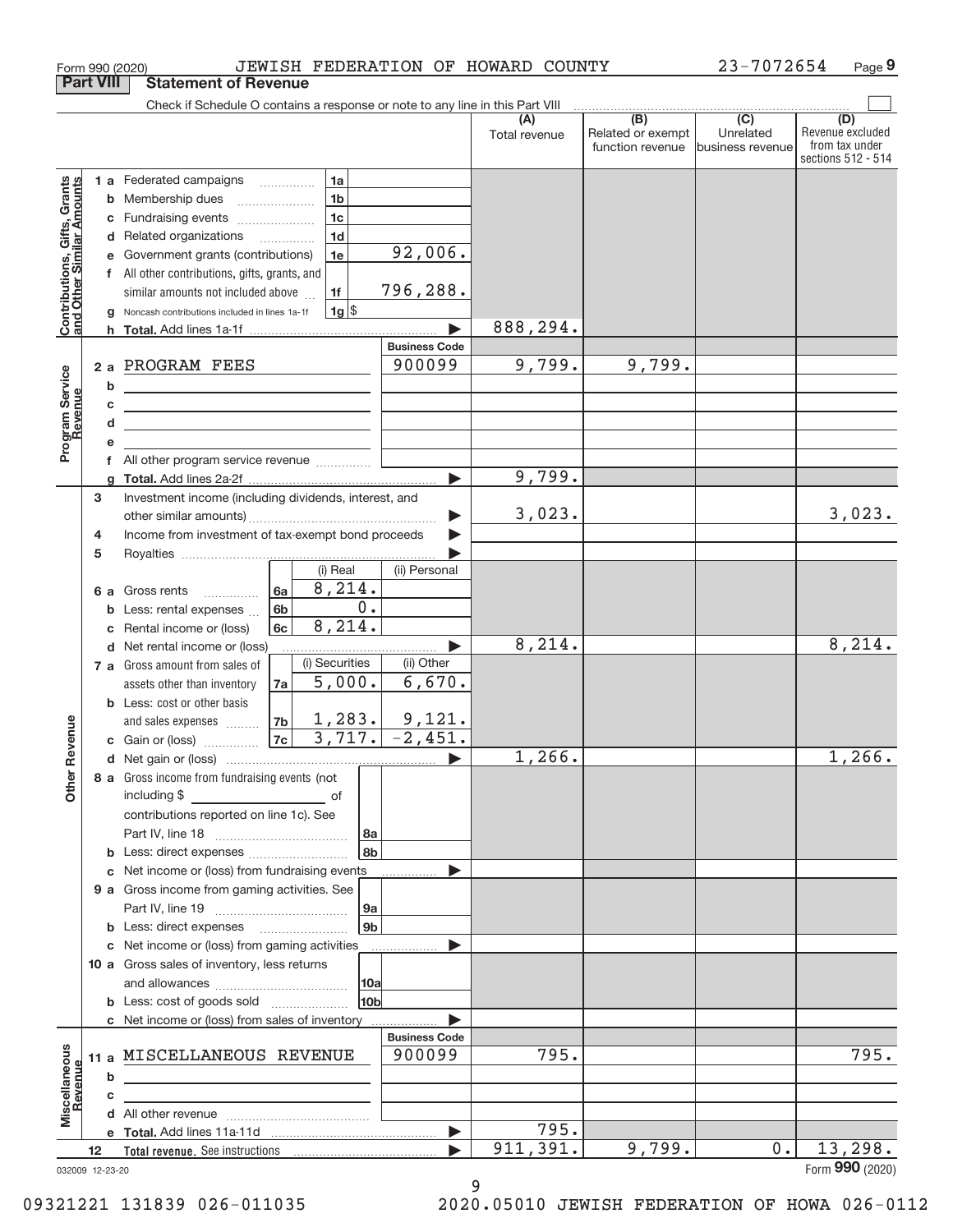┱

|              | JEWISH FEDERATION OF HOWARD COUNTY<br>Form 990 (2020)<br><b>Part IX   Statement of Functional Expenses</b>                                               |                |                             |                                    | 23-7072654<br>Page 10 |
|--------------|----------------------------------------------------------------------------------------------------------------------------------------------------------|----------------|-----------------------------|------------------------------------|-----------------------|
|              | Section 501(c)(3) and 501(c)(4) organizations must complete all columns. All other organizations must complete column (A).                               |                |                             |                                    |                       |
|              | Check if Schedule O contains a response or note to any line in this Part IX.                                                                             |                |                             |                                    |                       |
|              | Do not include amounts reported on lines 6b,                                                                                                             | (A)            | (B)                         | $\overline{C}$                     | (D)<br>Fundraising    |
|              | 7b, 8b, 9b, and 10b of Part VIII.                                                                                                                        | Total expenses | Program service<br>expenses | Management and<br>general expenses | expenses              |
| 1.           | Grants and other assistance to domestic organizations                                                                                                    |                |                             |                                    |                       |
|              | and domestic governments. See Part IV, line 21                                                                                                           | 20, 296.       | 20,296.                     |                                    |                       |
| $\mathbf{2}$ | Grants and other assistance to domestic                                                                                                                  |                |                             |                                    |                       |
|              | individuals. See Part IV, line 22                                                                                                                        | 10,587.        | 10,587.                     |                                    |                       |
| 3            | Grants and other assistance to foreign                                                                                                                   |                |                             |                                    |                       |
|              | organizations, foreign governments, and foreign                                                                                                          |                |                             |                                    |                       |
|              | individuals. See Part IV, lines 15 and 16                                                                                                                |                |                             |                                    |                       |
| 4            | Benefits paid to or for members                                                                                                                          |                |                             |                                    |                       |
| 5            | Compensation of current officers, directors,                                                                                                             |                |                             |                                    |                       |
|              |                                                                                                                                                          | 144,572.       | 36, 143.                    | 50,600.                            | 57,829.               |
| 6            | Compensation not included above to disqualified                                                                                                          |                |                             |                                    |                       |
|              | persons (as defined under section 4958(f)(1)) and                                                                                                        |                |                             |                                    |                       |
|              | persons described in section 4958(c)(3)(B)                                                                                                               |                |                             |                                    |                       |
| 7            |                                                                                                                                                          | 298,853.       | 235,438.                    | 17,682.                            | 45,733.               |
| 8            | Pension plan accruals and contributions (include                                                                                                         |                |                             |                                    |                       |
|              | section 401(k) and 403(b) employer contributions)                                                                                                        |                |                             |                                    |                       |
| 9            |                                                                                                                                                          | 34,327.        | 20,316.                     | 5,167.                             | 8,844.                |
| 10           |                                                                                                                                                          | 29,695.        | 17, 273.                    | $\overline{5,099}$ .               | 7,323.                |
| 11           | Fees for services (nonemployees):                                                                                                                        |                |                             |                                    |                       |
| a            |                                                                                                                                                          |                |                             |                                    |                       |
| b            |                                                                                                                                                          | 43,526.        |                             | 43,526.                            |                       |
| c            |                                                                                                                                                          |                |                             |                                    |                       |
| d            |                                                                                                                                                          |                |                             |                                    |                       |
| e            | Professional fundraising services. See Part IV, line 17                                                                                                  | 990.           |                             | 990.                               |                       |
| f            | Investment management fees<br>Other. (If line 11g amount exceeds 10% of line 25,                                                                         |                |                             |                                    |                       |
| g            | column (A) amount, list line 11g expenses on Sch O.)                                                                                                     | 68,320.        | 2,673.                      | 29,347.                            | 36,300.               |
| 12           |                                                                                                                                                          | 2,695.         | $\overline{2,695}$ .        |                                    |                       |
| 13           |                                                                                                                                                          | 12,561.        | 194.                        | 11,151.                            | 1,216.                |
| 14           |                                                                                                                                                          | 14,400.        | 2,400.                      | 12,000.                            |                       |
| 15           |                                                                                                                                                          |                |                             |                                    |                       |
| 16           |                                                                                                                                                          | 62,092.        | 37,278.                     | 10,044.                            | 14,770.               |
| 17           | Travel                                                                                                                                                   | 30.            | 26.                         | 4.                                 |                       |
| 18           | Payments of travel or entertainment expenses                                                                                                             |                |                             |                                    |                       |
|              | for any federal, state, or local public officials                                                                                                        |                |                             |                                    |                       |
| 19           | Conferences, conventions, and meetings                                                                                                                   | 388.           |                             | 388.                               |                       |
| 20           | Interest                                                                                                                                                 |                |                             |                                    |                       |
| 21           |                                                                                                                                                          |                |                             |                                    |                       |
| 22           | Depreciation, depletion, and amortization                                                                                                                | 647.           | 647.                        |                                    |                       |
| 23           | Insurance                                                                                                                                                | 2,000.         |                             | 2,000.                             |                       |
| 24           | Other expenses. Itemize expenses not covered<br>above (List miscellaneous expenses on line 24e. If<br>line 24e amount exceeds 10% of line 25, column (A) |                |                             |                                    |                       |
|              | amount, list line 24e expenses on Schedule O.)                                                                                                           |                |                             |                                    |                       |
|              | a PROGRAM EXPENSES                                                                                                                                       | 70, 190.       | 69,890.                     |                                    | 300.                  |
| $\mathbf b$  | DUES & SUBSCRIPTIONS                                                                                                                                     | 5,205.         | 235.                        | 4,515.                             | 455.                  |
| c            | STAFF DEVELOPMENT                                                                                                                                        | 2,812.         | 1,193.                      | 1,619.                             |                       |
| d            |                                                                                                                                                          | 100.           |                             | 100.                               |                       |
| е            | All other expenses                                                                                                                                       | 824,286.       | 457,284.                    | 194, 232.                          | 172,770.              |
| 25<br>26     | Total functional expenses. Add lines 1 through 24e<br>Joint costs. Complete this line only if the organization                                           |                |                             |                                    |                       |
|              | reported in column (B) joint costs from a combined                                                                                                       |                |                             |                                    |                       |
|              |                                                                                                                                                          |                |                             |                                    |                       |

10

032010 12‐23‐20

Form (2020) **990**

 $\blacktriangleright$   $\sqcup$ 

 $\frac{1}{2}$  if following SOP 98-2 (ASC 958-720)

educational campaign and fundraising solicitation.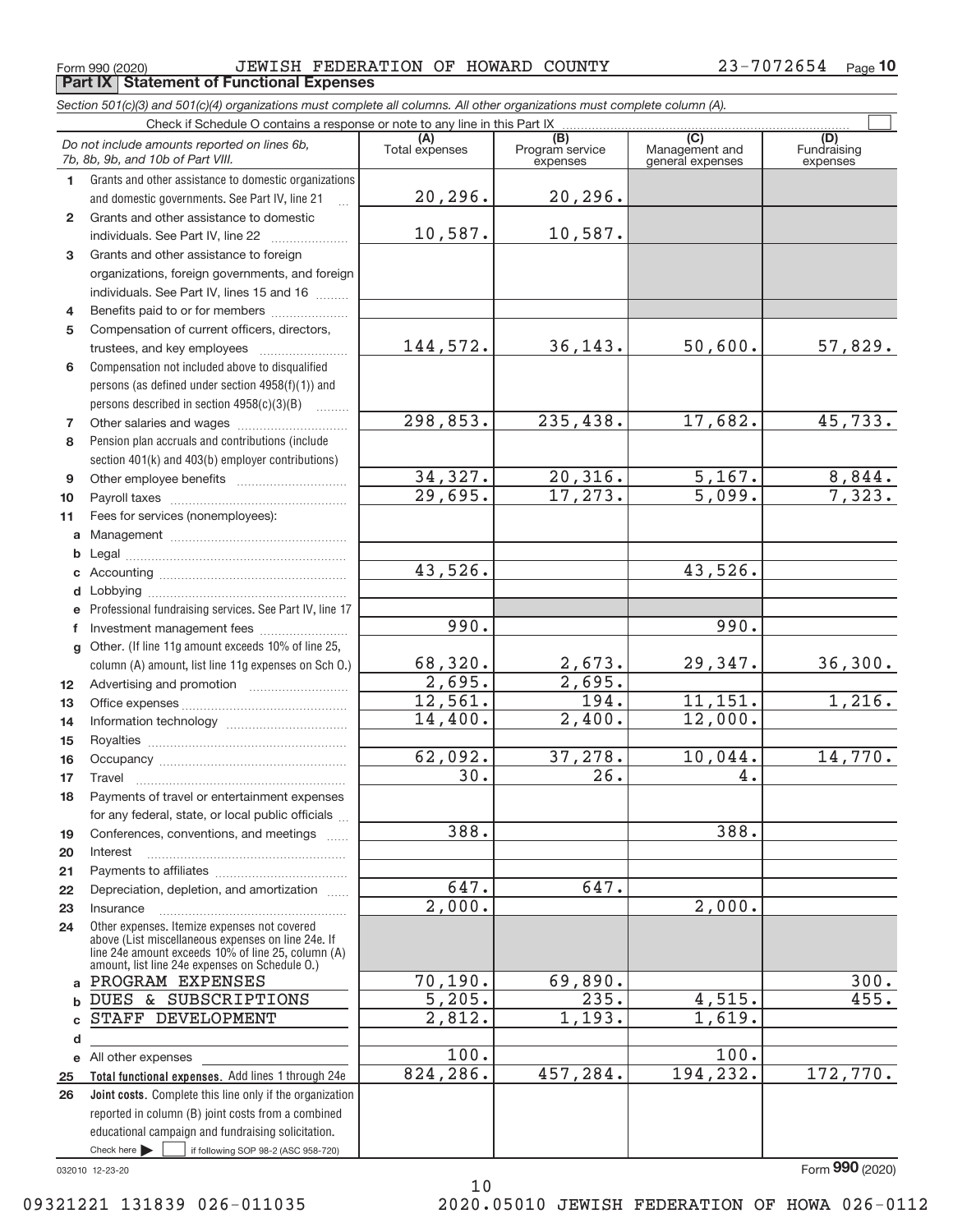| Form 990 (2020) |  | JEWISH FEDERATION OF HOWARD COUNTY |  |  |  | 33-7072654 | Page 1 |
|-----------------|--|------------------------------------|--|--|--|------------|--------|
|-----------------|--|------------------------------------|--|--|--|------------|--------|

|                             |          |                                                                                 |                     | (A)<br>Beginning of year |                  | (B)<br>End of year               |
|-----------------------------|----------|---------------------------------------------------------------------------------|---------------------|--------------------------|------------------|----------------------------------|
|                             | 1        |                                                                                 |                     | 107,976.                 | $\mathbf{1}$     | 38,939.                          |
|                             | 2        |                                                                                 |                     |                          | $\mathbf{2}$     |                                  |
|                             | з        |                                                                                 |                     | 370,719.                 | 3                | 365,893.                         |
|                             | 4        |                                                                                 |                     |                          | 4                |                                  |
|                             | 5        | Loans and other receivables from any current or former officer, director,       |                     |                          |                  |                                  |
|                             |          | trustee, key employee, creator or founder, substantial contributor, or 35%      |                     |                          |                  |                                  |
|                             |          | controlled entity or family member of any of these persons                      |                     |                          | 5                |                                  |
|                             | 6        | Loans and other receivables from other disqualified persons (as defined         |                     |                          |                  |                                  |
|                             |          | under section 4958(f)(1)), and persons described in section 4958(c)(3)(B)       | $\ldots$            |                          | 6                |                                  |
|                             | 7        |                                                                                 |                     |                          | $\overline{7}$   |                                  |
| Assets                      | 8        |                                                                                 |                     |                          | 8                |                                  |
|                             | 9        | Prepaid expenses and deferred charges                                           |                     | 12,189.                  | $\boldsymbol{9}$ | 18,315.                          |
|                             |          | 10a Land, buildings, and equipment: cost or other                               |                     |                          |                  |                                  |
|                             |          | 10a<br>basis. Complete Part VI of Schedule D                                    | 28,943.             |                          |                  |                                  |
|                             |          | 10 <sub>b</sub><br><b>b</b> Less: accumulated depreciation<br>.                 | 8,968.              | 29,097.                  | 10 <sub>c</sub>  | <u>19,975.</u>                   |
|                             | 11       |                                                                                 |                     |                          | 11               |                                  |
|                             | 12       |                                                                                 |                     | 238,293.                 | 12               | 303,674.                         |
|                             | 13       | Investments - program-related. See Part IV, line 11                             |                     |                          | 13               |                                  |
|                             | 14       |                                                                                 |                     |                          | 14               |                                  |
|                             | 15       |                                                                                 |                     | $\overline{520,640}$ .   | 15               | 563, 353.                        |
|                             | 16       |                                                                                 |                     | 1,278,914.               | 16               | 1,310,149.                       |
|                             | 17       |                                                                                 |                     | 36,685.                  | 17               | 17,238.                          |
|                             | 18       |                                                                                 |                     |                          | 18               |                                  |
|                             | 19       |                                                                                 |                     | 8,725.                   | 19               | 8,725.                           |
|                             | 20       |                                                                                 |                     |                          | 20               |                                  |
|                             | 21       | Escrow or custodial account liability. Complete Part IV of Schedule D           | .                   |                          | 21               |                                  |
|                             | 22       | Loans and other payables to any current or former officer, director,            |                     |                          |                  |                                  |
| Liabilities                 |          | trustee, key employee, creator or founder, substantial contributor, or 35%      |                     |                          |                  |                                  |
|                             |          | controlled entity or family member of any of these persons                      |                     |                          | 22               |                                  |
|                             | 23       | Secured mortgages and notes payable to unrelated third parties                  |                     | 6,578.                   | 23               | 0.<br>$\overline{0}$ .           |
|                             | 24       |                                                                                 |                     | 92,006.                  | 24               |                                  |
|                             | 25       | Other liabilities (including federal income tax, payables to related third      |                     |                          |                  |                                  |
|                             |          | parties, and other liabilities not included on lines 17-24). Complete Part X    |                     |                          |                  |                                  |
|                             |          | of Schedule D                                                                   |                     | 23,738.<br>167,732.      | 25               | 26,479.<br>$\overline{52,442}$ . |
|                             | 26       | Total liabilities. Add lines 17 through 25                                      |                     |                          | 26               |                                  |
|                             |          | Organizations that follow FASB ASC 958, check here $\triangleright \boxed{X}$   |                     |                          |                  |                                  |
|                             |          | and complete lines 27, 28, 32, and 33.                                          |                     | 319, 269.                |                  |                                  |
|                             | 27       | Net assets without donor restrictions                                           |                     | 791,913.                 | 27<br>28         | <u>464,972.</u><br>792,735.      |
|                             | 28       |                                                                                 |                     |                          |                  |                                  |
|                             |          | Organizations that do not follow FASB ASC 958, check here $\blacktriangleright$ |                     |                          |                  |                                  |
|                             |          | and complete lines 29 through 33.                                               |                     |                          |                  |                                  |
|                             | 29       | Paid-in or capital surplus, or land, building, or equipment fund                |                     |                          | 29<br>30         |                                  |
|                             | 30<br>31 | Retained earnings, endowment, accumulated income, or other funds                |                     |                          | 31               |                                  |
| Net Assets or Fund Balances | 32       |                                                                                 | 1.1.1.1.1.1.1.1.1.1 | 1, 111, 182.             | 32               | 1,257,707.                       |
|                             | 33       |                                                                                 |                     | 1,278,914.               | 33               | 1,310,149.                       |
|                             |          |                                                                                 |                     |                          |                  |                                  |

Form (2020) **990**

# **Part X Balance Sheet**<br>**Part X Balance**

| 20) |              | JEWISH |
|-----|--------------|--------|
|     | alance Sheet |        |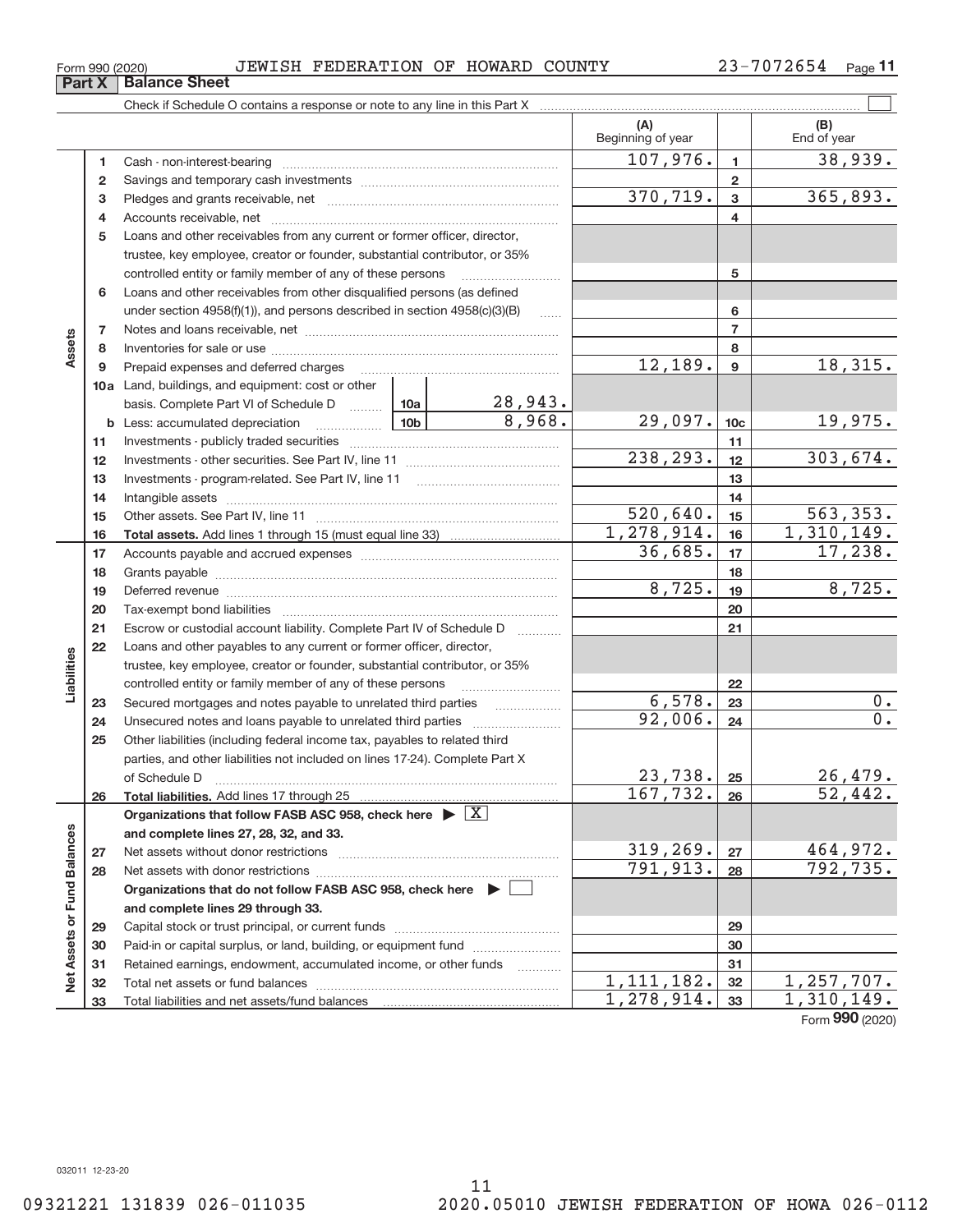|    | JEWISH FEDERATION OF HOWARD COUNTY<br>Form 990 (2020)                                                                           |                         | 23-7072654     |             | $Page$ 12             |
|----|---------------------------------------------------------------------------------------------------------------------------------|-------------------------|----------------|-------------|-----------------------|
|    | Part XI<br><b>Reconciliation of Net Assets</b>                                                                                  |                         |                |             |                       |
|    |                                                                                                                                 |                         |                |             | $\overline{\text{X}}$ |
|    |                                                                                                                                 |                         |                |             |                       |
| 1  |                                                                                                                                 | $\mathbf{1}$            | 911,391.       |             |                       |
| 2  | Total expenses (must equal Part IX, column (A), line 25)                                                                        | $\overline{2}$          | 824,286.       |             |                       |
| 3  | Revenue less expenses. Subtract line 2 from line 1                                                                              | 3                       |                | 87, 105.    |                       |
| 4  |                                                                                                                                 | $\overline{\mathbf{4}}$ | 1, 111, 182.   |             |                       |
| 5  |                                                                                                                                 | 5                       |                | 64,770.     |                       |
| 6  |                                                                                                                                 | 6                       |                |             |                       |
| 7  | Investment expenses www.communication.com/www.communication.com/www.communication.com/www.communication.com                     | $\overline{7}$          |                |             |                       |
| 8  |                                                                                                                                 | 8                       |                |             |                       |
| 9  | Other changes in net assets or fund balances (explain on Schedule O)                                                            | 9                       |                | $-5,350.$   |                       |
| 10 | Net assets or fund balances at end of year. Combine lines 3 through 9 (must equal Part X, line 32,                              |                         |                |             |                       |
|    |                                                                                                                                 | 10                      | 1,257,707.     |             |                       |
|    | Part XII Financial Statements and Reporting                                                                                     |                         |                |             |                       |
|    |                                                                                                                                 |                         |                |             |                       |
|    |                                                                                                                                 |                         |                | Yes         | No                    |
| 1. | $\boxed{\text{X}}$ Accrual<br>Accounting method used to prepare the Form 990: <u>[</u> Cash<br>Other                            |                         |                |             |                       |
|    | If the organization changed its method of accounting from a prior year or checked "Other," explain in Schedule O.               |                         |                |             |                       |
|    | 2a Were the organization's financial statements compiled or reviewed by an independent accountant?                              |                         | 2a             |             | $\mathbf X$           |
|    | If "Yes," check a box below to indicate whether the financial statements for the year were compiled or reviewed on a            |                         |                |             |                       |
|    | separate basis, consolidated basis, or both:                                                                                    |                         |                |             |                       |
|    | Both consolidated and separate basis<br>Separate basis<br><b>Consolidated basis</b>                                             |                         |                |             |                       |
|    | <b>b</b> Were the organization's financial statements audited by an independent accountant?                                     |                         | 2 <sub>b</sub> | $\mathbf X$ |                       |
|    | If "Yes," check a box below to indicate whether the financial statements for the year were audited on a separate basis,         |                         |                |             |                       |
|    | consolidated basis, or both:                                                                                                    |                         |                |             |                       |
|    | $X$ Separate basis<br>Consolidated basis<br>Both consolidated and separate basis                                                |                         |                |             |                       |
|    | c If "Yes" to line 2a or 2b, does the organization have a committee that assumes responsibility for oversight of the audit,     |                         |                |             |                       |
|    |                                                                                                                                 |                         | 2c             | $\mathbf X$ |                       |
|    | If the organization changed either its oversight process or selection process during the tax year, explain on Schedule O.       |                         |                |             |                       |
|    | 3a As a result of a federal award, was the organization required to undergo an audit or audits as set forth in the Single Audit |                         |                |             |                       |
|    |                                                                                                                                 |                         | 3a             |             | X                     |
|    | b If "Yes," did the organization undergo the required audit or audits? If the organization did not undergo the required audit   |                         |                |             |                       |
|    |                                                                                                                                 |                         | 3b             | $\sim$      |                       |

Form (2020) **990**

032012 12‐23‐20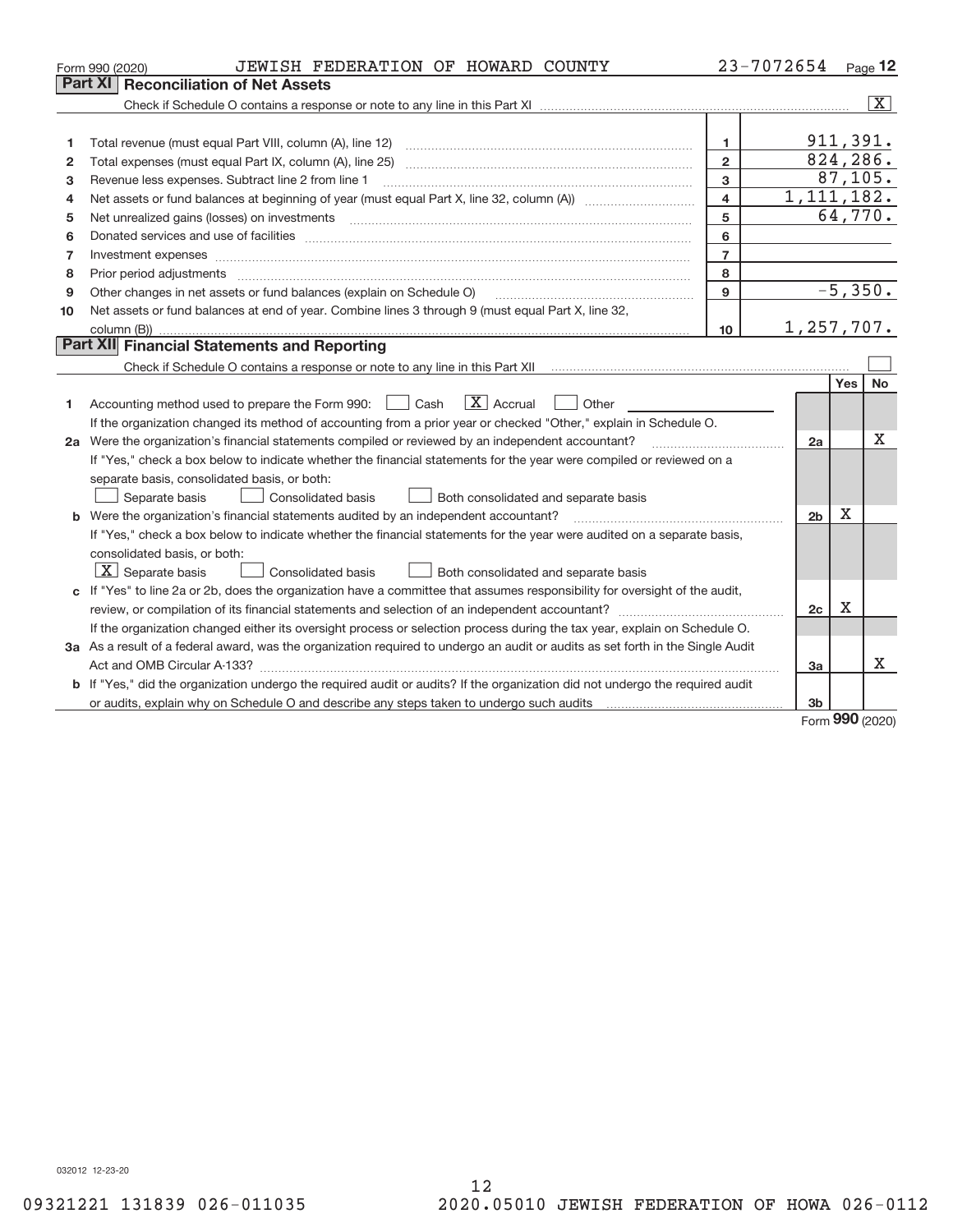| <b>SCHEDULE A</b> |  |  |  |  |  |
|-------------------|--|--|--|--|--|
|-------------------|--|--|--|--|--|

Department of the Treasury Internal Revenue Service

**9**

# **Public Charity Status and Public Support**

**(Form 990 or 990‐EZ) Complete if the organization is a section 501(c)(3) organization or a section 4947(a)(1) nonexempt charitable trust. | Attach to Form 990 or Form 990‐EZ.** 

|  |  |  |  |  |  |  | Go to www.irs.gov/Form990 for instructions and the latest information. |
|--|--|--|--|--|--|--|------------------------------------------------------------------------|
|--|--|--|--|--|--|--|------------------------------------------------------------------------|

| OMB No. 1545-0047                   |
|-------------------------------------|
|                                     |
| <b>Open to Public</b><br>Inspection |

|                                                                                                          | Name of the organization                                                                         | <b>Employer identification number</b> |  |  |  |  |  |  |
|----------------------------------------------------------------------------------------------------------|--------------------------------------------------------------------------------------------------|---------------------------------------|--|--|--|--|--|--|
|                                                                                                          | JEWISH FEDERATION OF HOWARD COUNTY                                                               | 23-7072654                            |  |  |  |  |  |  |
| Part I                                                                                                   | Reason for Public Charity Status. (All organizations must complete this part.) See instructions. |                                       |  |  |  |  |  |  |
| The organization is not a private foundation because it is: (For lines 1 through 12, check only one hox) |                                                                                                  |                                       |  |  |  |  |  |  |

| he organization is not a private foundation because it is: (For lines 1 through 12, check only one box.) |                                                                                                      |  |  |  |  |  |
|----------------------------------------------------------------------------------------------------------|------------------------------------------------------------------------------------------------------|--|--|--|--|--|
|                                                                                                          | 1 A church, convention of churches, or association of churches described in section 170(b)(1)(A)(i). |  |  |  |  |  |
|                                                                                                          | $\sim$ $\sim$ $\sim$ 000 $\sim$ 000 $\sim$ 7)                                                        |  |  |  |  |  |

|  | 2   A school described in section 170(b)(1)(A)(ii). (Attach Schedule E (Form 990 or 990-EZ).) |
|--|-----------------------------------------------------------------------------------------------|
|  | 3 A hospital or a cooperative hospital service organization described in section 170(b)(1)(A  |

- A hospital or a cooperative hospital service organization described in section 170(b)(1)(A)(iii).
- **4** A medical research organization operated in conjunction with a hospital described in section 170(b)(1)(A)(iii). Enter the hospital's name, city, and state:  $\begin{array}{c} \hline \end{array}$

|  | $\overline{5}$ An organization operated for the benefit of a college or university owned or operated by a governmental unit described in |
|--|------------------------------------------------------------------------------------------------------------------------------------------|
|  | section 170(b)(1)(A)(iv). (Complete Part II.)                                                                                            |

- **6** A federal, state, or local government or governmental unit described in section 170(b)(1)(A)(v).  $\begin{array}{c} \hline \end{array}$
- **7 section 170(b)(1)(A)(vi).** (Complete Part II.) An organization that normally receives a substantial part of its support from a governmental unit or from the general public described in X
- **8** A community trust described in **section 170(b)(1)(A)(vi).** (Complete Part II.)  $\begin{array}{c} \hline \end{array}$

|  | An agricultural research organization described in section $170(b)(1)(A)(ix)$ operated in conjunction with a land-grant college |
|--|---------------------------------------------------------------------------------------------------------------------------------|
|  | or university or a non-land-grant college of agriculture (see instructions). Enter the name, city, and state of the college or  |
|  | university:                                                                                                                     |

| $10$ $\vert$ | An organization that normally receives (1) more than 33 1/3% of its support from contributions, membership fees, and gross receipts from     |
|--------------|----------------------------------------------------------------------------------------------------------------------------------------------|
|              | activities related to its exempt functions, subject to certain exceptions; and (2) no more than 33 1/3% of its support from gross investment |
|              | income and unrelated business taxable income (less section 511 tax) from businesses acquired by the organization after June 30, 1975.        |
|              | See section 509(a)(2). (Complete Part III.)                                                                                                  |

- **11** An organization organized and operated exclusively to test for public safety. See section 509(a)(4).  $\begin{array}{c} \hline \end{array}$
- **12** more publicly supported organizations described in **section 509(a)(1)** or section 509(a)(2). See section 509(a)(3). Check the box in An organization organized and operated exclusively for the benefit of, to perform the functions of, or to carry out the purposes of one or lines 12a through 12d that describes the type of supporting organization and complete lines 12e, 12f, and 12g.  $\begin{array}{c} \hline \end{array}$ 
	- **a Type I.** A supporting organization operated, supervised, or controlled by its supported organization(s), typically by giving organization. You must complete Part IV, Sections A and B. the supported organization(s) the power to regularly appoint or elect a majority of the directors or trustees of the supporting
	- **b Type II.** A supporting organization supervised or controlled in connection with its supported organization(s), by having organization(s). You must complete Part IV, Sections A and C. control or management of the supporting organization vested in the same persons that control or manage the supported  $\overline{\phantom{a}}$
	- **c** Type III functionally integrated. A supporting organization operated in connection with, and functionally integrated with, its supported organization(s) (see instructions). You must complete Part IV, Sections A, D, and E.  $\overline{\phantom{a}}$

**d Type III non-functionally integrated.** A supporting organization operated in connection with its supported organization(s) requirement (see instructions). You must complete Part IV, Sections A and D, and Part V. that is not functionally integrated. The organization generally must satisfy a distribution requirement and an attentiveness  $\overline{\phantom{a}}$ 

**e** Check this box if the organization received a written determination from the IRS that it is a Type I, Type II, Type III functionally integrated, or Type III non-functionally integrated supporting organization.  $\overline{\phantom{a}}$ 

**f** Enter the number of supported organizations ~~~~~~~~~~~~~~~~~~~~~~~~~~~~~~~~~~~~~

| Provide the following information about the supported organization(s).<br>q |            |                                                       |                                                                |     |                            |                            |  |  |
|-----------------------------------------------------------------------------|------------|-------------------------------------------------------|----------------------------------------------------------------|-----|----------------------------|----------------------------|--|--|
| (i) Name of supported                                                       | (ii) $EIN$ | (iii) Type of organization                            | (iv) Is the organization listed<br>in your governing document? |     | (v) Amount of monetary     | (vi) Amount of other       |  |  |
| organization                                                                |            | (described on lines 1-10<br>above (see instructions)) | Yes                                                            | No. | support (see instructions) | support (see instructions) |  |  |
|                                                                             |            |                                                       |                                                                |     |                            |                            |  |  |
|                                                                             |            |                                                       |                                                                |     |                            |                            |  |  |
|                                                                             |            |                                                       |                                                                |     |                            |                            |  |  |
|                                                                             |            |                                                       |                                                                |     |                            |                            |  |  |
|                                                                             |            |                                                       |                                                                |     |                            |                            |  |  |
|                                                                             |            |                                                       |                                                                |     |                            |                            |  |  |
|                                                                             |            |                                                       |                                                                |     |                            |                            |  |  |
|                                                                             |            |                                                       |                                                                |     |                            |                            |  |  |
|                                                                             |            |                                                       |                                                                |     |                            |                            |  |  |
|                                                                             |            |                                                       |                                                                |     |                            |                            |  |  |
| Total                                                                       |            |                                                       |                                                                |     |                            |                            |  |  |

032021 01‐25‐21 **For Paperwork Reduction Act Notice, see the Instructions for Form 990 or 990‐EZ. Schedule A (Form 990 or 990‐EZ) 2020** LHA 13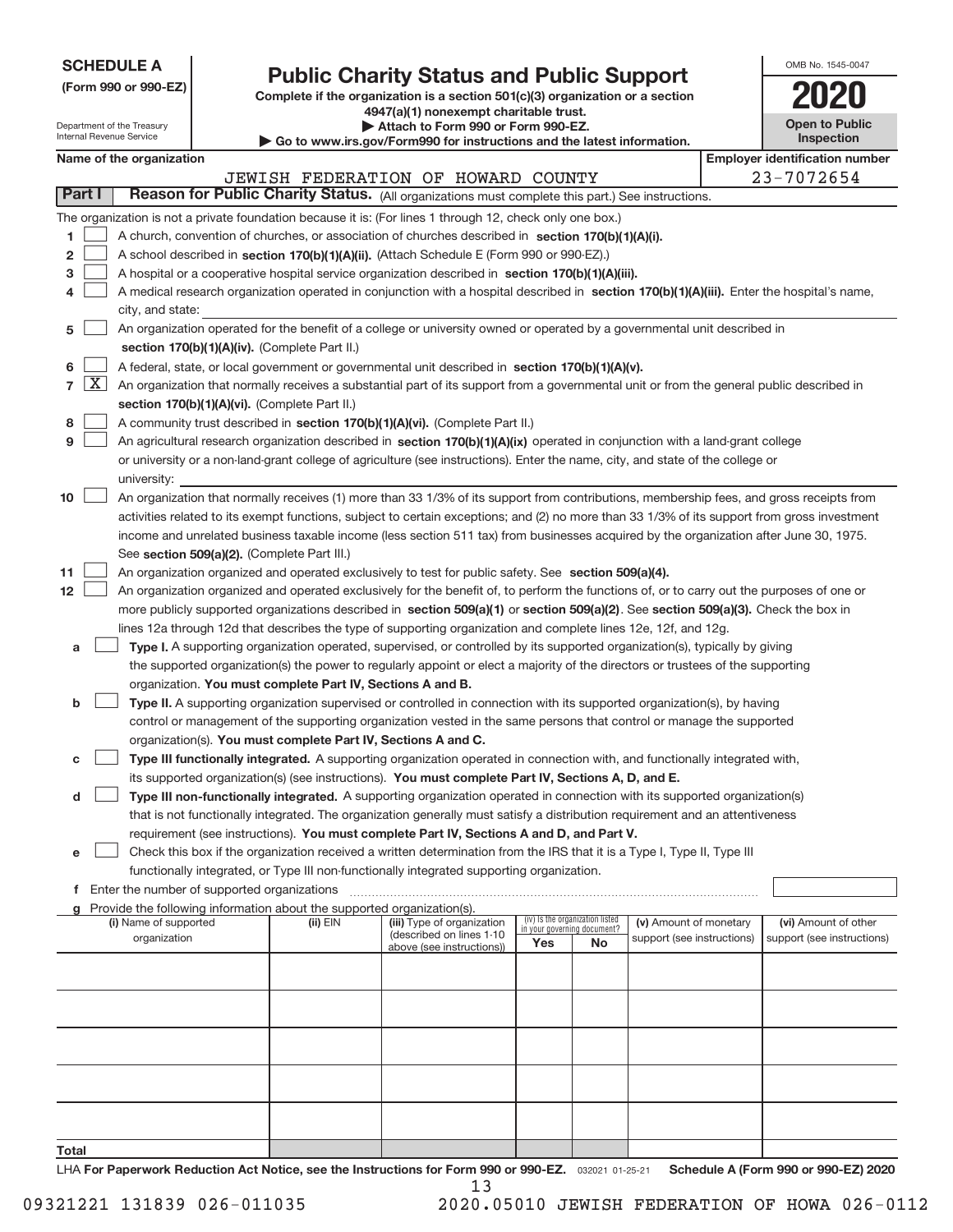#### Schedule A (Form 990 or 990‐EZ) 2020 JEWISH FEDERATION OF HOWARD COUNTY  $23$ – $7072654$  Page **Part II** Support Schedule for Organizations Described in Sections 170(b)(1)(A)(iv) and 170(b)(1)(A)(vi)

(Complete only if you checked the box on line 5, 7, or 8 of Part I or if the organization failed to qualify under Part III. If the organization fails to qualify under the tests listed below, please complete Part III.)

|   | <b>Section A. Public Support</b>                                                                                                                                                                                               |          |          |            |            |                                      |                                          |
|---|--------------------------------------------------------------------------------------------------------------------------------------------------------------------------------------------------------------------------------|----------|----------|------------|------------|--------------------------------------|------------------------------------------|
|   | Calendar year (or fiscal year beginning in)                                                                                                                                                                                    | (a) 2016 | (b) 2017 | $(c)$ 2018 | $(d)$ 2019 | (e) 2020                             | (f) Total                                |
|   | 1 Gifts, grants, contributions, and                                                                                                                                                                                            |          |          |            |            |                                      |                                          |
|   | membership fees received. (Do not                                                                                                                                                                                              |          |          |            |            |                                      |                                          |
|   | include any "unusual grants.")                                                                                                                                                                                                 | 727,879. | 1614512. | 849,325.   | 815, 801.  | 888,294.                             | 4895811.                                 |
|   | 2 Tax revenues levied for the organ-                                                                                                                                                                                           |          |          |            |            |                                      |                                          |
|   | ization's benefit and either paid to                                                                                                                                                                                           |          |          |            |            |                                      |                                          |
|   | or expended on its behalf                                                                                                                                                                                                      |          |          |            |            |                                      |                                          |
|   | 3 The value of services or facilities                                                                                                                                                                                          |          |          |            |            |                                      |                                          |
|   | furnished by a governmental unit to                                                                                                                                                                                            |          |          |            |            |                                      |                                          |
|   | the organization without charge                                                                                                                                                                                                |          |          |            |            |                                      |                                          |
|   | 4 Total. Add lines 1 through 3                                                                                                                                                                                                 | 727,879. | 1614512. | 849,325.   | 815,801.   | 888,294.                             | 4895811.                                 |
| 5 | The portion of total contributions                                                                                                                                                                                             |          |          |            |            |                                      |                                          |
|   | by each person (other than a                                                                                                                                                                                                   |          |          |            |            |                                      |                                          |
|   | governmental unit or publicly                                                                                                                                                                                                  |          |          |            |            |                                      |                                          |
|   | supported organization) included                                                                                                                                                                                               |          |          |            |            |                                      |                                          |
|   | on line 1 that exceeds 2% of the                                                                                                                                                                                               |          |          |            |            |                                      |                                          |
|   | amount shown on line 11,                                                                                                                                                                                                       |          |          |            |            |                                      |                                          |
|   | column (f)                                                                                                                                                                                                                     |          |          |            |            |                                      | 423, 208.                                |
|   | 6 Public support. Subtract line 5 from line 4.                                                                                                                                                                                 |          |          |            |            |                                      | 4472603.                                 |
|   | <b>Section B. Total Support</b>                                                                                                                                                                                                |          |          |            |            |                                      |                                          |
|   | Calendar year (or fiscal year beginning in)                                                                                                                                                                                    | (a) 2016 | (b) 2017 | $(c)$ 2018 | $(d)$ 2019 | (e) 2020                             | (f) Total                                |
|   | <b>7</b> Amounts from line 4                                                                                                                                                                                                   | 727,879. | 1614512. | 849,325.   | 815, 801.  | 888,294.                             | 4895811.                                 |
| 8 | Gross income from interest,                                                                                                                                                                                                    |          |          |            |            |                                      |                                          |
|   | dividends, payments received on                                                                                                                                                                                                |          |          |            |            |                                      |                                          |
|   | securities loans, rents, royalties,                                                                                                                                                                                            |          |          |            |            |                                      |                                          |
|   | and income from similar sources                                                                                                                                                                                                | 170.     | 3,673.   | 3,975.     | 12,539.    | 11, 237.                             | 31,594.                                  |
|   | <b>9</b> Net income from unrelated business                                                                                                                                                                                    |          |          |            |            |                                      |                                          |
|   | activities, whether or not the                                                                                                                                                                                                 |          |          |            |            |                                      |                                          |
|   | business is regularly carried on                                                                                                                                                                                               |          |          |            |            |                                      |                                          |
|   | 10 Other income. Do not include gain                                                                                                                                                                                           |          |          |            |            |                                      |                                          |
|   | or loss from the sale of capital                                                                                                                                                                                               |          |          |            |            |                                      |                                          |
|   | assets (Explain in Part VI.)                                                                                                                                                                                                   |          |          |            | 1,618.     | 795.                                 | 2,413.                                   |
|   | 11 Total support. Add lines 7 through 10                                                                                                                                                                                       |          |          |            |            |                                      | 4929818.                                 |
|   | 12 Gross receipts from related activities, etc. (see instructions)                                                                                                                                                             |          |          |            |            | 12                                   | 150, 138.                                |
|   | 13 First 5 years. If the Form 990 is for the organization's first, second, third, fourth, or fifth tax year as a section 501(c)(3)                                                                                             |          |          |            |            |                                      |                                          |
|   | organization, check this box and stop here manufactured and stop here and stop here are manufactured and stop here and stop here and stop here and stop here and stop here and stop here are all the stop and stop here are al |          |          |            |            |                                      |                                          |
|   | <b>Section C. Computation of Public Support Percentage</b>                                                                                                                                                                     |          |          |            |            |                                      |                                          |
|   |                                                                                                                                                                                                                                |          |          |            |            | 14                                   | 90.73<br>$\frac{0}{6}$                   |
|   |                                                                                                                                                                                                                                |          |          |            |            | 15                                   | 90.47<br>$\frac{9}{6}$                   |
|   | 16a 33 1/3% support test - 2020. If the organization did not check the box on line 13, and line 14 is 33 1/3% or more, check this box and                                                                                      |          |          |            |            |                                      |                                          |
|   | stop here. The organization qualifies as a publicly supported organization                                                                                                                                                     |          |          |            |            |                                      | $\blacktriangleright$ $\boxed{\text{X}}$ |
|   | b 33 1/3% support test - 2019. If the organization did not check a box on line 13 or 16a, and line 15 is 33 1/3% or more, check this box                                                                                       |          |          |            |            |                                      |                                          |
|   | and stop here. The organization qualifies as a publicly supported organization                                                                                                                                                 |          |          |            |            |                                      |                                          |
|   | 17a 10% -facts-and-circumstances test - 2020. If the organization did not check a box on line 13, 16a, or 16b, and line 14 is 10% or more,                                                                                     |          |          |            |            |                                      |                                          |
|   | and if the organization meets the facts-and-circumstances test, check this box and stop here. Explain in Part VI how the organization                                                                                          |          |          |            |            |                                      |                                          |
|   | meets the facts-and-circumstances test. The organization qualifies as a publicly supported organization                                                                                                                        |          |          |            |            |                                      |                                          |
|   | <b>b 10% -facts-and-circumstances test - 2019.</b> If the organization did not check a box on line 13, 16a, 16b, or 17a, and line 15 is 10% or                                                                                 |          |          |            |            |                                      |                                          |
|   | more, and if the organization meets the facts-and-circumstances test, check this box and stop here. Explain in Part VI how the                                                                                                 |          |          |            |            |                                      |                                          |
|   | organization meets the facts-and-circumstances test. The organization qualifies as a publicly supported organization                                                                                                           |          |          |            |            |                                      |                                          |
|   | Private foundation. If the organization did not check a box on line 13, 16a, 16b, 17a, or 17b, check this box and see instructions                                                                                             |          |          |            |            |                                      |                                          |
|   |                                                                                                                                                                                                                                |          |          |            |            | Schedule A (Form 990 or 990-F7) 2020 |                                          |

**Schedule A (Form 990 or 990‐EZ) 2020**

032022 01‐25‐21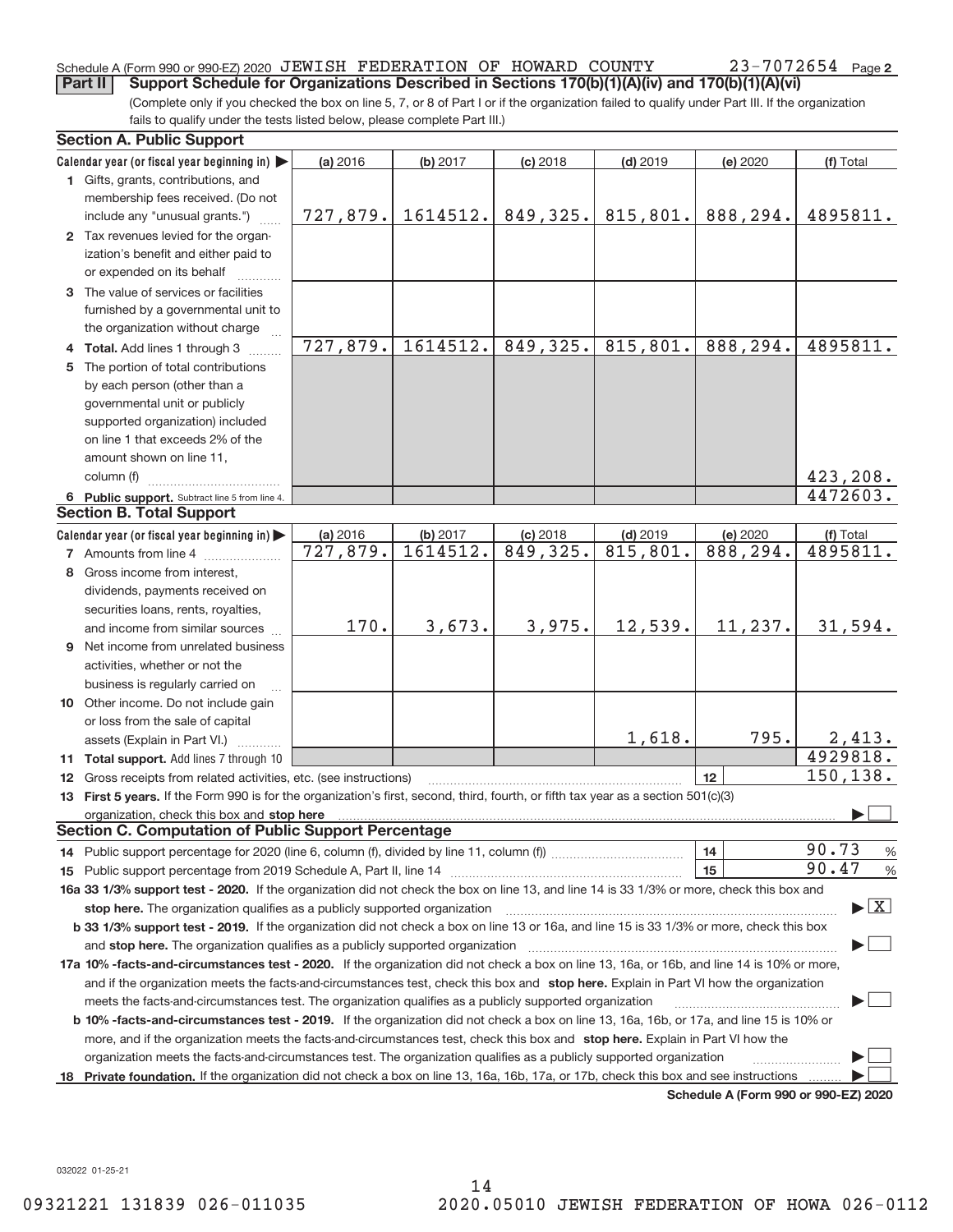#### Schedule A (Form 990 or 990‐EZ) 2020 JEWISH FEDERATION OF HOWARD COUNTY  $23$ – $7072654$  Page **Part III | Support Schedule for Organizations Described in Section 509(a)(2)**

(Complete only if you checked the box on line 10 of Part I or if the organization failed to qualify under Part II. If the organization fails to qualify under the tests listed below, please complete Part II.)

|    | <b>Section A. Public Support</b>                                                                                                                                                                |          |          |            |            |            |                                      |
|----|-------------------------------------------------------------------------------------------------------------------------------------------------------------------------------------------------|----------|----------|------------|------------|------------|--------------------------------------|
|    | Calendar year (or fiscal year beginning in) $\blacktriangleright$                                                                                                                               | (a) 2016 | (b) 2017 | $(c)$ 2018 | $(d)$ 2019 | (e) 2020   | (f) Total                            |
|    | 1 Gifts, grants, contributions, and                                                                                                                                                             |          |          |            |            |            |                                      |
|    | membership fees received. (Do not                                                                                                                                                               |          |          |            |            |            |                                      |
|    | include any "unusual grants.")                                                                                                                                                                  |          |          |            |            |            |                                      |
|    | <b>2</b> Gross receipts from admissions,<br>merchandise sold or services per-<br>formed, or facilities furnished in<br>any activity that is related to the<br>organization's tax-exempt purpose |          |          |            |            |            |                                      |
|    | 3 Gross receipts from activities that<br>are not an unrelated trade or bus-                                                                                                                     |          |          |            |            |            |                                      |
|    | iness under section 513                                                                                                                                                                         |          |          |            |            |            |                                      |
| 4  | Tax revenues levied for the organ-<br>ization's benefit and either paid to                                                                                                                      |          |          |            |            |            |                                      |
|    | or expended on its behalf<br>.                                                                                                                                                                  |          |          |            |            |            |                                      |
|    | 5 The value of services or facilities                                                                                                                                                           |          |          |            |            |            |                                      |
|    | furnished by a governmental unit to                                                                                                                                                             |          |          |            |            |            |                                      |
|    | the organization without charge                                                                                                                                                                 |          |          |            |            |            |                                      |
|    | <b>6 Total.</b> Add lines 1 through 5                                                                                                                                                           |          |          |            |            |            |                                      |
|    | 7a Amounts included on lines 1, 2, and<br>3 received from disqualified persons                                                                                                                  |          |          |            |            |            |                                      |
|    | <b>b</b> Amounts included on lines 2 and 3 received<br>from other than disqualified persons that<br>exceed the greater of \$5,000 or 1% of the<br>amount on line 13 for the year                |          |          |            |            |            |                                      |
|    | c Add lines 7a and 7b                                                                                                                                                                           |          |          |            |            |            |                                      |
|    | 8 Public support. (Subtract line 7c from line 6.)<br><b>Section B. Total Support</b>                                                                                                            |          |          |            |            |            |                                      |
|    | Calendar year (or fiscal year beginning in)                                                                                                                                                     | (a) 2016 | (b) 2017 | $(c)$ 2018 | $(d)$ 2019 | (e) $2020$ | (f) Total                            |
|    | 9 Amounts from line 6                                                                                                                                                                           |          |          |            |            |            |                                      |
|    | <b>10a Gross income from interest.</b><br>dividends, payments received on<br>securities loans, rents, royalties,<br>and income from similar sources                                             |          |          |            |            |            |                                      |
|    | <b>b</b> Unrelated business taxable income<br>(less section 511 taxes) from businesses<br>acquired after June 30, 1975                                                                          |          |          |            |            |            |                                      |
|    | c Add lines 10a and 10b                                                                                                                                                                         |          |          |            |            |            |                                      |
|    | <b>11</b> Net income from unrelated business<br>activities not included in line 10b.<br>whether or not the business is<br>regularly carried on                                                  |          |          |            |            |            |                                      |
|    | <b>12</b> Other income. Do not include gain<br>or loss from the sale of capital<br>assets (Explain in Part VI.)                                                                                 |          |          |            |            |            |                                      |
|    | <b>13</b> Total support. (Add lines 9, 10c, 11, and 12.)                                                                                                                                        |          |          |            |            |            |                                      |
|    | 14 First 5 years. If the Form 990 is for the organization's first, second, third, fourth, or fifth tax year as a section 501(c)(3) organization,                                                |          |          |            |            |            |                                      |
|    |                                                                                                                                                                                                 |          |          |            |            |            |                                      |
|    | <b>Section C. Computation of Public Support Percentage</b>                                                                                                                                      |          |          |            |            |            |                                      |
|    |                                                                                                                                                                                                 |          |          |            |            | 15         | %                                    |
|    | 16 Public support percentage from 2019 Schedule A, Part III, line 15                                                                                                                            |          |          |            |            | 16         | %                                    |
|    | <b>Section D. Computation of Investment Income Percentage</b>                                                                                                                                   |          |          |            |            |            |                                      |
|    |                                                                                                                                                                                                 |          |          |            |            | 17         | %                                    |
|    | 18 Investment income percentage from 2019 Schedule A, Part III, line 17                                                                                                                         |          |          |            |            | 18         | %                                    |
|    | 19a 33 1/3% support tests - 2020. If the organization did not check the box on line 14, and line 15 is more than 33 1/3%, and line 17 is not                                                    |          |          |            |            |            |                                      |
|    | more than 33 1/3%, check this box and stop here. The organization qualifies as a publicly supported organization                                                                                |          |          |            |            |            |                                      |
|    | b 33 1/3% support tests - 2019. If the organization did not check a box on line 14 or line 19a, and line 16 is more than 33 1/3%, and                                                           |          |          |            |            |            |                                      |
|    | line 18 is not more than 33 1/3%, check this box and stop here. The organization qualifies as a publicly supported organization                                                                 |          |          |            |            |            |                                      |
| 20 | Private foundation. If the organization did not check a box on line 14, 19a, or 19b, check this box and see instructions                                                                        |          |          |            |            |            |                                      |
|    | 032023 01-25-21                                                                                                                                                                                 |          | 15       |            |            |            | Schedule A (Form 990 or 990-EZ) 2020 |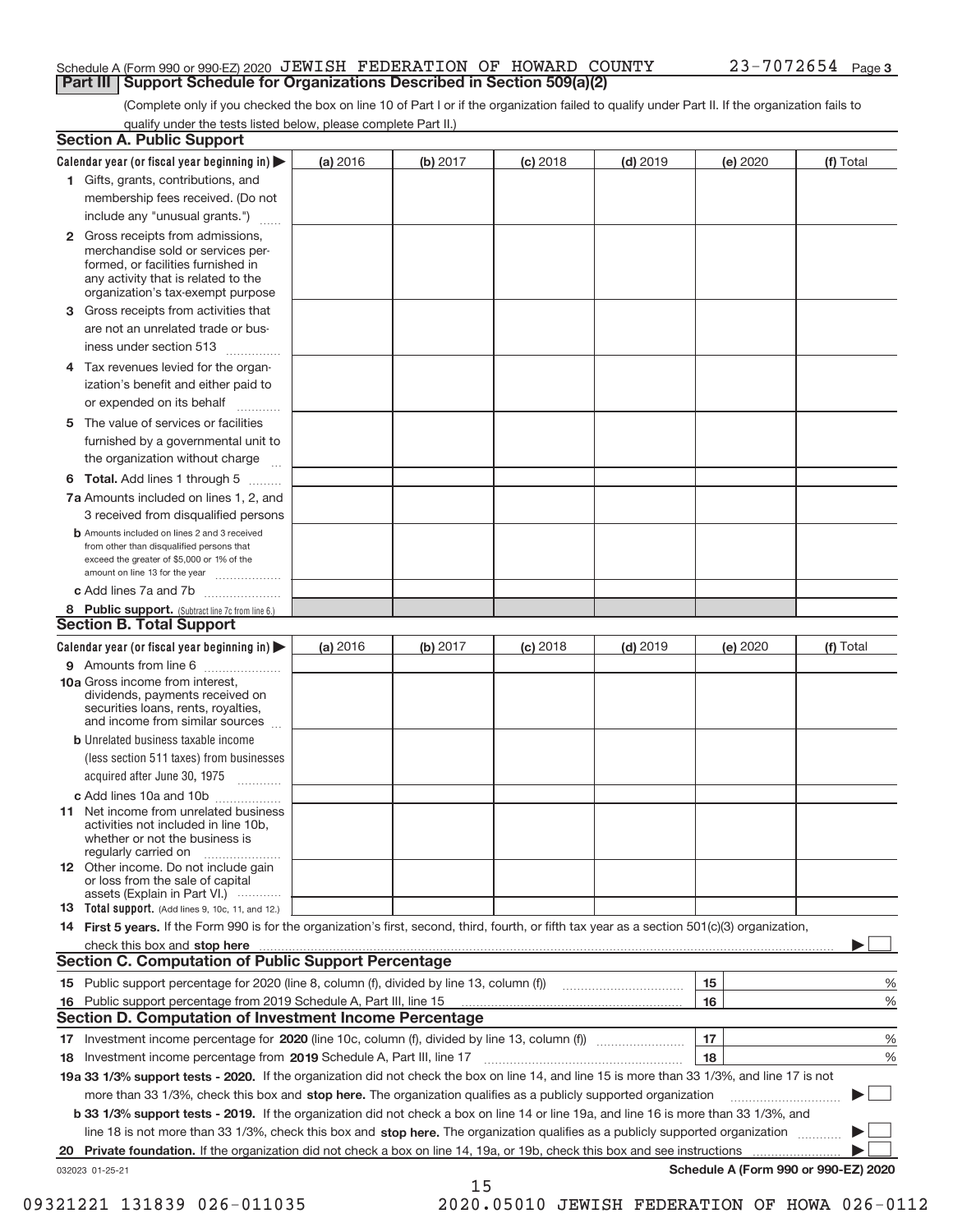#### Schedule A (Form 990 or 990‐EZ) 2020 JEWISH FEDERATION OF HOWARD COUNTY  $23$ – $7072654$  Page

**1**

**2**

**3a**

**3b**

**3c**

**4a**

**4b**

**4c**

**5a**

**5b 5c**

**6**

**7**

**8**

**9a**

**9b**

**9c**

**10a**

**10b**

Yes | No

# **Part IV Supporting Organizations**

(Complete only if you checked a box in line 12 on Part I. If you checked box 12a, Part I, complete Sections A and B. If you checked box 12b, Part I, complete Sections A and C. If you checked box 12c, Part I, complete Sections A, D, and E. If you checked box 12d, Part I, complete Sections A and D, and complete Part V.)

### **Section A. All Supporting Organizations**

- **1** Are all of the organization's supported organizations listed by name in the organization's governing documents? If "No," describe in Part VI how the supported organizations are designated. If designated by *class or purpose, describe the designation. If historic and continuing relationship, explain.*
- **2** Did the organization have any supported organization that does not have an IRS determination of status under section 509(a)(1) or (2)? If "Yes," explain in Part VI how the organization determined that the supported *organization was described in section 509(a)(1) or (2).*
- **3a** Did the organization have a supported organization described in section 501(c)(4), (5), or (6)? If "Yes," answer *lines 3b and 3c below.*
- **b** Did the organization confirm that each supported organization qualified under section 501(c)(4), (5), or (6) and satisfied the public support tests under section 509(a)(2)? If "Yes," describe in Part VI when and how the *organization made the determination.*
- **c** Did the organization ensure that all support to such organizations was used exclusively for section 170(c)(2)(B) purposes? If "Yes," explain in Part VI what controls the organization put in place to ensure such use.
- **4 a** *If* Was any supported organization not organized in the United States ("foreign supported organization")? *"Yes," and if you checked box 12a or 12b in Part I, answer lines 4b and 4c below.*
- **b** Did the organization have ultimate control and discretion in deciding whether to make grants to the foreign supported organization? If "Yes," describe in Part VI how the organization had such control and discretion *despite being controlled or supervised by or in connection with its supported organizations.*
- **c** Did the organization support any foreign supported organization that does not have an IRS determination under sections 501(c)(3) and 509(a)(1) or (2)? If "Yes," explain in Part VI what controls the organization used *to ensure that all support to the foreign supported organization was used exclusively for section 170(c)(2)(B) purposes.*
- **5a** Did the organization add, substitute, or remove any supported organizations during the tax year? If "Yes," answer lines 5b and 5c below (if applicable). Also, provide detail in Part VI, including (i) the names and EIN *numbers of the supported organizations added, substituted, or removed; (ii) the reasons for each such action; (iii) the authority under the organization's organizing document authorizing such action; and (iv) how the action was accomplished (such as by amendment to the organizing document).*
- **b** Type I or Type II only. Was any added or substituted supported organization part of a class already designated in the organization's organizing document?
- **c Substitutions only.**  Was the substitution the result of an event beyond the organization's control?
- **6** Did the organization provide support (whether in the form of grants or the provision of services or facilities) to **Part VI.** *If "Yes," provide detail in* support or benefit one or more of the filing organization's supported organizations? anyone other than (i) its supported organizations, (ii) individuals that are part of the charitable class benefited by one or more of its supported organizations, or (iii) other supporting organizations that also
- **7** Did the organization provide a grant, loan, compensation, or other similar payment to a substantial contributor regard to a substantial contributor? If "Yes," complete Part I of Schedule L (Form 990 or 990-EZ). (as defined in section 4958(c)(3)(C)), a family member of a substantial contributor, or a 35% controlled entity with
- **8** Did the organization make a loan to a disqualified person (as defined in section 4958) not described in line 7? *If "Yes," complete Part I of Schedule L (Form 990 or 990-EZ).*
- **9 a** Was the organization controlled directly or indirectly at any time during the tax year by one or more in section 509(a)(1) or (2))? If "Yes," provide detail in Part VI. disqualified persons, as defined in section 4946 (other than foundation managers and organizations described
- **b** the supporting organization had an interest? If "Yes," provide detail in Part VI. Did one or more disqualified persons (as defined in line 9a) hold a controlling interest in any entity in which
- **c** Did a disqualified person (as defined in line 9a) have an ownership interest in, or derive any personal benefit from, assets in which the supporting organization also had an interest? If "Yes," provide detail in Part VI.
- **10 a** Was the organization subject to the excess business holdings rules of section 4943 because of section supporting organizations)? If "Yes," answer line 10b below. 4943(f) (regarding certain Type II supporting organizations, and all Type III non-functionally integrated
- **b** Did the organization have any excess business holdings in the tax year? (Use Schedule C, Form 4720, to *determine whether the organization had excess business holdings.)*

16

032024 01‐25‐21

**Schedule A (Form 990 or 990‐EZ) 2020**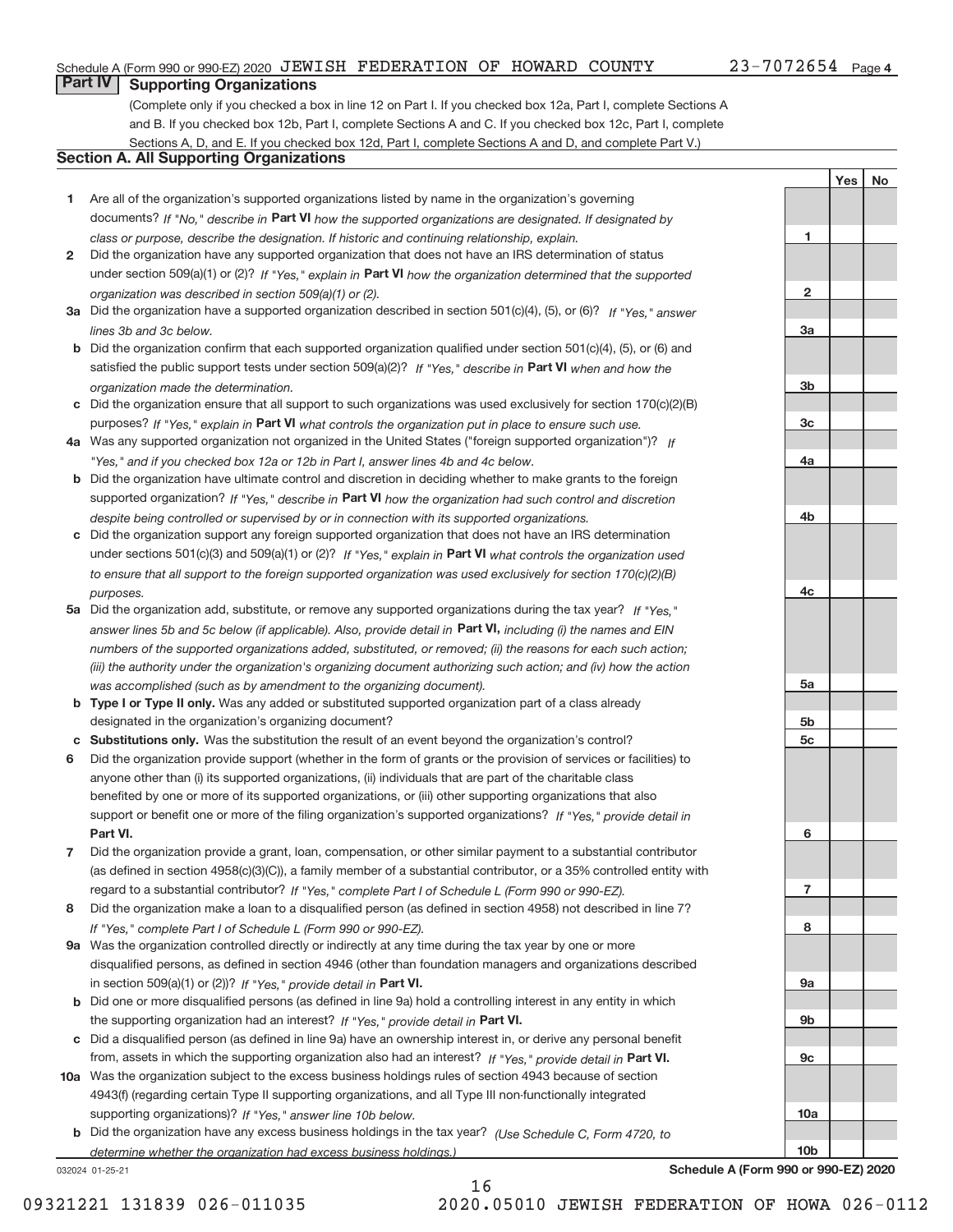#### Schedule A (Form 990 or 990‐EZ) 2020 JEWISH FEDERATION OF HOWARD COUNTY  $23$ – $7072654$  Page **Part IV Supporting Organizations** *(continued)*

|    |                                                                                                                                                                                                                         |                 | Yes | No |
|----|-------------------------------------------------------------------------------------------------------------------------------------------------------------------------------------------------------------------------|-----------------|-----|----|
| 11 | Has the organization accepted a gift or contribution from any of the following persons?                                                                                                                                 |                 |     |    |
|    | a A person who directly or indirectly controls, either alone or together with persons described in lines 11b and                                                                                                        |                 |     |    |
|    | 11c below, the governing body of a supported organization?                                                                                                                                                              | 11a             |     |    |
|    | <b>b</b> A family member of a person described in line 11a above?                                                                                                                                                       | 11 <sub>b</sub> |     |    |
|    | c A 35% controlled entity of a person described in line 11a or 11b above? If "Yes" to line 11a, 11b, or 11c, provide                                                                                                    |                 |     |    |
|    | detail in Part VI.                                                                                                                                                                                                      | 11c             |     |    |
|    | <b>Section B. Type I Supporting Organizations</b>                                                                                                                                                                       |                 |     |    |
|    |                                                                                                                                                                                                                         |                 | Yes | No |
| 1  | Did the governing body, members of the governing body, officers acting in their official capacity, or membership of one or                                                                                              |                 |     |    |
|    | more supported organizations have the power to regularly appoint or elect at least a majority of the organization's officers,                                                                                           |                 |     |    |
|    | directors, or trustees at all times during the tax year? If "No," describe in Part VI how the supported organization(s)                                                                                                 |                 |     |    |
|    | effectively operated, supervised, or controlled the organization's activities. If the organization had more than one supported                                                                                          |                 |     |    |
|    | organization, describe how the powers to appoint and/or remove officers, directors, or trustees were allocated among the                                                                                                | 1               |     |    |
| 2  | supported organizations and what conditions or restrictions, if any, applied to such powers during the tax year.<br>Did the organization operate for the benefit of any supported organization other than the supported |                 |     |    |
|    | organization(s) that operated, supervised, or controlled the supporting organization? If "Yes," explain in                                                                                                              |                 |     |    |
|    | <b>Part VI</b> how providing such benefit carried out the purposes of the supported organization(s) that operated.                                                                                                      |                 |     |    |
|    | supervised, or controlled the supporting organization.                                                                                                                                                                  | $\overline{2}$  |     |    |
|    | <b>Section C. Type II Supporting Organizations</b>                                                                                                                                                                      |                 |     |    |
|    |                                                                                                                                                                                                                         |                 | Yes | No |
| 1. | Were a majority of the organization's directors or trustees during the tax year also a majority of the directors                                                                                                        |                 |     |    |
|    | or trustees of each of the organization's supported organization(s)? If "No," describe in Part VI how control                                                                                                           |                 |     |    |
|    | or management of the supporting organization was vested in the same persons that controlled or managed                                                                                                                  |                 |     |    |
|    | the supported organization(s).                                                                                                                                                                                          | 1               |     |    |
|    | <b>Section D. All Type III Supporting Organizations</b>                                                                                                                                                                 |                 |     |    |
|    |                                                                                                                                                                                                                         |                 | Yes | No |
| 1  | Did the organization provide to each of its supported organizations, by the last day of the fifth month of the                                                                                                          |                 |     |    |
|    | organization's tax year, (i) a written notice describing the type and amount of support provided during the prior tax                                                                                                   |                 |     |    |
|    | year, (ii) a copy of the Form 990 that was most recently filed as of the date of notification, and (iii) copies of the                                                                                                  |                 |     |    |
|    | organization's governing documents in effect on the date of notification, to the extent not previously provided?                                                                                                        | 1               |     |    |
| 2  | Were any of the organization's officers, directors, or trustees either (i) appointed or elected by the supported                                                                                                        |                 |     |    |
|    | organization(s) or (ii) serving on the governing body of a supported organization? If "No," explain in Part VI how                                                                                                      |                 |     |    |
|    | the organization maintained a close and continuous working relationship with the supported organization(s).                                                                                                             | 2               |     |    |
| 3  | By reason of the relationship described in line 2, above, did the organization's supported organizations have a                                                                                                         |                 |     |    |
|    | significant voice in the organization's investment policies and in directing the use of the organization's                                                                                                              |                 |     |    |
|    | income or assets at all times during the tax year? If "Yes," describe in Part VI the role the organization's                                                                                                            |                 |     |    |
|    | supported organizations played in this regard.                                                                                                                                                                          | 3               |     |    |
|    | Section E. Type III Functionally Integrated Supporting Organizations                                                                                                                                                    |                 |     |    |
| 1  | Check the box next to the method that the organization used to satisfy the Integral Part Test during the year (see instructions).                                                                                       |                 |     |    |
| a  | The organization satisfied the Activities Test. Complete line 2 below.                                                                                                                                                  |                 |     |    |
| b  | The organization is the parent of each of its supported organizations. Complete line 3 below.                                                                                                                           |                 |     |    |
| c  | The organization supported a governmental entity. Describe in Part VI how you supported a governmental entity (see instructions)                                                                                        |                 |     |    |
| 2  | Activities Test. Answer lines 2a and 2b below.                                                                                                                                                                          |                 | Yes | No |
| а  | Did substantially all of the organization's activities during the tax year directly further the exempt purposes of                                                                                                      |                 |     |    |
|    | the supported organization(s) to which the organization was responsive? If "Yes." then in Part VI identify                                                                                                              |                 |     |    |
|    | those supported organizations and explain how these activities directly furthered their exempt purposes,<br>how the organization was responsive to those supported organizations, and how the organization determined   |                 |     |    |
|    |                                                                                                                                                                                                                         | 2a              |     |    |
|    | that these activities constituted substantially all of its activities.<br><b>b</b> Did the activities described in line 2a, above, constitute activities that, but for the organization's involvement,                  |                 |     |    |
|    | one or more of the organization's supported organization(s) would have been engaged in? If "Yes," explain in                                                                                                            |                 |     |    |
|    | <b>Part VI</b> the reasons for the organization's position that its supported organization(s) would have engaged in                                                                                                     |                 |     |    |
|    | these activities but for the organization's involvement.                                                                                                                                                                | 2b              |     |    |
| 3  | Parent of Supported Organizations. Answer lines 3a and 3b below.                                                                                                                                                        |                 |     |    |
|    | a Did the organization have the power to regularly appoint or elect a majority of the officers, directors, or                                                                                                           |                 |     |    |
|    | trustees of each of the supported organizations? If "Yes" or "No" provide details in Part VI.                                                                                                                           | За              |     |    |
|    | <b>b</b> Did the organization exercise a substantial degree of direction over the policies, programs, and activities of each                                                                                            |                 |     |    |

of its supported organizations? If "Yes," describe in Part VI the role played by the organization in this regard.

17

**Schedule A (Form 990 or 990‐EZ) 2020**

**3b**

032025 01‐25‐21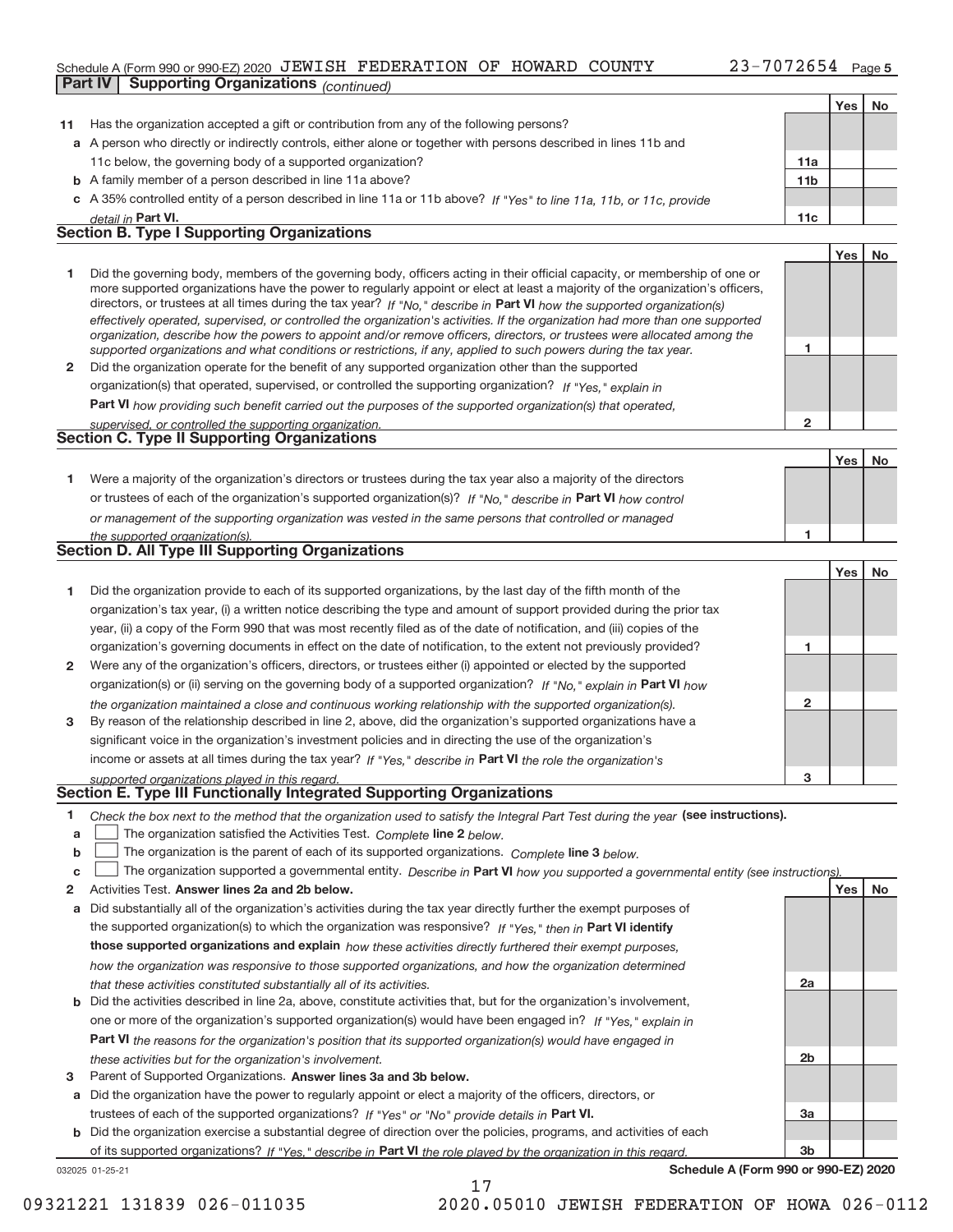| Part V   Type III Non-Functionally Integrated 509(a)(3) Supporting Organizations |  |  |                       |  |
|----------------------------------------------------------------------------------|--|--|-----------------------|--|
| Schedule A (Form 990 or 990-EZ) 2020 JEWISH FEDERATION OF HOWARD COUNTY          |  |  | $23 - 7072654$ Page 6 |  |

**1 Part VI** Check here if the organization satisfied the Integral Part Test as a qualifying trust on Nov. 20, 1970 ( explain in Part VI). See instructions. All other Type III non-functionally integrated supporting organizations must complete Sections A through E.

|                                         | Section A - Adjusted Net Income                                             | (A) Prior Year | (B) Current Year<br>(optional) |                                |
|-----------------------------------------|-----------------------------------------------------------------------------|----------------|--------------------------------|--------------------------------|
| 1                                       | Net short-term capital gain                                                 | 1              |                                |                                |
| $\overline{2}$                          | Recoveries of prior-year distributions                                      | $\overline{2}$ |                                |                                |
| 3                                       | Other gross income (see instructions)                                       | 3              |                                |                                |
| 4                                       | Add lines 1 through 3.                                                      | 4              |                                |                                |
| 5                                       | Depreciation and depletion                                                  | 5              |                                |                                |
| 6                                       | Portion of operating expenses paid or incurred for production or            |                |                                |                                |
|                                         | collection of gross income or for management, conservation, or              |                |                                |                                |
|                                         | maintenance of property held for production of income (see instructions)    | 6              |                                |                                |
| 7                                       | Other expenses (see instructions)                                           | $\overline{7}$ |                                |                                |
| 8                                       | Adjusted Net Income (subtract lines 5, 6, and 7 from line 4)                | 8              |                                |                                |
|                                         | <b>Section B - Minimum Asset Amount</b>                                     |                | (A) Prior Year                 | (B) Current Year<br>(optional) |
| 1                                       | Aggregate fair market value of all non-exempt-use assets (see               |                |                                |                                |
|                                         | instructions for short tax year or assets held for part of year):           |                |                                |                                |
|                                         | a Average monthly value of securities                                       | 1a             |                                |                                |
|                                         | <b>b</b> Average monthly cash balances                                      | 1 <sub>b</sub> |                                |                                |
|                                         | c Fair market value of other non-exempt-use assets                          | 1c             |                                |                                |
|                                         | d Total (add lines 1a, 1b, and 1c)                                          | 1 <sub>d</sub> |                                |                                |
|                                         | e Discount claimed for blockage or other factors                            |                |                                |                                |
|                                         | (explain in detail in Part VI):                                             |                |                                |                                |
| 2                                       | Acquisition indebtedness applicable to non-exempt-use assets                | $\mathbf{2}$   |                                |                                |
| 3                                       | Subtract line 2 from line 1d.                                               | 3              |                                |                                |
| 4                                       | Cash deemed held for exempt use. Enter 0.015 of line 3 (for greater amount, |                |                                |                                |
|                                         | see instructions).                                                          | 4              |                                |                                |
| 5                                       | Net value of non-exempt-use assets (subtract line 4 from line 3)            | 5              |                                |                                |
| 6                                       | Multiply line 5 by 0.035.                                                   | 6              |                                |                                |
| 7                                       | Recoveries of prior-year distributions                                      | $\overline{7}$ |                                |                                |
| 8                                       | Minimum Asset Amount (add line 7 to line 6)                                 | 8              |                                |                                |
| <b>Section C - Distributable Amount</b> |                                                                             |                |                                | <b>Current Year</b>            |
| 1                                       | Adjusted net income for prior year (from Section A, line 8, column A)       | 1              |                                |                                |
| $\mathbf{2}$                            | Enter 0.85 of line 1.                                                       | $\mathbf{2}$   |                                |                                |
| 3                                       | Minimum asset amount for prior year (from Section B, line 8, column A)      | 3              |                                |                                |
| 4                                       | Enter greater of line 2 or line 3.                                          | 4              |                                |                                |
| 5                                       | Income tax imposed in prior year                                            | 5              |                                |                                |
| 6                                       | Distributable Amount. Subtract line 5 from line 4, unless subject to        |                |                                |                                |
|                                         | emergency temporary reduction (see instructions).                           | 6              |                                |                                |
|                                         |                                                                             |                |                                |                                |

**7** Check here if the current year is the organization's first as a non-functionally integrated Type III supporting organization (see instructions).

**Schedule A (Form 990 or 990‐EZ) 2020**

032026 01‐25‐21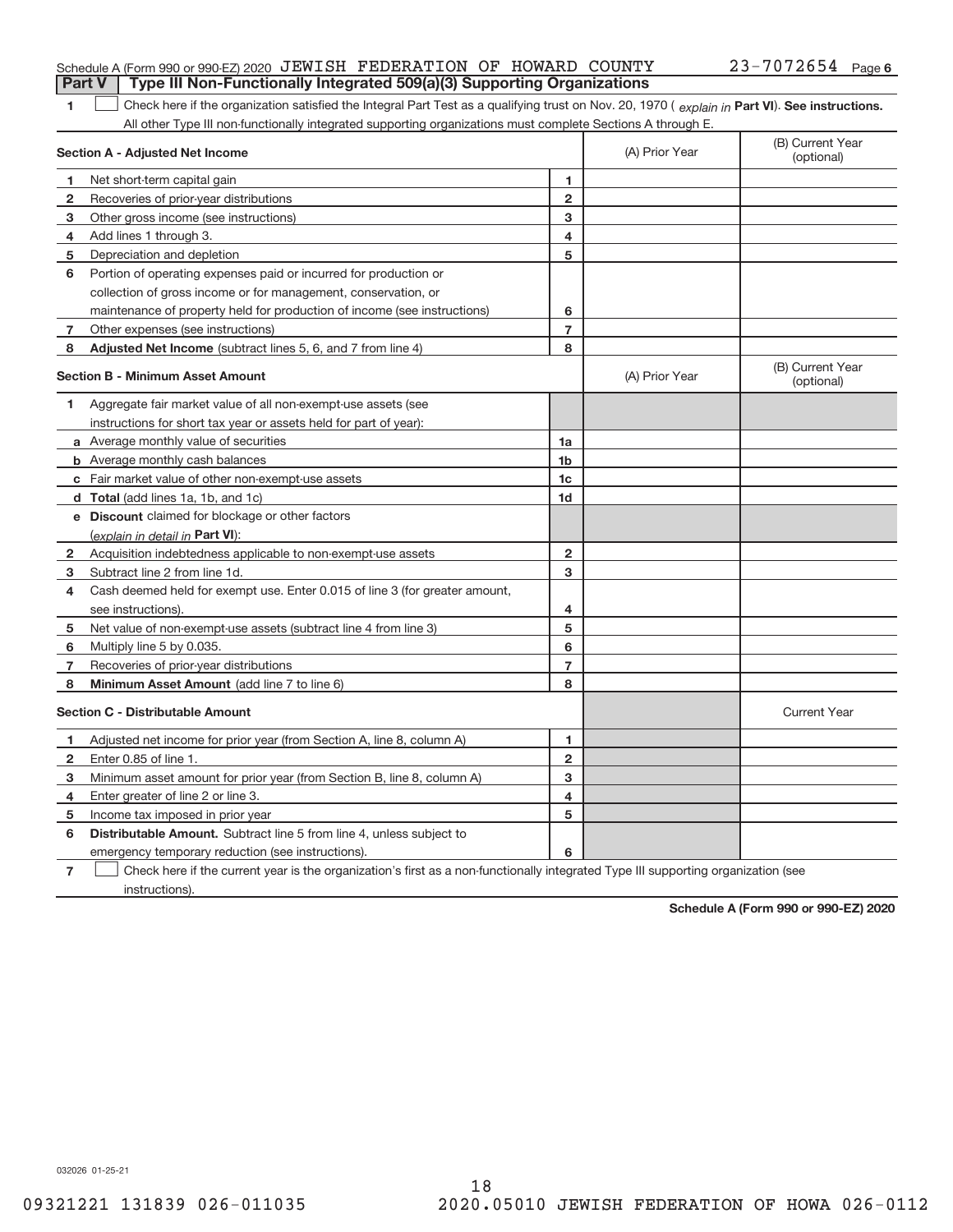# Schedule A (Form 990 or 990‐EZ) 2020 JEWISH FEDERATION OF HOWARD COUNTY  $23$ – $7072654$  Page

| <b>Part V</b>                                           | Type III Non-Functionally Integrated 509(a)(3) Supporting Organizations                    |                                    | (continued)                                   |    |                                                         |  |  |  |
|---------------------------------------------------------|--------------------------------------------------------------------------------------------|------------------------------------|-----------------------------------------------|----|---------------------------------------------------------|--|--|--|
| <b>Current Year</b><br><b>Section D - Distributions</b> |                                                                                            |                                    |                                               |    |                                                         |  |  |  |
| 1.                                                      | Amounts paid to supported organizations to accomplish exempt purposes                      |                                    | 1                                             |    |                                                         |  |  |  |
| 2                                                       | Amounts paid to perform activity that directly furthers exempt purposes of supported       |                                    |                                               |    |                                                         |  |  |  |
|                                                         | organizations, in excess of income from activity                                           |                                    | $\mathbf{2}$                                  |    |                                                         |  |  |  |
| 3                                                       | Administrative expenses paid to accomplish exempt purposes of supported organizations      |                                    | 3                                             |    |                                                         |  |  |  |
| 4                                                       | Amounts paid to acquire exempt-use assets                                                  |                                    |                                               | 4  |                                                         |  |  |  |
| 5                                                       | Qualified set-aside amounts (prior IRS approval required - provide details in Part VI)     |                                    |                                               | 5  |                                                         |  |  |  |
| 6                                                       | Other distributions ( <i>describe in</i> Part VI). See instructions.                       |                                    |                                               | 6  |                                                         |  |  |  |
| 7                                                       | Total annual distributions. Add lines 1 through 6.                                         |                                    |                                               | 7  |                                                         |  |  |  |
| 8                                                       | Distributions to attentive supported organizations to which the organization is responsive |                                    |                                               |    |                                                         |  |  |  |
|                                                         | ( <i>provide details in</i> Part VI). See instructions.                                    |                                    |                                               | 8  |                                                         |  |  |  |
| 9                                                       | Distributable amount for 2020 from Section C, line 6                                       |                                    |                                               | 9  |                                                         |  |  |  |
| 10                                                      | Line 8 amount divided by line 9 amount                                                     |                                    |                                               | 10 |                                                         |  |  |  |
|                                                         | <b>Section E - Distribution Allocations</b> (see instructions)                             | (i)<br><b>Excess Distributions</b> | (ii)<br><b>Underdistributions</b><br>Pre-2020 |    | (iii)<br><b>Distributable</b><br><b>Amount for 2020</b> |  |  |  |
| 1                                                       | Distributable amount for 2020 from Section C, line 6                                       |                                    |                                               |    |                                                         |  |  |  |
| 2                                                       | Underdistributions, if any, for years prior to 2020 (reason-                               |                                    |                                               |    |                                                         |  |  |  |
|                                                         | able cause required - explain in Part VI). See instructions.                               |                                    |                                               |    |                                                         |  |  |  |
| 3                                                       | Excess distributions carryover, if any, to 2020                                            |                                    |                                               |    |                                                         |  |  |  |
|                                                         | <b>a</b> From 2015                                                                         |                                    |                                               |    |                                                         |  |  |  |
|                                                         | <b>b</b> From 2016                                                                         |                                    |                                               |    |                                                         |  |  |  |
|                                                         | c From 2017                                                                                |                                    |                                               |    |                                                         |  |  |  |
|                                                         | d From 2018                                                                                |                                    |                                               |    |                                                         |  |  |  |
|                                                         | e From 2019                                                                                |                                    |                                               |    |                                                         |  |  |  |
|                                                         | f Total of lines 3a through 3e                                                             |                                    |                                               |    |                                                         |  |  |  |
|                                                         | <b>g</b> Applied to underdistributions of prior years                                      |                                    |                                               |    |                                                         |  |  |  |
|                                                         | <b>h</b> Applied to 2020 distributable amount                                              |                                    |                                               |    |                                                         |  |  |  |
|                                                         | Carryover from 2015 not applied (see instructions)                                         |                                    |                                               |    |                                                         |  |  |  |
|                                                         | Remainder. Subtract lines 3g, 3h, and 3i from line 3f.                                     |                                    |                                               |    |                                                         |  |  |  |
| 4                                                       | Distributions for 2020 from Section D,                                                     |                                    |                                               |    |                                                         |  |  |  |
|                                                         | line $7:$                                                                                  |                                    |                                               |    |                                                         |  |  |  |
|                                                         | <b>a</b> Applied to underdistributions of prior years                                      |                                    |                                               |    |                                                         |  |  |  |
|                                                         | <b>b</b> Applied to 2020 distributable amount                                              |                                    |                                               |    |                                                         |  |  |  |
|                                                         | <b>c</b> Remainder. Subtract lines 4a and 4b from line 4.                                  |                                    |                                               |    |                                                         |  |  |  |
| 5                                                       | Remaining underdistributions for years prior to 2020, if                                   |                                    |                                               |    |                                                         |  |  |  |
|                                                         | any. Subtract lines 3g and 4a from line 2. For result greater                              |                                    |                                               |    |                                                         |  |  |  |
|                                                         | than zero, explain in Part VI. See instructions.                                           |                                    |                                               |    |                                                         |  |  |  |
| 6                                                       | Remaining underdistributions for 2020. Subtract lines 3h                                   |                                    |                                               |    |                                                         |  |  |  |
|                                                         | and 4b from line 1. For result greater than zero, explain in                               |                                    |                                               |    |                                                         |  |  |  |
|                                                         | Part VI. See instructions.                                                                 |                                    |                                               |    |                                                         |  |  |  |
| 7                                                       | Excess distributions carryover to 2021. Add lines 3j                                       |                                    |                                               |    |                                                         |  |  |  |
|                                                         | and 4c.                                                                                    |                                    |                                               |    |                                                         |  |  |  |
| 8                                                       | Breakdown of line 7:                                                                       |                                    |                                               |    |                                                         |  |  |  |
|                                                         | a Excess from 2016                                                                         |                                    |                                               |    |                                                         |  |  |  |
|                                                         | <b>b</b> Excess from 2017                                                                  |                                    |                                               |    |                                                         |  |  |  |
|                                                         | c Excess from 2018                                                                         |                                    |                                               |    |                                                         |  |  |  |
|                                                         | d Excess from 2019                                                                         |                                    |                                               |    |                                                         |  |  |  |
|                                                         | e Excess from 2020                                                                         |                                    |                                               |    |                                                         |  |  |  |

**Schedule A (Form 990 or 990‐EZ) 2020**

032027 01‐25‐21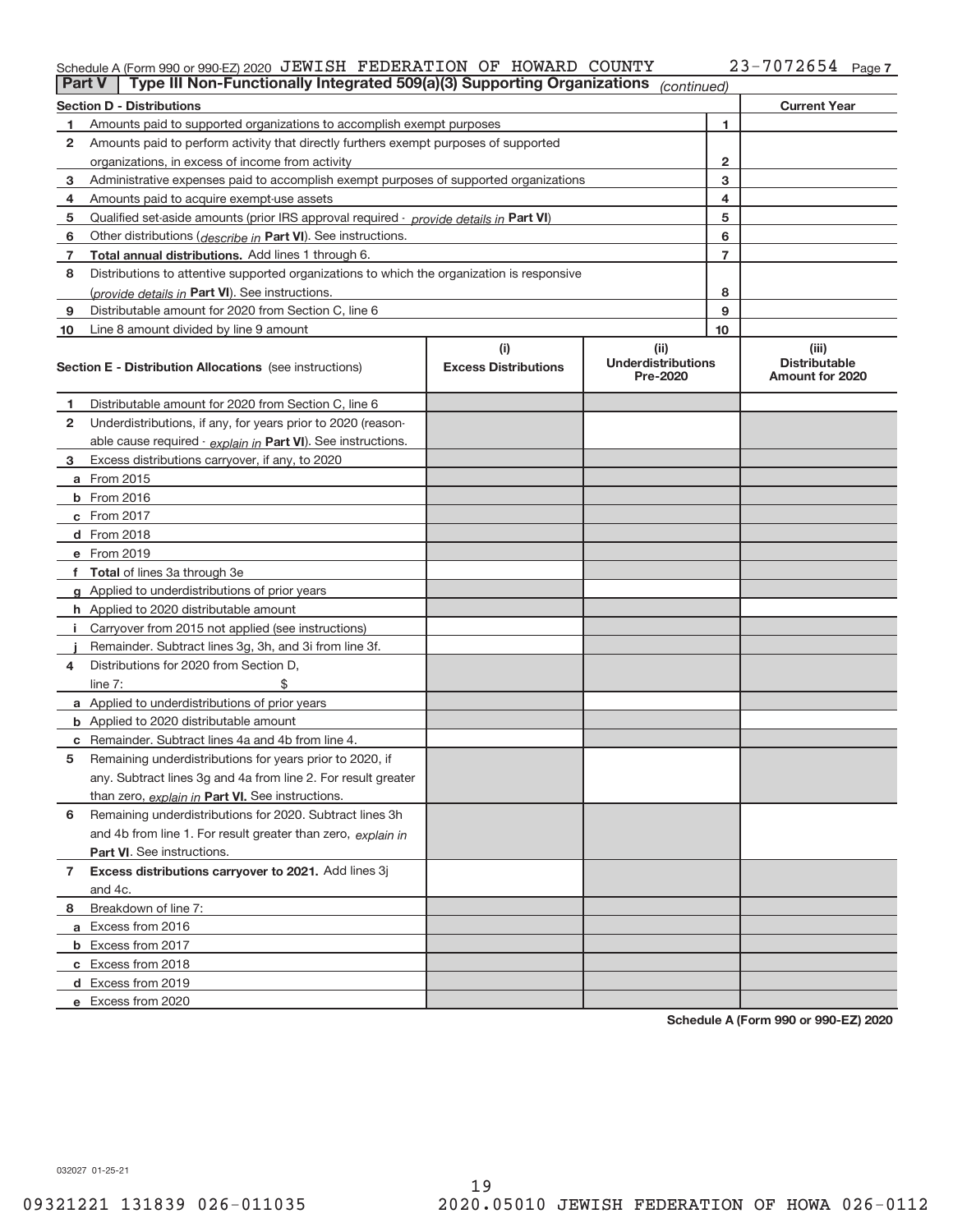|                 | Schedule A (Form 990 or 990-EZ) 2020 JEWISH FEDERATION OF HOWARD COUNTY                                                                                |      |  | $23 - 7072654$ Page 8                                                                                                                            |
|-----------------|--------------------------------------------------------------------------------------------------------------------------------------------------------|------|--|--------------------------------------------------------------------------------------------------------------------------------------------------|
| <b>Part VI</b>  | Supplemental Information. Provide the explanations required by Part II, line 10; Part II, line 17a or 17b; Part III, line 12;                          |      |  | Part IV, Section A, lines 1, 2, 3b, 3c, 4b, 4c, 5a, 6, 9a, 9b, 9c, 11a, 11b, and 11c; Part IV, Section B, lines 1 and 2; Part IV, Section C,     |
|                 | Section D, lines 5, 6, and 8; and Part V, Section E, lines 2, 5, and 6. Also complete this part for any additional information.<br>(See instructions.) |      |  | line 1; Part IV, Section D, lines 2 and 3; Part IV, Section E, lines 1c, 2a, 2b, 3a, and 3b; Part V, line 1; Part V, Section B, line 1e; Part V, |
|                 |                                                                                                                                                        |      |  |                                                                                                                                                  |
|                 |                                                                                                                                                        |      |  |                                                                                                                                                  |
|                 |                                                                                                                                                        |      |  |                                                                                                                                                  |
|                 |                                                                                                                                                        |      |  |                                                                                                                                                  |
|                 |                                                                                                                                                        |      |  |                                                                                                                                                  |
|                 |                                                                                                                                                        |      |  |                                                                                                                                                  |
|                 |                                                                                                                                                        |      |  |                                                                                                                                                  |
|                 |                                                                                                                                                        |      |  |                                                                                                                                                  |
|                 |                                                                                                                                                        |      |  |                                                                                                                                                  |
|                 |                                                                                                                                                        |      |  |                                                                                                                                                  |
|                 |                                                                                                                                                        |      |  |                                                                                                                                                  |
|                 |                                                                                                                                                        |      |  |                                                                                                                                                  |
|                 |                                                                                                                                                        |      |  |                                                                                                                                                  |
|                 |                                                                                                                                                        |      |  |                                                                                                                                                  |
|                 |                                                                                                                                                        |      |  |                                                                                                                                                  |
|                 |                                                                                                                                                        |      |  |                                                                                                                                                  |
|                 |                                                                                                                                                        |      |  |                                                                                                                                                  |
|                 |                                                                                                                                                        |      |  |                                                                                                                                                  |
|                 |                                                                                                                                                        |      |  |                                                                                                                                                  |
|                 |                                                                                                                                                        |      |  |                                                                                                                                                  |
|                 |                                                                                                                                                        |      |  |                                                                                                                                                  |
|                 |                                                                                                                                                        |      |  |                                                                                                                                                  |
|                 |                                                                                                                                                        |      |  |                                                                                                                                                  |
|                 |                                                                                                                                                        |      |  |                                                                                                                                                  |
|                 |                                                                                                                                                        |      |  |                                                                                                                                                  |
|                 |                                                                                                                                                        |      |  |                                                                                                                                                  |
|                 |                                                                                                                                                        |      |  |                                                                                                                                                  |
|                 |                                                                                                                                                        |      |  |                                                                                                                                                  |
|                 |                                                                                                                                                        |      |  |                                                                                                                                                  |
|                 |                                                                                                                                                        |      |  |                                                                                                                                                  |
|                 |                                                                                                                                                        |      |  |                                                                                                                                                  |
|                 |                                                                                                                                                        |      |  |                                                                                                                                                  |
|                 |                                                                                                                                                        |      |  |                                                                                                                                                  |
|                 |                                                                                                                                                        |      |  | Schedule A (Form 990 or 990-EZ) 2020                                                                                                             |
| 032028 01-25-21 |                                                                                                                                                        | $20$ |  |                                                                                                                                                  |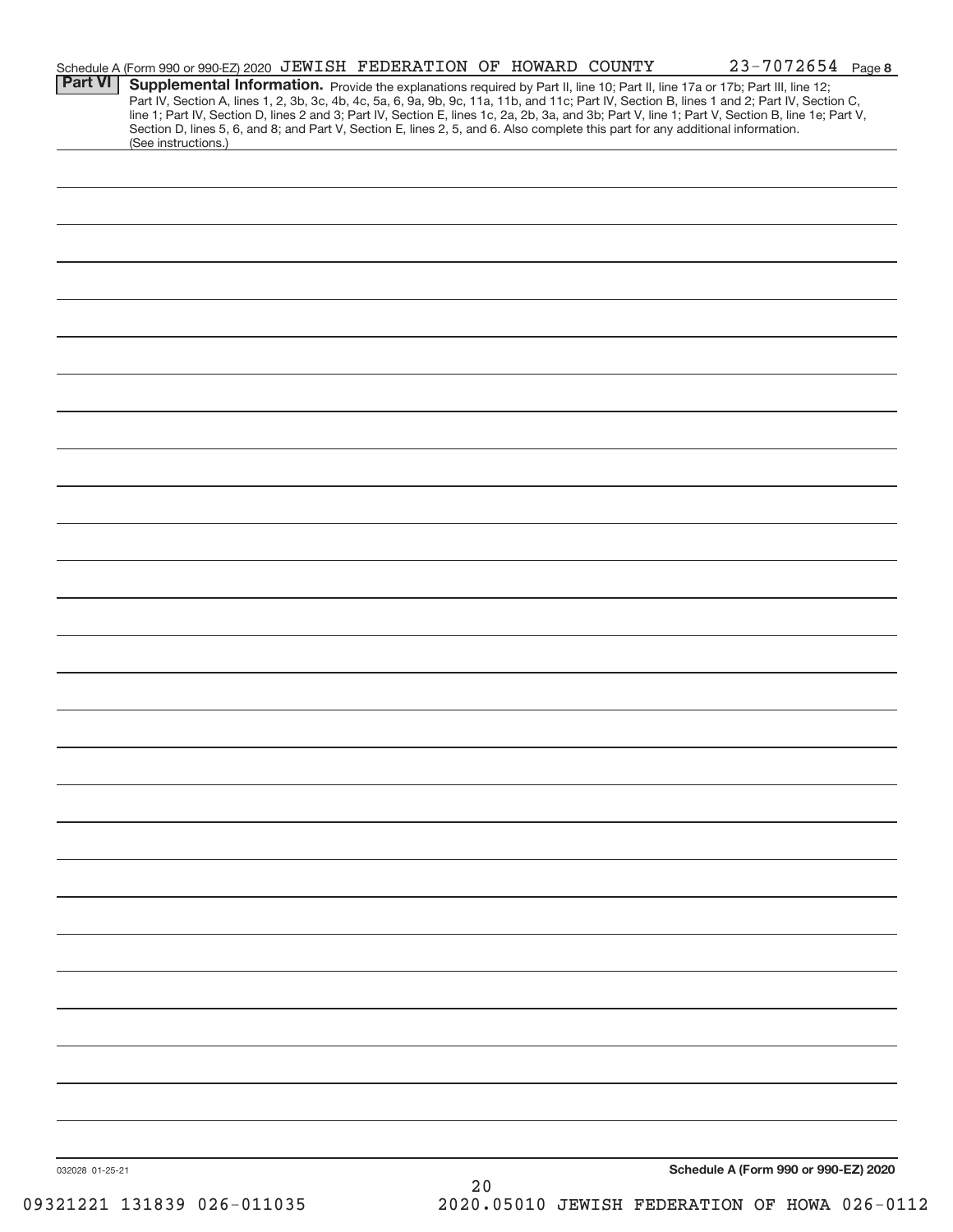Department of the Treasury Internal Revenue Service **(Form 990, 990‐EZ,**

Name of the organization

### \*\* PUBLIC DISCLOSURE COPY \*\*

# **Schedule B Schedule of Contributors**

**or 990‐PF) | Attach to Form 990, Form 990‐EZ, or Form 990‐PF. | Go to www.irs.gov/Form990 for the latest information.** OMB No. 1545-0047

**2020**

**Employer identification number**

|                                       | <b>JEWISH FEDERATION OF</b><br>HOWARD<br><b>COUNTY</b>                                                                                                                                                                    | $23 - 7072654$ |
|---------------------------------------|---------------------------------------------------------------------------------------------------------------------------------------------------------------------------------------------------------------------------|----------------|
| <b>Organization type (check one):</b> |                                                                                                                                                                                                                           |                |
| Filers of:                            | Section:                                                                                                                                                                                                                  |                |
| Form 990 or 990-FZ                    | $ \mathbf{X} $ 501(c)( 3) (enter number) organization                                                                                                                                                                     |                |
|                                       | 4947(a)(1) nonexempt charitable trust not treated as a private foundation                                                                                                                                                 |                |
|                                       | 527 political organization                                                                                                                                                                                                |                |
| Form 990-PF                           | 501(c)(3) exempt private foundation                                                                                                                                                                                       |                |
|                                       | 4947(a)(1) nonexempt charitable trust treated as a private foundation                                                                                                                                                     |                |
|                                       | 501(c)(3) taxable private foundation                                                                                                                                                                                      |                |
|                                       |                                                                                                                                                                                                                           |                |
|                                       | Check if your organization is covered by the General Rule or a Special Rule.<br>Note: Only a section 501(c)(7), (8), or (10) organization can check boxes for both the General Rule and a Special Rule. See instructions. |                |

#### **General Rule**

 $\begin{array}{c} \hline \end{array}$ 

For an organization filing Form 990, 990‐EZ, or 990‐PF that received, during the year, contributions totaling \$5,000 or more (in money or property) from any one contributor. Complete Parts I and II. See instructions for determining a contributor's total contributions.

#### **Special Rules**

| $\boxed{X}$ For an organization described in section 501(c)(3) filing Form 990 or 990-EZ that met the 33 1/3% support test of the regulations under   |
|-------------------------------------------------------------------------------------------------------------------------------------------------------|
| sections 509(a)(1) and 170(b)(1)(A)(vi), that checked Schedule A (Form 990 or 990-EZ), Part II, line 13, 16a, or 16b, and that received from          |
| any one contributor, during the year, total contributions of the greater of (1) \$5,000; or (2) 2% of the amount on (i) Form 990, Part VIII, line 1h; |
| or (ii) Form 990-EZ, line 1. Complete Parts I and II.                                                                                                 |

For an organization described in section 501(c)(7), (8), or (10) filing Form 990 or 990‐EZ that received from any one contributor, during the year, total contributions of more than \$1,000 exclusively for religious, charitable, scientific, literary, or educational purposes, or for the prevention of cruelty to children or animals. Complete Parts I (entering "N/A" in column (b) instead of the contributor name and address), II, and III.  $\begin{array}{c} \hline \end{array}$ 

purpose. Don't complete any of the parts unless the General Rule applies to this organization because it received nonexclusively year, contributions <sub>exclusively</sub> for religious, charitable, etc., purposes, but no such contributions totaled more than \$1,000. If this box is checked, enter here the total contributions that were received during the year for an *exclusively* religious, charitable, etc., For an organization described in section 501(c)(7), (8), or (10) filing Form 990 or 990‐EZ that received from any one contributor, during the religious, charitable, etc., contributions totaling \$5,000 or more during the year  $\Box$ — $\Box$   $\Box$  $\begin{array}{c} \hline \end{array}$ 

**Caution:**  An organization that isn't covered by the General Rule and/or the Special Rules doesn't file Schedule B (Form 990, 990‐EZ, or 990‐PF),  **must** but it answer "No" on Part IV, line 2, of its Form 990; or check the box on line H of its Form 990‐EZ or on its Form 990‐PF, Part I, line 2, to certify that it doesn't meet the filing requirements of Schedule B (Form 990, 990‐EZ, or 990‐PF).

**For Paperwork Reduction Act Notice, see the instructions for Form 990, 990-EZ, or 990-PF. Schedule B (Form 990, 990-EZ, or 990-PF) (2020)** LHA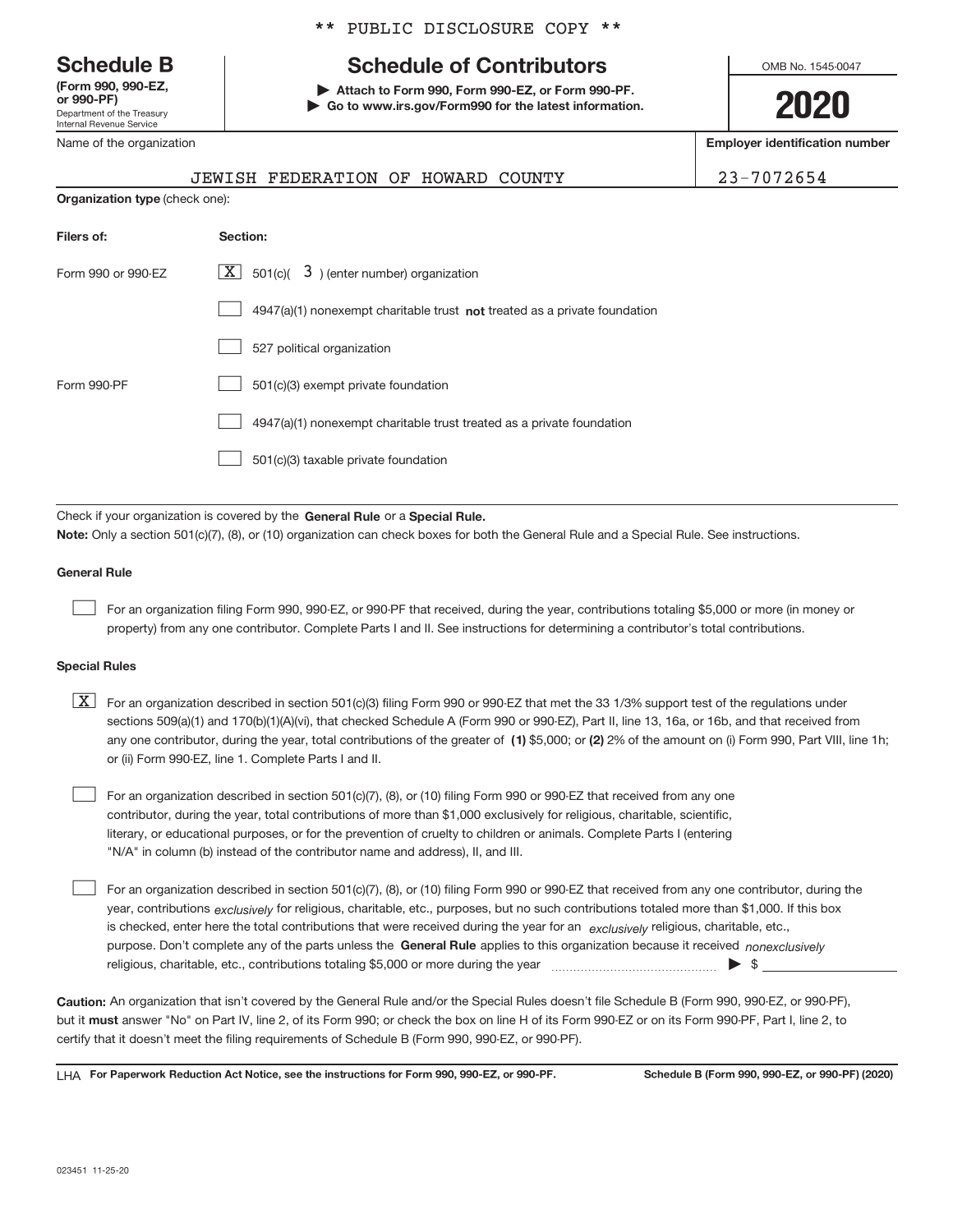**Employer identification number**

### JEWISH FEDERATION OF HOWARD COUNTY | 23-7072654

**Part I** Contributors (see instructions). Use duplicate copies of Part I if additional space is needed.

| (a)        | (b)                               | (c)                                | (d)                                                                                                       |
|------------|-----------------------------------|------------------------------------|-----------------------------------------------------------------------------------------------------------|
| No.        | Name, address, and ZIP + 4        | <b>Total contributions</b>         | Type of contribution                                                                                      |
| 1          |                                   | 52,442.<br>$\frac{1}{2}$           | $\overline{\text{X}}$<br>Person<br>Payroll<br>Noncash<br>(Complete Part II for<br>noncash contributions.) |
| (a)<br>No. | (b)<br>Name, address, and ZIP + 4 | (c)<br><b>Total contributions</b>  | (d)<br>Type of contribution                                                                               |
| 2          |                                   | 64,000.<br>$\frac{1}{2}$           | $\overline{\text{X}}$<br>Person<br>Payroll<br>Noncash<br>(Complete Part II for<br>noncash contributions.) |
| (a)<br>No. | (b)<br>Name, address, and ZIP + 4 | (c)<br><b>Total contributions</b>  | (d)<br>Type of contribution                                                                               |
| 3          |                                   | 50,000.<br>$$\circ$$               | $\overline{\text{X}}$<br>Person<br>Payroll<br>Noncash<br>(Complete Part II for<br>noncash contributions.) |
| (a)<br>No. | (b)<br>Name, address, and ZIP + 4 | (c)<br><b>Total contributions</b>  | (d)<br>Type of contribution                                                                               |
| 4          |                                   | 18,000.<br>$$\tilde{\phantom{a}}$$ | $\overline{\text{X}}$<br>Person<br>Payroll<br>Noncash<br>(Complete Part II for<br>noncash contributions.) |
| (a)<br>No. | (b)<br>Name, address, and ZIP + 4 | (c)<br><b>Total contributions</b>  | (d)<br>Type of contribution                                                                               |
| 5          |                                   | 92,006.<br>$$\mathbb{S}$$          | $\overline{\text{X}}$<br>Person<br>Payroll<br>Noncash<br>(Complete Part II for<br>noncash contributions.) |
| (a)<br>No. | (b)<br>Name, address, and ZIP + 4 | (c)<br><b>Total contributions</b>  | (d)<br>Type of contribution                                                                               |
|            |                                   | \$                                 | Person<br>Payroll<br>Noncash<br>(Complete Part II for<br>noncash contributions.)                          |

023452 11‐25‐20 **Schedule B (Form 990, 990-EZ, or 990-PF) (2020)**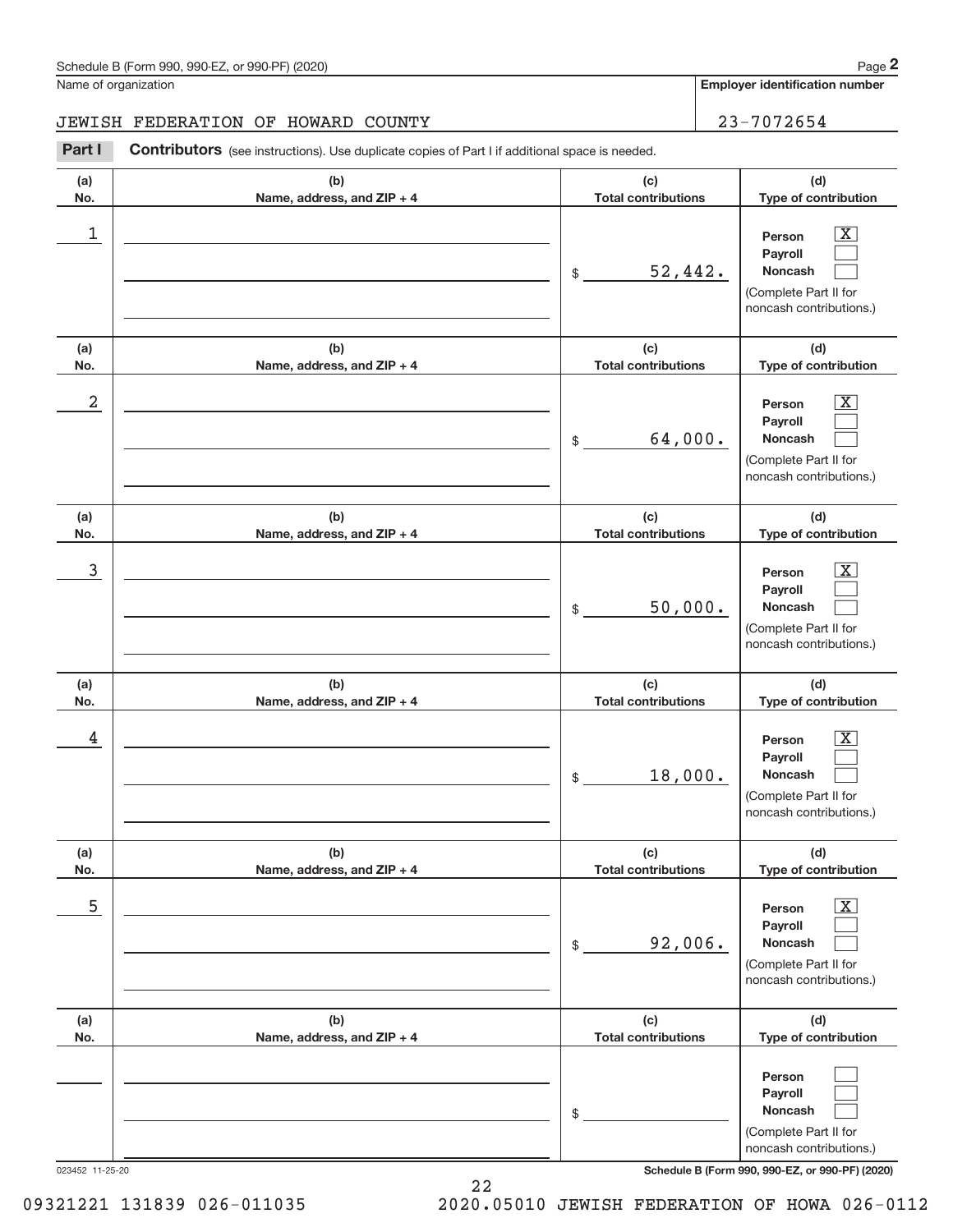**Employer identification number**

### JEWISH FEDERATION OF HOWARD COUNTY | 23-7072654

Part II Noncash Property (see instructions). Use duplicate copies of Part II if additional space is needed.

| (a)<br>No.                   |                                              | (c)                                             |                      |
|------------------------------|----------------------------------------------|-------------------------------------------------|----------------------|
| from<br>Part I               | (b)<br>Description of noncash property given | FMV (or estimate)<br>(See instructions.)        | (d)<br>Date received |
|                              |                                              |                                                 |                      |
|                              |                                              | $$\overbrace{\hspace{2.5cm}}$                   |                      |
| (a)<br>No.<br>from<br>Part I | (b)<br>Description of noncash property given | (c)<br>FMV (or estimate)<br>(See instructions.) | (d)<br>Date received |
|                              |                                              | $$\overbrace{\hspace{2.5cm}}$                   |                      |
| (a)<br>No.<br>from<br>Part I | (b)<br>Description of noncash property given | (c)<br>FMV (or estimate)<br>(See instructions.) | (d)<br>Date received |
|                              |                                              |                                                 |                      |
|                              |                                              | $$\overbrace{\hspace{2.5cm}}$                   |                      |
| (a)<br>No.<br>from<br>Part I | (b)<br>Description of noncash property given | (c)<br>FMV (or estimate)<br>(See instructions.) | (d)<br>Date received |
|                              |                                              |                                                 |                      |
|                              |                                              | \$                                              |                      |
| (a)<br>No.<br>from<br>Part I | (b)<br>Description of noncash property given | (c)<br>FMV (or estimate)<br>(See instructions.) | (d)<br>Date received |
|                              |                                              |                                                 |                      |
|                              |                                              | $\$$                                            |                      |
| (a)<br>No.<br>from<br>Part I | (b)<br>Description of noncash property given | (c)<br>FMV (or estimate)<br>(See instructions.) | (d)<br>Date received |
|                              |                                              |                                                 |                      |
|                              |                                              | \$                                              |                      |

23

023453 11‐25‐20 **Schedule B (Form 990, 990-EZ, or 990-PF) (2020)**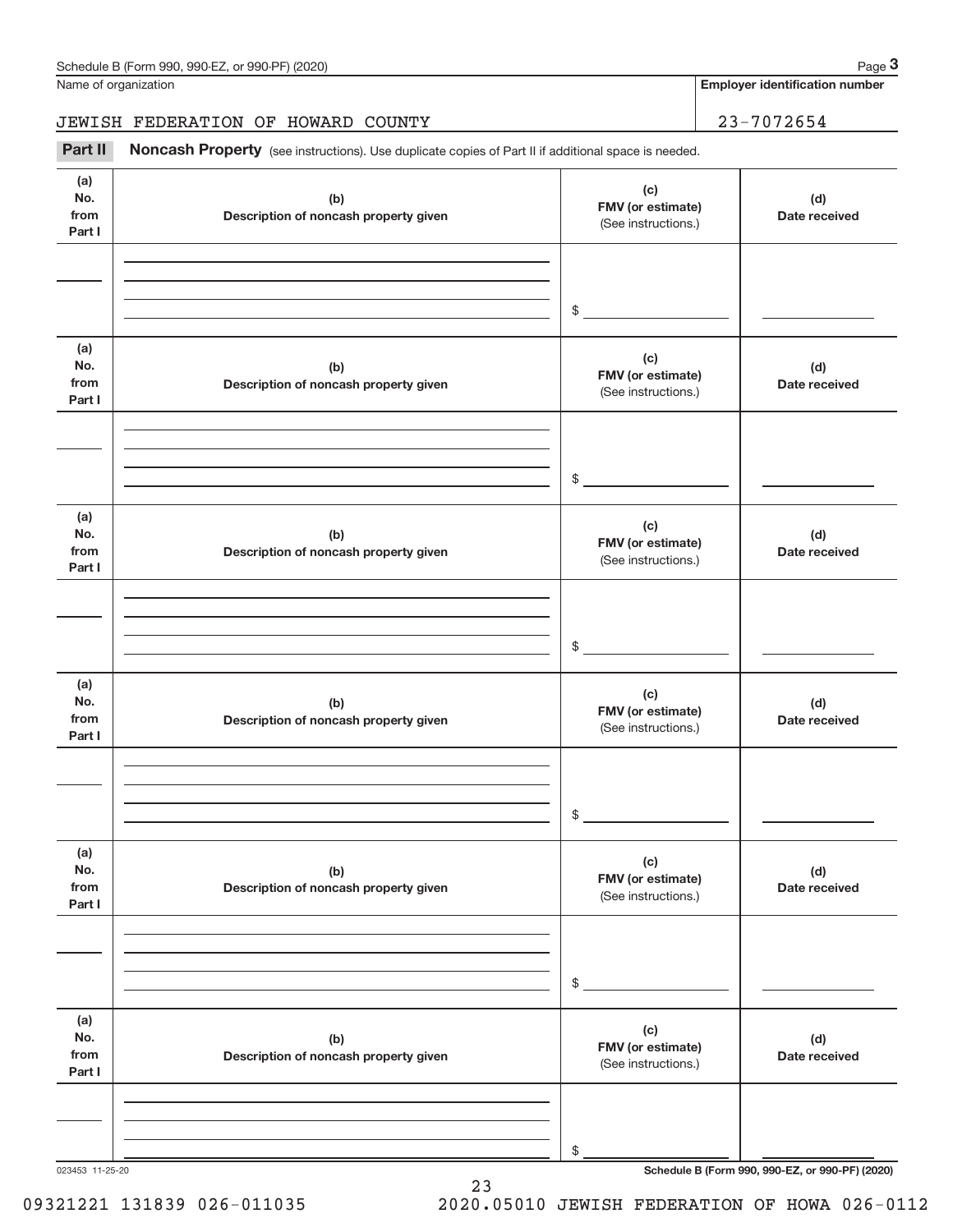|                             | $\frac{1}{2}$ of reduce by (i. 01111 990; 990-LZ, 01 990-1 1 ) (2020)<br>Name of organization                                                                                                                                                                                                                                                 |                      | ı ayu .<br><b>Employer identification number</b>                                                                                                               |  |  |  |
|-----------------------------|-----------------------------------------------------------------------------------------------------------------------------------------------------------------------------------------------------------------------------------------------------------------------------------------------------------------------------------------------|----------------------|----------------------------------------------------------------------------------------------------------------------------------------------------------------|--|--|--|
|                             | JEWISH FEDERATION OF HOWARD COUNTY                                                                                                                                                                                                                                                                                                            |                      | 23-7072654                                                                                                                                                     |  |  |  |
| <b>Part III</b>             | from any one contributor. Complete columns (a) through (e) and the following line entry. For organizations<br>completing Part III, enter the total of exclusively religious, charitable, etc., contributions of \$1,000 or less for the year. (Enter this info. once.) \\$<br>Use duplicate copies of Part III if additional space is needed. |                      | Exclusively religious, charitable, etc., contributions to organizations described in section 501(c)(7), (8), or (10) that total more than \$1,000 for the year |  |  |  |
| $(a)$ No.<br>from<br>Part I | (b) Purpose of gift                                                                                                                                                                                                                                                                                                                           | (c) Use of gift      | (d) Description of how gift is held                                                                                                                            |  |  |  |
|                             |                                                                                                                                                                                                                                                                                                                                               |                      |                                                                                                                                                                |  |  |  |
|                             |                                                                                                                                                                                                                                                                                                                                               | (e) Transfer of gift |                                                                                                                                                                |  |  |  |
|                             | Transferee's name, address, and ZIP + 4                                                                                                                                                                                                                                                                                                       |                      | Relationship of transferor to transferee                                                                                                                       |  |  |  |
| (a) No.<br>from             | (b) Purpose of gift                                                                                                                                                                                                                                                                                                                           | (c) Use of gift      | (d) Description of how gift is held                                                                                                                            |  |  |  |
| Part I                      |                                                                                                                                                                                                                                                                                                                                               |                      |                                                                                                                                                                |  |  |  |
|                             |                                                                                                                                                                                                                                                                                                                                               | (e) Transfer of gift |                                                                                                                                                                |  |  |  |
|                             | Transferee's name, address, and $ZIP + 4$                                                                                                                                                                                                                                                                                                     |                      | Relationship of transferor to transferee                                                                                                                       |  |  |  |
|                             |                                                                                                                                                                                                                                                                                                                                               |                      |                                                                                                                                                                |  |  |  |
| (a) No.<br>from<br>Part I   | (b) Purpose of gift                                                                                                                                                                                                                                                                                                                           | (c) Use of gift      | (d) Description of how gift is held                                                                                                                            |  |  |  |
|                             |                                                                                                                                                                                                                                                                                                                                               |                      |                                                                                                                                                                |  |  |  |
|                             |                                                                                                                                                                                                                                                                                                                                               | (e) Transfer of gift |                                                                                                                                                                |  |  |  |
|                             | Transferee's name, address, and ZIP + 4                                                                                                                                                                                                                                                                                                       |                      | Relationship of transferor to transferee                                                                                                                       |  |  |  |
| $(a)$ No.                   |                                                                                                                                                                                                                                                                                                                                               |                      |                                                                                                                                                                |  |  |  |
| from<br>Part I              | (b) Purpose of gift                                                                                                                                                                                                                                                                                                                           | (c) Use of gift      | (d) Description of how gift is held                                                                                                                            |  |  |  |
|                             |                                                                                                                                                                                                                                                                                                                                               |                      |                                                                                                                                                                |  |  |  |
|                             | Transferee's name, address, and ZIP + 4                                                                                                                                                                                                                                                                                                       | (e) Transfer of gift | Relationship of transferor to transferee                                                                                                                       |  |  |  |
|                             |                                                                                                                                                                                                                                                                                                                                               |                      |                                                                                                                                                                |  |  |  |
|                             |                                                                                                                                                                                                                                                                                                                                               |                      |                                                                                                                                                                |  |  |  |

24

023454 11‐25‐20

**Schedule B (Form 990, 990-EZ, or 990-PF) (2020)**

09321221 131839 026-011035 2020.05010 JEWISH FEDERATION OF HOWA 026-0112

**4**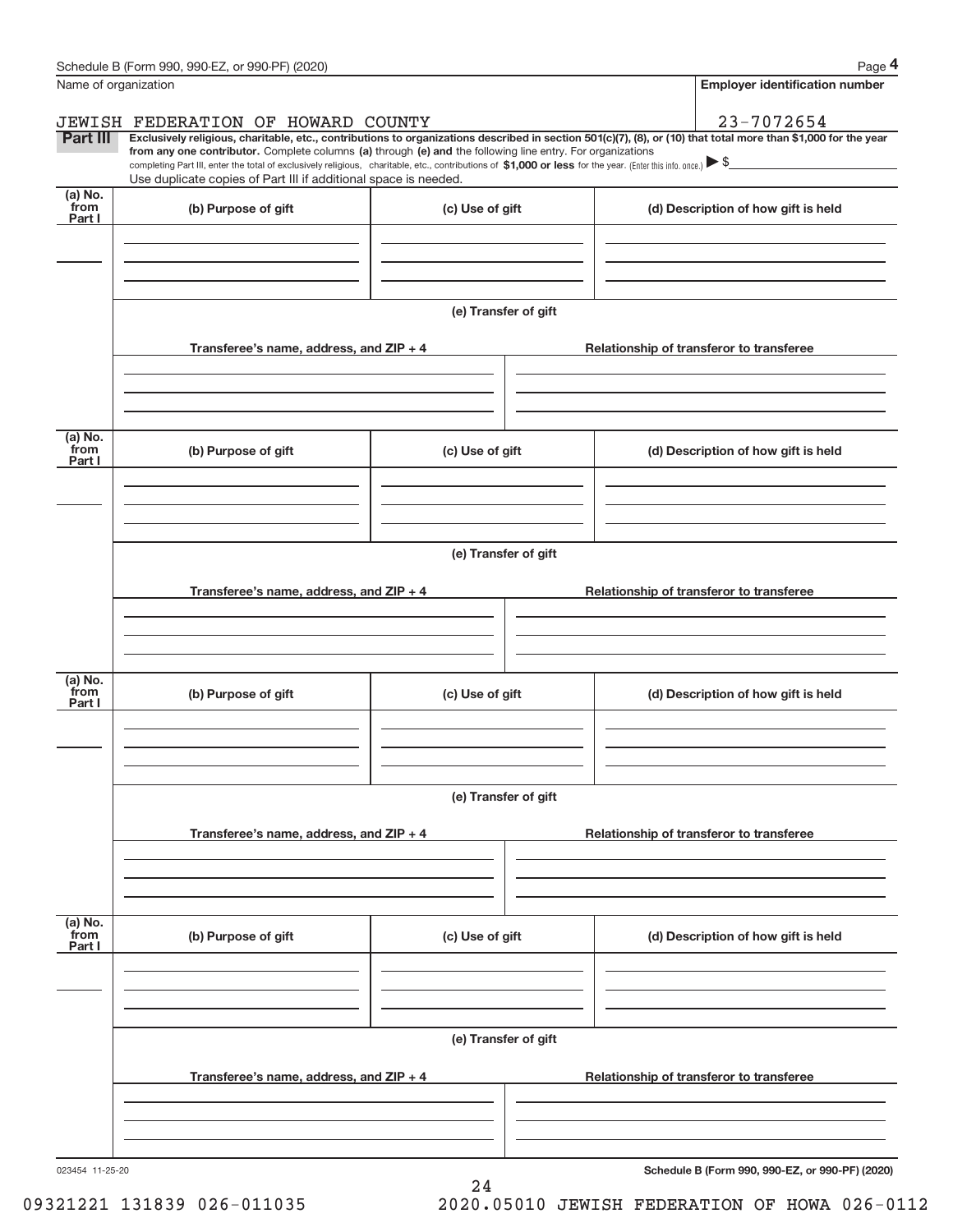| <b>SCHEDULE D</b> |  |  |  |
|-------------------|--|--|--|
|-------------------|--|--|--|

| (Form 990) |  |
|------------|--|
|------------|--|

**(Form 990) | Complete if the organization answered "Yes" on Form 990, Part IV, line 6, 7, 8, 9, 10, 11a, 11b, 11c, 11d, 11e, 11f, 12a, or 12b. | Attach to Form 990. SCHEDULE D Supplemental Financial Statements**<br> **Example to the organization answered "Yes" on Form 990,**<br>
Part IV, line 6, 7, 8, 9, 10, 11a, 11b, 11c, 11d, 11e, 11f, 12a, or 12b.



Department of the Treasury Internal Revenue Service

| $\triangleright$ Allaon to Form opp.                                                         |  |  |  |  |  |  |  |
|----------------------------------------------------------------------------------------------|--|--|--|--|--|--|--|
| $\blacktriangleright$ Go to www.irs.gov/Form990 for instructions and the latest information. |  |  |  |  |  |  |  |
|                                                                                              |  |  |  |  |  |  |  |

| Name of the organization                                                           |  |                                    |  |  |  |  | <b>Employer identification number</b> |
|------------------------------------------------------------------------------------|--|------------------------------------|--|--|--|--|---------------------------------------|
|                                                                                    |  | JEWISH FEDERATION OF HOWARD COUNTY |  |  |  |  | 23-7072654                            |
| - 高いことが こばんしょ Michael State - 高いことにあま かいま 時 こうまんしょう 高山 こう高い State の形 こまい こうあいこうしゅん |  |                                    |  |  |  |  |                                       |

**Part I** | Organizations Maintaining Donor Advised Funds or Other Similar Funds or Accounts. Complete if the )F HOWARD COUNTY 23-7072654

|         | organization answered "Yes" on Form 990, Part IV, line 6.                                                                                                                                                                      |                         |                         |                                                                        |           |
|---------|--------------------------------------------------------------------------------------------------------------------------------------------------------------------------------------------------------------------------------|-------------------------|-------------------------|------------------------------------------------------------------------|-----------|
|         |                                                                                                                                                                                                                                | (a) Donor advised funds |                         | (b) Funds and other accounts                                           |           |
| 1.      |                                                                                                                                                                                                                                |                         |                         |                                                                        |           |
| 2       | Aggregate value of contributions to (during year)                                                                                                                                                                              |                         |                         |                                                                        |           |
| 3       | Aggregate value of grants from (during year)                                                                                                                                                                                   |                         |                         |                                                                        |           |
| 4       |                                                                                                                                                                                                                                |                         |                         |                                                                        |           |
| 5       | Did the organization inform all donors and donor advisors in writing that the assets held in donor advised funds                                                                                                               |                         |                         |                                                                        |           |
|         |                                                                                                                                                                                                                                |                         |                         | Yes                                                                    | No        |
| 6       | Did the organization inform all grantees, donors, and donor advisors in writing that grant funds can be used only                                                                                                              |                         |                         |                                                                        |           |
|         | for charitable purposes and not for the benefit of the donor or donor advisor, or for any other purpose conferring                                                                                                             |                         |                         |                                                                        |           |
|         |                                                                                                                                                                                                                                |                         |                         | Yes                                                                    | No        |
| Part II | Conservation Easements. Complete if the organization answered "Yes" on Form 990, Part IV, line 7.                                                                                                                              |                         |                         |                                                                        |           |
| 1       | Purpose(s) of conservation easements held by the organization (check all that apply).                                                                                                                                          |                         |                         |                                                                        |           |
|         | Preservation of land for public use (for example, recreation or education)                                                                                                                                                     |                         |                         | Preservation of a historically important land area                     |           |
|         | Protection of natural habitat                                                                                                                                                                                                  |                         |                         | Preservation of a certified historic structure                         |           |
|         | Preservation of open space                                                                                                                                                                                                     |                         |                         |                                                                        |           |
| 2       | Complete lines 2a through 2d if the organization held a qualified conservation contribution in the form of a conservation easement on the last                                                                                 |                         |                         |                                                                        |           |
|         | day of the tax year.                                                                                                                                                                                                           |                         |                         | Held at the End of the Tax Year                                        |           |
| а       | Total number of conservation easements                                                                                                                                                                                         |                         | 2a                      |                                                                        |           |
| b       | Total acreage restricted by conservation easements<br>Number of conservation easements on a certified historic structure included in (a) manufacture included in (a)                                                           |                         | 2 <sub>b</sub><br>2c    |                                                                        |           |
| с<br>d  | Number of conservation easements included in (c) acquired after 7/25/06, and not on a historic structure                                                                                                                       |                         |                         |                                                                        |           |
|         | listed in the National Register [111] [12] The Manus and The National Property of the National Register [11] The Manus and The National Register [11] The Manus and The National Property of the National Property of the Nati |                         | 2d                      |                                                                        |           |
| 3       | Number of conservation easements modified, transferred, released, extinguished, or terminated by the organization during the tax                                                                                               |                         |                         |                                                                        |           |
|         | $year \triangleright$                                                                                                                                                                                                          |                         |                         |                                                                        |           |
| 4       | Number of states where property subject to conservation easement is located >                                                                                                                                                  |                         |                         |                                                                        |           |
| 5       | Does the organization have a written policy regarding the periodic monitoring, inspection, handling of                                                                                                                         |                         |                         |                                                                        |           |
|         | violations, and enforcement of the conservation easements it holds?                                                                                                                                                            |                         |                         | Yes                                                                    | <b>No</b> |
| 6       | Staff and volunteer hours devoted to monitoring, inspecting, handling of violations, and enforcing conservation easements during the year                                                                                      |                         |                         |                                                                        |           |
|         |                                                                                                                                                                                                                                |                         |                         |                                                                        |           |
| 7       | Amount of expenses incurred in monitoring, inspecting, handling of violations, and enforcing conservation easements during the year                                                                                            |                         |                         |                                                                        |           |
|         | $\triangleright$ \$                                                                                                                                                                                                            |                         |                         |                                                                        |           |
| 8       | Does each conservation easement reported on line 2(d) above satisfy the requirements of section 170(h)(4)(B)(i)                                                                                                                |                         |                         |                                                                        |           |
|         |                                                                                                                                                                                                                                |                         |                         | Yes                                                                    | No        |
| 9       | In Part XIII, describe how the organization reports conservation easements in its revenue and expense statement and                                                                                                            |                         |                         |                                                                        |           |
|         | balance sheet, and include, if applicable, the text of the footnote to the organization's financial statements that describes the                                                                                              |                         |                         |                                                                        |           |
|         | organization's accounting for conservation easements.                                                                                                                                                                          |                         |                         |                                                                        |           |
|         | Part III   Organizations Maintaining Collections of Art, Historical Treasures, or Other Similar Assets.                                                                                                                        |                         |                         |                                                                        |           |
|         | Complete if the organization answered "Yes" on Form 990, Part IV, line 8.                                                                                                                                                      |                         |                         |                                                                        |           |
|         | 1a If the organization elected, as permitted under FASB ASC 958, not to report in its revenue statement and balance sheet works                                                                                                |                         |                         |                                                                        |           |
|         | of art, historical treasures, or other similar assets held for public exhibition, education, or research in furtherance of public                                                                                              |                         |                         |                                                                        |           |
|         | service, provide in Part XIII the text of the footnote to its financial statements that describes these items.                                                                                                                 |                         |                         |                                                                        |           |
| b       | If the organization elected, as permitted under FASB ASC 958, to report in its revenue statement and balance sheet works of                                                                                                    |                         |                         |                                                                        |           |
|         | art, historical treasures, or other similar assets held for public exhibition, education, or research in furtherance of public service,<br>provide the following amounts relating to these items:                              |                         |                         |                                                                        |           |
|         |                                                                                                                                                                                                                                |                         |                         | - \$                                                                   |           |
|         | (ii) Assets included in Form 990, Part X                                                                                                                                                                                       |                         |                         | the contract of the contract of the contract of<br>$\triangleright$ \$ |           |
| 2       | If the organization received or held works of art, historical treasures, or other similar assets for financial gain, provide                                                                                                   |                         |                         |                                                                        |           |
|         | the following amounts required to be reported under FASB ASC 958 relating to these items:                                                                                                                                      |                         |                         |                                                                        |           |
|         | a Revenue included on Form 990, Part VIII, line 1 [2000] [2000] [2000] [2000] [2000] [2000] [2000] [2000] [2000                                                                                                                |                         |                         | \$                                                                     |           |
|         |                                                                                                                                                                                                                                |                         | $\blacktriangleright$ s |                                                                        |           |
|         | LHA For Paperwork Reduction Act Notice, see the Instructions for Form 990.                                                                                                                                                     |                         |                         | <b>Schedule D (Form 990) 2020</b>                                      |           |
|         | 032051 12-01-20                                                                                                                                                                                                                |                         |                         |                                                                        |           |
|         |                                                                                                                                                                                                                                | 25                      |                         |                                                                        |           |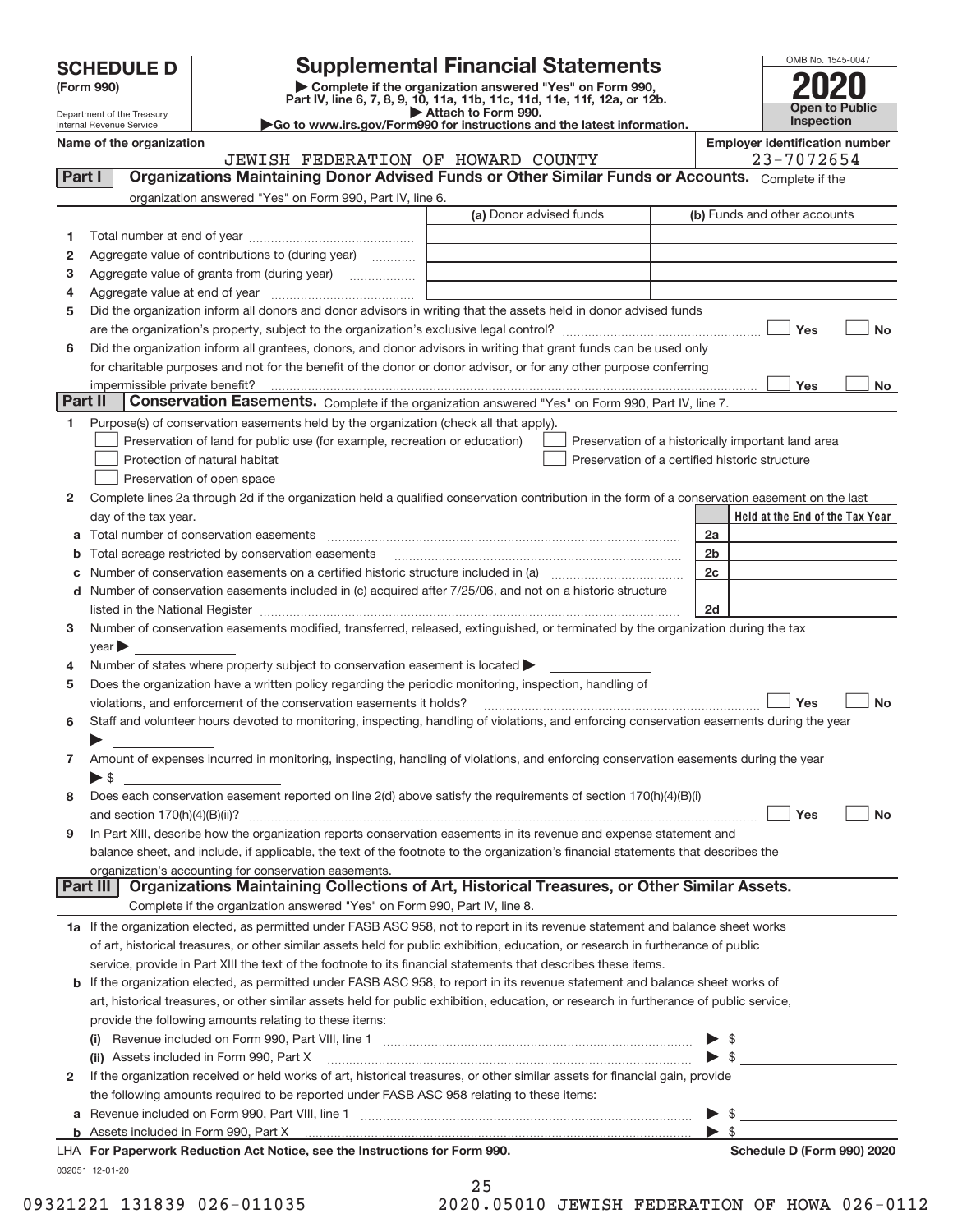|        | Schedule D (Form 990) 2020                                                                                                                                                                                                                  | JEWISH FEDERATION OF HOWARD COUNTY      |   |                |                                                                                                                                                                                                                               |  |                                 | $23 - 7072654$ Page 2 |         |           |
|--------|---------------------------------------------------------------------------------------------------------------------------------------------------------------------------------------------------------------------------------------------|-----------------------------------------|---|----------------|-------------------------------------------------------------------------------------------------------------------------------------------------------------------------------------------------------------------------------|--|---------------------------------|-----------------------|---------|-----------|
|        | Organizations Maintaining Collections of Art, Historical Treasures, or Other Similar Assets (continued)<br>Part III                                                                                                                         |                                         |   |                |                                                                                                                                                                                                                               |  |                                 |                       |         |           |
| 3      | Using the organization's acquisition, accession, and other records, check any of the following that make significant use of its                                                                                                             |                                         |   |                |                                                                                                                                                                                                                               |  |                                 |                       |         |           |
|        | collection items (check all that apply):                                                                                                                                                                                                    |                                         |   |                |                                                                                                                                                                                                                               |  |                                 |                       |         |           |
| a      | Public exhibition                                                                                                                                                                                                                           |                                         |   |                | Loan or exchange program                                                                                                                                                                                                      |  |                                 |                       |         |           |
| b      | Scholarly research                                                                                                                                                                                                                          | e                                       |   |                | Other and the contract of the contract of the contract of the contract of the contract of the contract of the contract of the contract of the contract of the contract of the contract of the contract of the contract of the |  |                                 |                       |         |           |
| C      | Preservation for future generations                                                                                                                                                                                                         |                                         |   |                |                                                                                                                                                                                                                               |  |                                 |                       |         |           |
| 4      | Provide a description of the organization's collections and explain how they further the organization's exempt purpose in Part XIII.                                                                                                        |                                         |   |                |                                                                                                                                                                                                                               |  |                                 |                       |         |           |
| 5      | During the year, did the organization solicit or receive donations of art, historical treasures, or other similar assets                                                                                                                    |                                         |   |                |                                                                                                                                                                                                                               |  |                                 |                       |         |           |
|        | Yes<br>No                                                                                                                                                                                                                                   |                                         |   |                |                                                                                                                                                                                                                               |  |                                 |                       |         |           |
|        | Escrow and Custodial Arrangements. Complete if the organization answered "Yes" on Form 990, Part IV, line 9, or<br><b>Part IV</b>                                                                                                           |                                         |   |                |                                                                                                                                                                                                                               |  |                                 |                       |         |           |
|        | reported an amount on Form 990, Part X, line 21.                                                                                                                                                                                            |                                         |   |                |                                                                                                                                                                                                                               |  |                                 |                       |         |           |
|        | 1a Is the organization an agent, trustee, custodian or other intermediary for contributions or other assets not included                                                                                                                    |                                         |   |                |                                                                                                                                                                                                                               |  |                                 |                       |         |           |
|        |                                                                                                                                                                                                                                             |                                         |   |                |                                                                                                                                                                                                                               |  |                                 | Yes                   |         | <b>No</b> |
|        | b If "Yes," explain the arrangement in Part XIII and complete the following table:                                                                                                                                                          |                                         |   |                |                                                                                                                                                                                                                               |  |                                 |                       |         |           |
|        |                                                                                                                                                                                                                                             |                                         |   |                |                                                                                                                                                                                                                               |  |                                 | Amount                |         |           |
|        |                                                                                                                                                                                                                                             |                                         |   |                |                                                                                                                                                                                                                               |  | 1c                              |                       |         |           |
|        | Additions during the year manufactured and an anti-manufactured and the year manufactured and all the year manufactured and all the year manufactured and all the year manufactured and all the year manufactured and all the               |                                         |   |                |                                                                                                                                                                                                                               |  | 1d                              |                       |         |           |
|        | Distributions during the year manufactured and continuum and contact the year manufactured and contact the year                                                                                                                             |                                         |   |                |                                                                                                                                                                                                                               |  | 1e                              |                       |         |           |
|        |                                                                                                                                                                                                                                             |                                         |   |                |                                                                                                                                                                                                                               |  | 1f                              | Yes                   |         |           |
|        | 2a Did the organization include an amount on Form 990, Part X, line 21, for escrow or custodial account liability?<br><b>b</b> If "Yes," explain the arrangement in Part XIII. Check here if the explanation has been provided on Part XIII |                                         |   |                |                                                                                                                                                                                                                               |  |                                 |                       |         | No        |
| Part V | Endowment Funds. Complete if the organization answered "Yes" on Form 990, Part IV, line 10.                                                                                                                                                 |                                         |   |                |                                                                                                                                                                                                                               |  |                                 |                       |         |           |
|        |                                                                                                                                                                                                                                             | (a) Current year                        |   | (b) Prior year | (c) Two years back $\vert$ (d) Three years back $\vert$                                                                                                                                                                       |  |                                 | (e) Four years back   |         |           |
| 1a     | Beginning of year balance                                                                                                                                                                                                                   |                                         |   |                |                                                                                                                                                                                                                               |  |                                 |                       |         |           |
|        |                                                                                                                                                                                                                                             |                                         |   |                |                                                                                                                                                                                                                               |  |                                 |                       |         |           |
|        | Net investment earnings, gains, and losses                                                                                                                                                                                                  |                                         |   |                |                                                                                                                                                                                                                               |  |                                 |                       |         |           |
|        |                                                                                                                                                                                                                                             |                                         |   |                |                                                                                                                                                                                                                               |  |                                 |                       |         |           |
|        | Other expenditures for facilities                                                                                                                                                                                                           |                                         |   |                |                                                                                                                                                                                                                               |  |                                 |                       |         |           |
|        | and programs                                                                                                                                                                                                                                |                                         |   |                |                                                                                                                                                                                                                               |  |                                 |                       |         |           |
|        |                                                                                                                                                                                                                                             |                                         |   |                |                                                                                                                                                                                                                               |  |                                 |                       |         |           |
| g      | End of year balance                                                                                                                                                                                                                         |                                         |   |                |                                                                                                                                                                                                                               |  |                                 |                       |         |           |
| 2      | Provide the estimated percentage of the current year end balance (line 1g, column (a)) held as:                                                                                                                                             |                                         |   |                |                                                                                                                                                                                                                               |  |                                 |                       |         |           |
|        | Board designated or quasi-endowment > _____                                                                                                                                                                                                 |                                         | % |                |                                                                                                                                                                                                                               |  |                                 |                       |         |           |
| b      | Permanent endowment > 1                                                                                                                                                                                                                     | %                                       |   |                |                                                                                                                                                                                                                               |  |                                 |                       |         |           |
| С      | Term endowment                                                                                                                                                                                                                              | %                                       |   |                |                                                                                                                                                                                                                               |  |                                 |                       |         |           |
|        | The percentages on lines 2a, 2b, and 2c should equal 100%.                                                                                                                                                                                  |                                         |   |                |                                                                                                                                                                                                                               |  |                                 |                       |         |           |
|        | 3a Are there endowment funds not in the possession of the organization that are held and administered for the organization                                                                                                                  |                                         |   |                |                                                                                                                                                                                                                               |  |                                 |                       |         |           |
|        | by:                                                                                                                                                                                                                                         |                                         |   |                |                                                                                                                                                                                                                               |  |                                 |                       | Yes     | No        |
|        | (i)                                                                                                                                                                                                                                         |                                         |   |                |                                                                                                                                                                                                                               |  |                                 | 3a(i)                 |         |           |
|        |                                                                                                                                                                                                                                             |                                         |   |                |                                                                                                                                                                                                                               |  |                                 | 3a(ii)                |         |           |
|        |                                                                                                                                                                                                                                             |                                         |   |                |                                                                                                                                                                                                                               |  |                                 | 3b                    |         |           |
|        | Describe in Part XIII the intended uses of the organization's endowment funds.<br>Land, Buildings, and Equipment.<br>Part VI                                                                                                                |                                         |   |                |                                                                                                                                                                                                                               |  |                                 |                       |         |           |
|        | Complete if the organization answered "Yes" on Form 990, Part IV, line 11a. See Form 990, Part X, line 10.                                                                                                                                  |                                         |   |                |                                                                                                                                                                                                                               |  |                                 |                       |         |           |
|        |                                                                                                                                                                                                                                             |                                         |   |                |                                                                                                                                                                                                                               |  |                                 |                       |         |           |
|        | Description of property                                                                                                                                                                                                                     | (a) Cost or other<br>basis (investment) |   |                | (b) Cost or other<br>basis (other)                                                                                                                                                                                            |  | (c) Accumulated<br>depreciation | (d) Book value        |         |           |
|        |                                                                                                                                                                                                                                             |                                         |   |                | 19,975.                                                                                                                                                                                                                       |  |                                 |                       | 19,975. |           |
| b      |                                                                                                                                                                                                                                             |                                         |   |                |                                                                                                                                                                                                                               |  |                                 |                       |         |           |
|        |                                                                                                                                                                                                                                             |                                         |   |                |                                                                                                                                                                                                                               |  |                                 |                       |         |           |
| d      |                                                                                                                                                                                                                                             |                                         |   |                | 8,968.                                                                                                                                                                                                                        |  | 8,968.                          |                       |         | 0.        |
|        |                                                                                                                                                                                                                                             |                                         |   |                |                                                                                                                                                                                                                               |  |                                 |                       |         |           |
|        |                                                                                                                                                                                                                                             |                                         |   |                |                                                                                                                                                                                                                               |  |                                 |                       | 19,975. |           |
|        |                                                                                                                                                                                                                                             |                                         |   |                |                                                                                                                                                                                                                               |  |                                 |                       |         |           |

**Schedule D (Form 990) 2020**

032052 12‐01‐20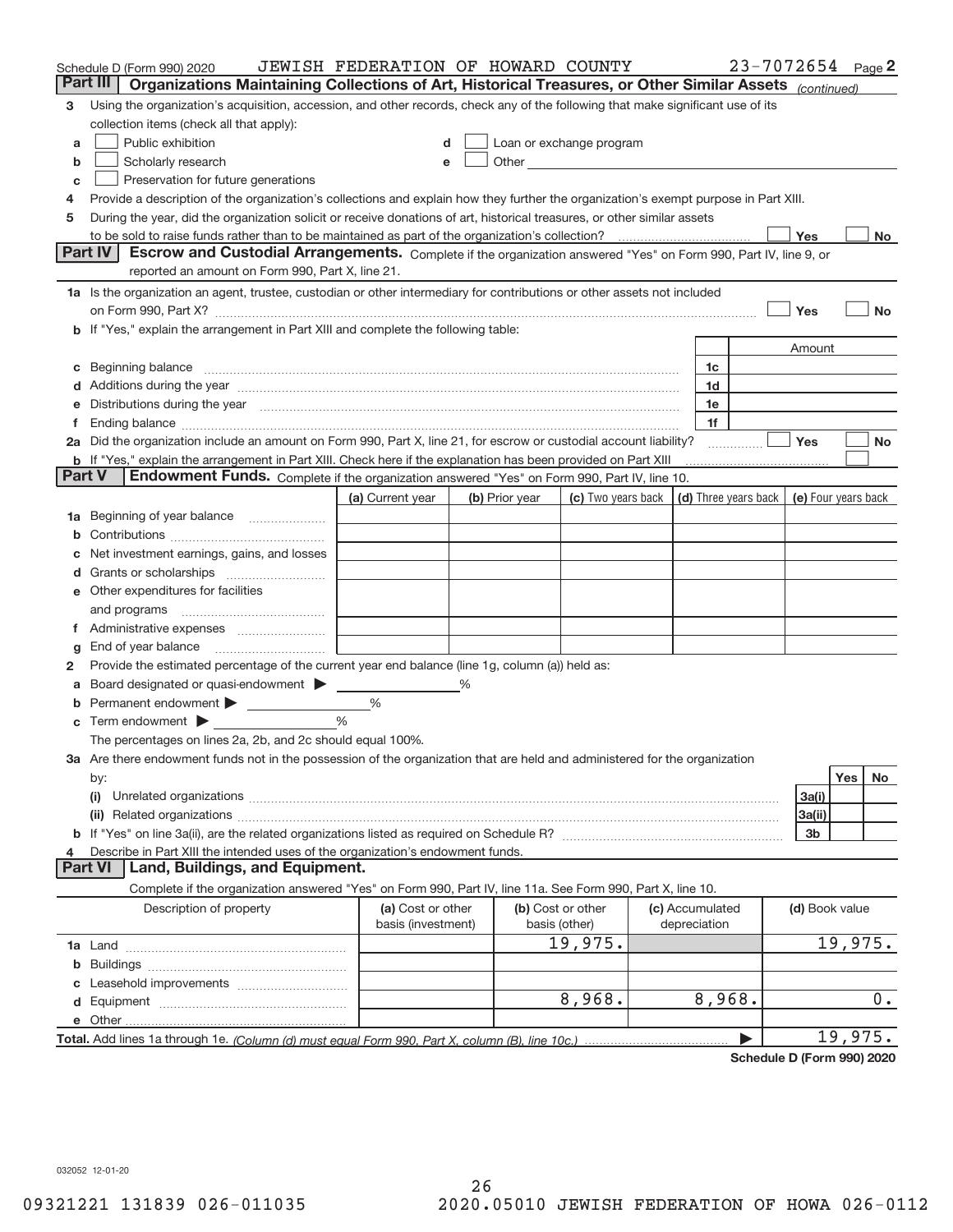| Part VII Investments - Other Securities.                                                                                                          |                 |                                                           |                |
|---------------------------------------------------------------------------------------------------------------------------------------------------|-----------------|-----------------------------------------------------------|----------------|
| Complete if the organization answered "Yes" on Form 990, Part IV, line 11b. See Form 990, Part X, line 12.                                        |                 |                                                           |                |
| (a) Description of security or category (including name of security)                                                                              | (b) Book value  | (c) Method of valuation: Cost or end-of-year market value |                |
| (1) Financial derivatives                                                                                                                         |                 |                                                           |                |
| (2) Closely held equity interests [11] [2] Closely held equity interests                                                                          |                 |                                                           |                |
| (3) Other<br>(A) JEWISH COMMUNITY                                                                                                                 |                 |                                                           |                |
| <b>INVESTMENT FUND</b>                                                                                                                            | 292,674.        | END-OF-YEAR MARKET VALUE                                  |                |
| (B)<br><b>ISRAEL BONDS</b>                                                                                                                        | 11,000.         | END-OF-YEAR MARKET VALUE                                  |                |
| (C)                                                                                                                                               |                 |                                                           |                |
| (D)<br>(E)                                                                                                                                        |                 |                                                           |                |
| (F)                                                                                                                                               |                 |                                                           |                |
| (G)                                                                                                                                               |                 |                                                           |                |
| (H)                                                                                                                                               |                 |                                                           |                |
| Total. (Col. (b) must equal Form 990, Part X, col. (B) line 12.)<br>Part VIII Investments - Program Related.                                      | 303,674.        |                                                           |                |
| Complete if the organization answered "Yes" on Form 990, Part IV, line 11c. See Form 990, Part X, line 13.                                        |                 |                                                           |                |
| (a) Description of investment                                                                                                                     | (b) Book value  | (c) Method of valuation: Cost or end-of-year market value |                |
| (1)                                                                                                                                               |                 |                                                           |                |
| (2)                                                                                                                                               |                 |                                                           |                |
| (3)                                                                                                                                               |                 |                                                           |                |
| (4)                                                                                                                                               |                 |                                                           |                |
| (5)                                                                                                                                               |                 |                                                           |                |
| (6)                                                                                                                                               |                 |                                                           |                |
| (7)                                                                                                                                               |                 |                                                           |                |
| (8)                                                                                                                                               |                 |                                                           |                |
| (9)                                                                                                                                               |                 |                                                           |                |
| Total. (Col. (b) must equal Form 990, Part X, col. (B) line 13.)                                                                                  |                 |                                                           |                |
| <b>Other Assets.</b><br>Part IX                                                                                                                   |                 |                                                           |                |
| Complete if the organization answered "Yes" on Form 990, Part IV, line 11d. See Form 990, Part X, line 15.                                        |                 |                                                           |                |
|                                                                                                                                                   | (a) Description |                                                           | (b) Book value |
| DUE FROM THE ASSOCIATED<br>(1)                                                                                                                    | <b>JCFB</b>     |                                                           | 563, 353.      |
| (2)                                                                                                                                               |                 |                                                           |                |
| (3)                                                                                                                                               |                 |                                                           |                |
| (4)                                                                                                                                               |                 |                                                           |                |
| (5)                                                                                                                                               |                 |                                                           |                |
| (6)                                                                                                                                               |                 |                                                           |                |
| (7)                                                                                                                                               |                 |                                                           |                |
| (8)                                                                                                                                               |                 |                                                           |                |
| (9)                                                                                                                                               |                 |                                                           |                |
| <b>Other Liabilities.</b><br>Part X                                                                                                               |                 |                                                           | 563, 353.      |
| Complete if the organization answered "Yes" on Form 990, Part IV, line 11e or 11f. See Form 990, Part X, line 25.<br>(a) Description of liability |                 |                                                           | (b) Book value |
| 1.                                                                                                                                                |                 |                                                           |                |
| Federal income taxes<br>(1)<br>DUE TO JEWISH EMERGENCY NETWORK                                                                                    |                 |                                                           |                |
| (2)                                                                                                                                               |                 |                                                           | 26,479.        |
| PROJECT<br>(3)                                                                                                                                    |                 |                                                           |                |
| (4)                                                                                                                                               |                 |                                                           |                |
| (5)                                                                                                                                               |                 |                                                           |                |
| (6)                                                                                                                                               |                 |                                                           |                |
| (7)                                                                                                                                               |                 |                                                           |                |
| (8)                                                                                                                                               |                 |                                                           |                |
| (9)                                                                                                                                               |                 |                                                           |                |
|                                                                                                                                                   |                 |                                                           | 26,479.        |

Schedule D (Form 990) 2020 JEWISH FEDERATION OF HOWARD COUNTY 23-7072654 Page

organization's liability for uncertain tax positions under FASB ASC 740. Check here if the text of the footnote has been provided in Part XIII

**Schedule D (Form 990) 2020**

 $\perp$ 

**3** 23‐7072654

032053 12‐01‐20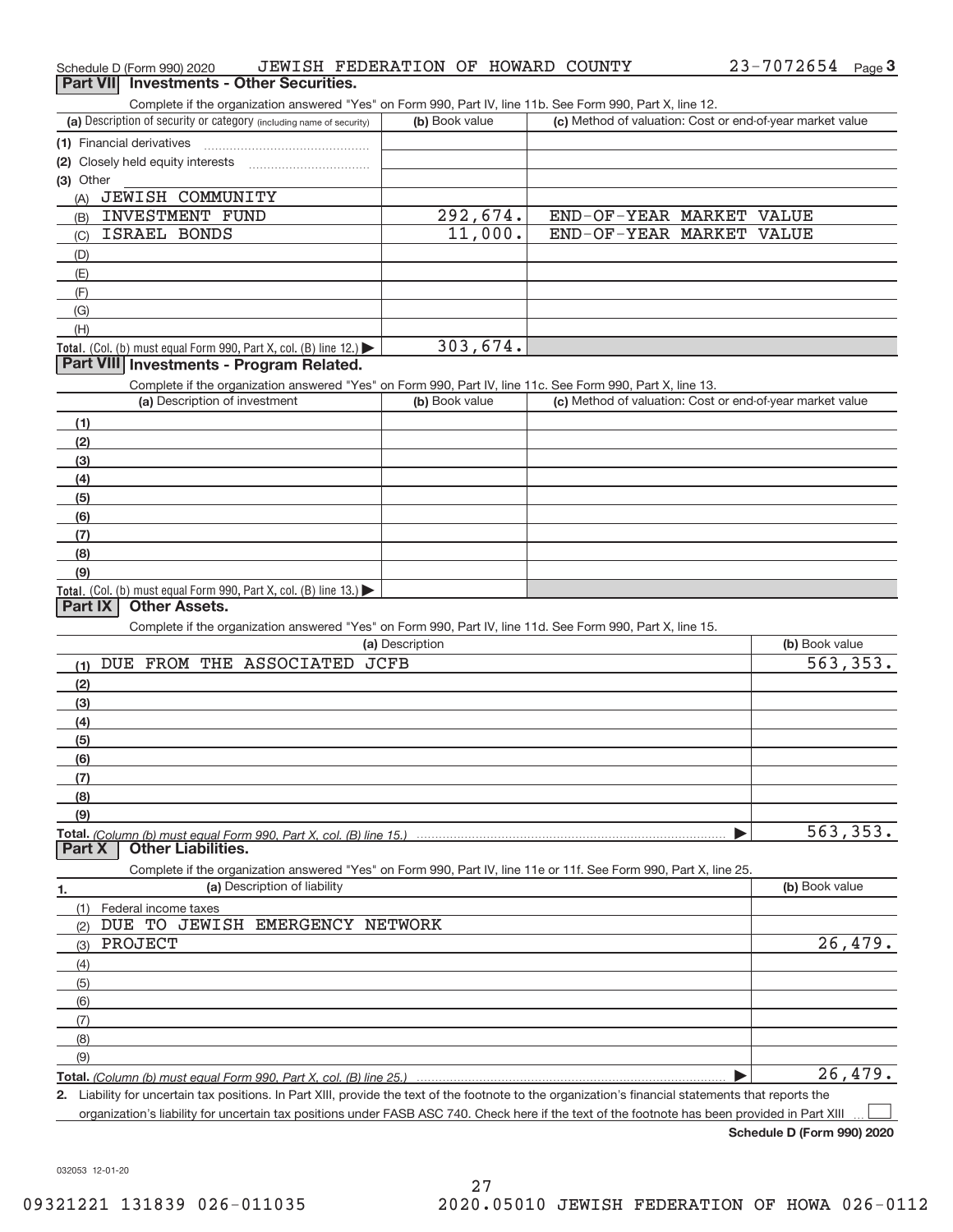|    | JEWISH FEDERATION OF HOWARD COUNTY<br>Schedule D (Form 990) 2020                                                                                                                                                                                                                                                                                                                                                                                                        |                |         |                | $23 - 7072654$ Page 4 |                |
|----|-------------------------------------------------------------------------------------------------------------------------------------------------------------------------------------------------------------------------------------------------------------------------------------------------------------------------------------------------------------------------------------------------------------------------------------------------------------------------|----------------|---------|----------------|-----------------------|----------------|
|    | Reconciliation of Revenue per Audited Financial Statements With Revenue per Return.<br>Part XI                                                                                                                                                                                                                                                                                                                                                                          |                |         |                |                       |                |
|    | Complete if the organization answered "Yes" on Form 990, Part IV, line 12a.                                                                                                                                                                                                                                                                                                                                                                                             |                |         |                |                       |                |
| 1  | Total revenue, gains, and other support per audited financial statements                                                                                                                                                                                                                                                                                                                                                                                                |                |         | $\blacksquare$ |                       | 975, 171.      |
| 2  | Amounts included on line 1 but not on Form 990, Part VIII, line 12:                                                                                                                                                                                                                                                                                                                                                                                                     |                |         |                |                       |                |
| a  |                                                                                                                                                                                                                                                                                                                                                                                                                                                                         | 2a             | 64,770. |                |                       |                |
| b  |                                                                                                                                                                                                                                                                                                                                                                                                                                                                         | 2 <sub>b</sub> |         |                |                       |                |
|    |                                                                                                                                                                                                                                                                                                                                                                                                                                                                         | 2 <sub>c</sub> |         |                |                       |                |
| d  |                                                                                                                                                                                                                                                                                                                                                                                                                                                                         | 2d             |         |                |                       |                |
| e  | Add lines 2a through 2d                                                                                                                                                                                                                                                                                                                                                                                                                                                 |                |         | 2e             |                       | <u>64,770.</u> |
| 3  |                                                                                                                                                                                                                                                                                                                                                                                                                                                                         |                |         | 3              |                       | 910, 401.      |
| 4  | Amounts included on Form 990, Part VIII, line 12, but not on line 1:                                                                                                                                                                                                                                                                                                                                                                                                    |                |         |                |                       |                |
| a  |                                                                                                                                                                                                                                                                                                                                                                                                                                                                         | 4a             | 990.    |                |                       |                |
|    |                                                                                                                                                                                                                                                                                                                                                                                                                                                                         | 4 <sub>b</sub> |         |                |                       |                |
| c. | Add lines 4a and 4b<br>$\begin{minipage}{0.5\textwidth} \begin{tabular}{ l l l } \hline \multicolumn{1}{ l l l } \hline \multicolumn{1}{ l l } \hline \multicolumn{1}{ l } \multicolumn{1}{ l } \hline \multicolumn{1}{ l } \multicolumn{1}{ l } \multicolumn{1}{ l } \hline \multicolumn{1}{ l } \multicolumn{1}{ l } \multicolumn{1}{ l } \hline \multicolumn{1}{ l } \multicolumn{1}{ l } \hline \multicolumn{1}{ l } \multicolumn{1}{ l } \hline \multicolumn{1}{ $ | 4c             |         | 990.           |                       |                |
|    |                                                                                                                                                                                                                                                                                                                                                                                                                                                                         |                |         | 5              |                       | 911,391.       |
|    | Part XII   Reconciliation of Expenses per Audited Financial Statements With Expenses per Return.                                                                                                                                                                                                                                                                                                                                                                        |                |         |                |                       |                |
|    | Complete if the organization answered "Yes" on Form 990, Part IV, line 12a.                                                                                                                                                                                                                                                                                                                                                                                             |                |         |                |                       |                |
| 1  | Total expenses and losses per audited financial statements [11] [12] manuscription and contract the statements [13] manuscription and the statements [13] manuscription and the statements and the statements and the statemen                                                                                                                                                                                                                                          |                |         | $\blacksquare$ |                       | 828,646.       |
| 2  | Amounts included on line 1 but not on Form 990, Part IX, line 25:                                                                                                                                                                                                                                                                                                                                                                                                       |                |         |                |                       |                |
| a  |                                                                                                                                                                                                                                                                                                                                                                                                                                                                         | 2a             |         |                |                       |                |
| b  |                                                                                                                                                                                                                                                                                                                                                                                                                                                                         | 2 <sub>b</sub> |         |                |                       |                |
|    |                                                                                                                                                                                                                                                                                                                                                                                                                                                                         | 2c             |         |                |                       |                |
| d  | Other (Describe in Part XIII.) (2000) (2000) (2000) (2000) (2000) (2000) (2000) (2000) (2000) (2000) (2000) (2000) (2000) (2000) (2000) (2000) (2000) (2000) (2000) (2000) (2000) (2000) (2000) (2000) (2000) (2000) (2000) (2                                                                                                                                                                                                                                          | 2d             | 5,350.  |                |                       |                |
| e  | Add lines 2a through 2d <b>must be a constructed as the constant of the constant of the constant of the construction</b>                                                                                                                                                                                                                                                                                                                                                |                |         | 2e             |                       | 5,350.         |
| 3  |                                                                                                                                                                                                                                                                                                                                                                                                                                                                         |                |         | 3              |                       | 823, 296.      |
| 4  | Amounts included on Form 990, Part IX, line 25, but not on line 1:                                                                                                                                                                                                                                                                                                                                                                                                      |                |         |                |                       |                |
| a  |                                                                                                                                                                                                                                                                                                                                                                                                                                                                         | 4a             | 990.    |                |                       |                |
| b  | Other (Describe in Part XIII.)                                                                                                                                                                                                                                                                                                                                                                                                                                          | 4 <sub>h</sub> |         |                |                       |                |
| C. | Add lines 4a and 4b                                                                                                                                                                                                                                                                                                                                                                                                                                                     |                |         | 4с             |                       | 990.           |
|    |                                                                                                                                                                                                                                                                                                                                                                                                                                                                         |                |         | 5              |                       | 824, 286.      |
|    | Part XIII Supplemental Information.                                                                                                                                                                                                                                                                                                                                                                                                                                     |                |         |                |                       |                |

Provide the descriptions required for Part II, lines 3, 5, and 9; Part III, lines 1a and 4; Part IV, lines 1b and 2b; Part V, line 4; Part X, line 2; Part XI, lines 2d and 4b; and Part XII, lines 2d and 4b. Also complete this part to provide any additional information.

# PART XII, LINE 2D - OTHER ADJUSTMENTS:

BAD DEBT EXPENSE 5,350.

032054 12‐01‐20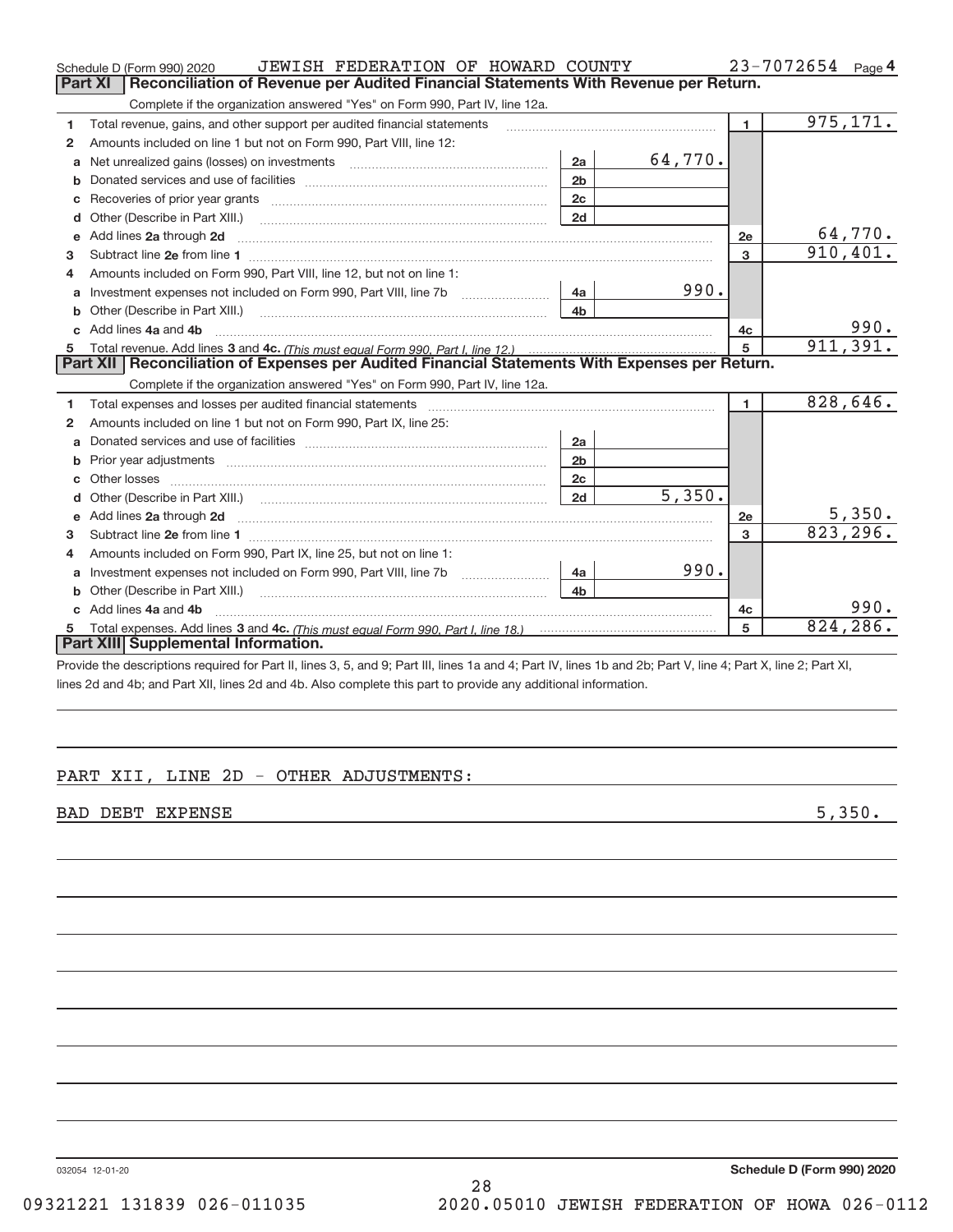| -<br><b>SCHEDULE</b><br>(Form 990)                                                                                                                                            |                   | Complete if the organization answered "Yes" on Form 990, Part IV, line 21 or 22.<br>Governments, and Individuals in the United States<br>Grants and Other Assistance to Organizations, |                                                                              |                                         |                                                                |                                          | OMB No. 1545-0047<br>$\overline{\mathbf{N}}$     |
|-------------------------------------------------------------------------------------------------------------------------------------------------------------------------------|-------------------|----------------------------------------------------------------------------------------------------------------------------------------------------------------------------------------|------------------------------------------------------------------------------|-----------------------------------------|----------------------------------------------------------------|------------------------------------------|--------------------------------------------------|
| Department of the Treasury<br>Internal Revenue Service                                                                                                                        |                   |                                                                                                                                                                                        | Go to www.irs.gov/Form990 for the latest information.<br>Attach to Form 990. |                                         |                                                                |                                          | Open to Public<br>Inspection                     |
| <b>HSTNET</b><br>Name of the organization                                                                                                                                     | <b>FEDERATION</b> | <b>HOWARD</b><br>F)                                                                                                                                                                    | <b>ZAMAOO</b>                                                                |                                         |                                                                |                                          | Employer identification number<br>$23 - 7072654$ |
| General Information on Grants and Assistance<br>Part I                                                                                                                        |                   |                                                                                                                                                                                        |                                                                              |                                         |                                                                |                                          |                                                  |
| Does the organization maintain records to substantiate the amount of the grants or assistance, the grantees' eligibility for the grants or assistance, and the selection      |                   |                                                                                                                                                                                        |                                                                              |                                         |                                                                |                                          |                                                  |
| criteria used to award the grants or assistance?                                                                                                                              |                   |                                                                                                                                                                                        |                                                                              |                                         |                                                                |                                          | $\overline{\mathbb{X}}$ No<br><b>Yes</b>         |
| Describe in Part IV the organization's procedures for monitoring the use of grant funds in the United States<br>2                                                             |                   |                                                                                                                                                                                        |                                                                              |                                         |                                                                |                                          |                                                  |
| Grants and Other Assistance to Domestic Organizations and Domestic Governments. Complete if the organization answered "Yes" on Form 990, Part IV, line 21, for any<br>Part II |                   |                                                                                                                                                                                        |                                                                              |                                         |                                                                |                                          |                                                  |
| recipient that received more than \$5,000. Part II can be duplicated if additional space is needed                                                                            |                   |                                                                                                                                                                                        |                                                                              |                                         |                                                                |                                          |                                                  |
| 1 (a) Name and address of organization<br>or government                                                                                                                       | (b) $EIN$         | (c) IRC section<br>(if applicable)                                                                                                                                                     | (d) Amount of<br>cash grant                                                  | (e) Amount of<br>assistance<br>non-cash | (f) Method of<br>valuation (book,<br>FMV, appraisal,<br>other) | noncash assistance<br>(g) Description of | (h) Purpose of grant<br>or assistance            |
| <b>BBYO</b>                                                                                                                                                                   |                   |                                                                                                                                                                                        |                                                                              |                                         |                                                                |                                          | EADERSHIP PROGRAMMING                            |
| STREET NW<br>20001<br>$\sum_{i=1}^{n}$<br>800 EIGHTH<br>WASHINGTON,                                                                                                           | $53 - 0179971$    | 501(C)(3)                                                                                                                                                                              | $000$ .<br>5.                                                                | $\dot{\circ}$                           | N/A                                                            | M/A                                      | FOR TEENS AFTER B'NAI<br><b>HAVZTTM</b>          |
|                                                                                                                                                                               |                   |                                                                                                                                                                                        |                                                                              |                                         |                                                                |                                          |                                                  |
| THE JEWISH AGENCY FOR ISRAEL                                                                                                                                                  |                   |                                                                                                                                                                                        |                                                                              |                                         |                                                                |                                          | لا<br>ISRAEL<br>SUPPORT                          |
| THIRD AVENUE<br>633                                                                                                                                                           |                   |                                                                                                                                                                                        |                                                                              |                                         |                                                                |                                          | FOR<br>OVERSEAS, PAYMENT                         |
| NY 10017<br>NEW YORK,                                                                                                                                                         | $13 - 1760102$    | 501(C)(3)                                                                                                                                                                              | 945<br>LN.                                                                   | $\mathbf{c}$                            | $\times N$                                                     | N/A                                      | SHALIACH,                                        |
|                                                                                                                                                                               |                   |                                                                                                                                                                                        |                                                                              |                                         |                                                                |                                          |                                                  |
|                                                                                                                                                                               |                   |                                                                                                                                                                                        |                                                                              |                                         |                                                                |                                          |                                                  |
|                                                                                                                                                                               |                   |                                                                                                                                                                                        |                                                                              |                                         |                                                                |                                          |                                                  |
|                                                                                                                                                                               |                   |                                                                                                                                                                                        |                                                                              |                                         |                                                                |                                          |                                                  |
|                                                                                                                                                                               |                   |                                                                                                                                                                                        |                                                                              |                                         |                                                                |                                          |                                                  |
|                                                                                                                                                                               |                   |                                                                                                                                                                                        |                                                                              |                                         |                                                                |                                          |                                                  |
|                                                                                                                                                                               |                   |                                                                                                                                                                                        |                                                                              |                                         |                                                                |                                          |                                                  |
|                                                                                                                                                                               |                   |                                                                                                                                                                                        |                                                                              |                                         |                                                                |                                          |                                                  |
| Enter total number of section 501(c)(3) and government organizations listed in the line 1 table<br>N                                                                          |                   |                                                                                                                                                                                        |                                                                              |                                         |                                                                |                                          | $\frac{1}{2}$                                    |
| Enter total number of other organizations listed in the line 1 table<br>S                                                                                                     |                   |                                                                                                                                                                                        |                                                                              |                                         |                                                                |                                          | $\dot{\circ}$                                    |
| For Paperwork Reduction Act Notice, see the Instructions for Form 990.<br><b>LHA</b>                                                                                          |                   |                                                                                                                                                                                        |                                                                              |                                         |                                                                |                                          | Schedule I (Form 990) 2020                       |

032101 11-02-20 032101 11‐02‐20

29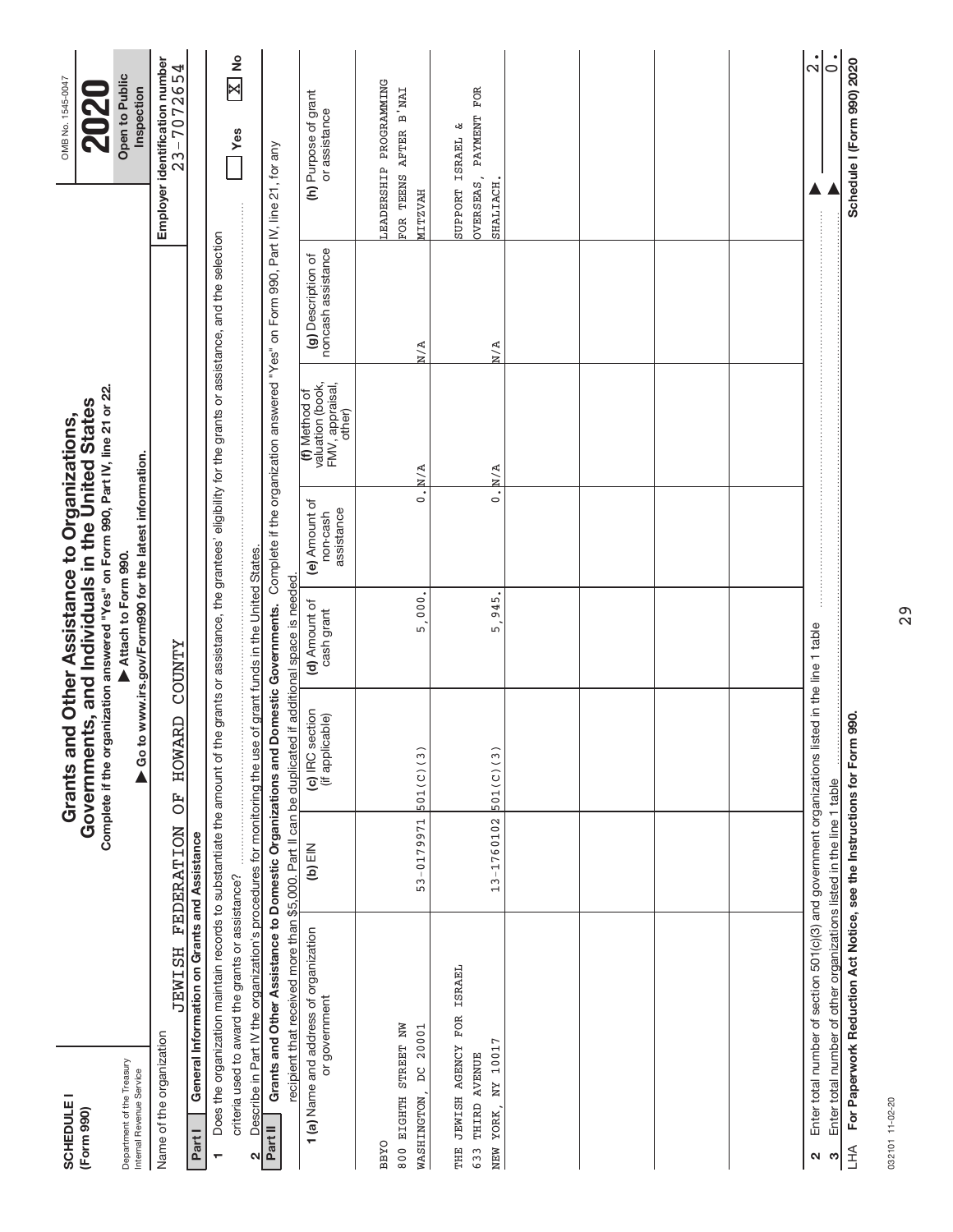| JEWISH FEDERATION OF HOWARD COUNTY<br>Schedule I (Form 990) 2020                                                                                                                                         |                             |                                  |                                       |                                                          | Page 2<br>$23 - 7072654$              |
|----------------------------------------------------------------------------------------------------------------------------------------------------------------------------------------------------------|-----------------------------|----------------------------------|---------------------------------------|----------------------------------------------------------|---------------------------------------|
| Grants and Other Assistance to Domestic Individuals. Complete if the organization answered "Yes" on Form 990, Part IV, line 22.<br>Part III can be duplicated if additional space is needed.<br>Part III |                             |                                  |                                       |                                                          |                                       |
| (a) Type of grant or assistance                                                                                                                                                                          | (b) Number of<br>recipients | (c) Amount of<br>cash grant      | (d) Amount of non-<br>cash assistance | (e) Method of valuation<br>(book, FMV, appraisal, other) | (f) Description of noncash assistance |
| <b>ASSISTANCE</b><br>WITH RENT, UTILITIES, AND MEDICAL & DENTAL<br>JEWISH EMERGENCY NETWORK-NEED BASED<br>EXPENSES                                                                                       | 10                          | 10,587.                          | $\dot{\circ}$                         | $\times N$                                               | N/A                                   |
|                                                                                                                                                                                                          |                             |                                  |                                       |                                                          |                                       |
|                                                                                                                                                                                                          |                             |                                  |                                       |                                                          |                                       |
|                                                                                                                                                                                                          |                             |                                  |                                       |                                                          |                                       |
|                                                                                                                                                                                                          |                             |                                  |                                       |                                                          |                                       |
| Supplemental Information. Provide the information required in Part I, line 2; Part III, column (b); and any other additional information.<br>Part IV                                                     |                             |                                  |                                       |                                                          |                                       |
| $\ddot{\phantom{0}}$<br>$\mathbf{\Omega}$<br><b>LINE</b><br>$\mathbf{H}$<br>PART                                                                                                                         |                             |                                  |                                       |                                                          |                                       |
| FO<br><b>USE</b><br>THE<br>FEDERATION MONITORS<br>THE                                                                                                                                                    | <b>GRANT</b>                | <b>NAY</b><br>ΣÆ<br><b>FUNDS</b> | THE<br>FO<br>O                        | FO<br><b>BOARD</b>                                       |                                       |
| COMMITTEE.<br><b>EXECUTIVE</b><br>DIRECTORS AND                                                                                                                                                          | THE                         |                                  | BOARD OF DIRECTORS ARE                | <b>RESPONSIBLE</b>                                       |                                       |
| REVIEWING<br><b>AND</b><br>MANAGING,<br>AWARDING,<br><b>FOR</b>                                                                                                                                          | PECIFIC<br>Ω                | GRANTS AND                       | ASSISTANCE.                           | THE                                                      |                                       |
| <b>OVERSIGHT</b><br><b>PROVIDES</b><br><b>COMMITTEE</b><br>EXECUTIVE                                                                                                                                     | F<br>O                      | <b>ACTIVITIES</b><br>THE         | CONDUCTED                             | THE<br>$B\overline{Y}$                                   |                                       |
| <b>DIRECTORS</b><br>FO<br><b>BOARD</b>                                                                                                                                                                   |                             |                                  |                                       |                                                          |                                       |
|                                                                                                                                                                                                          |                             |                                  |                                       |                                                          |                                       |
|                                                                                                                                                                                                          |                             |                                  |                                       |                                                          |                                       |
|                                                                                                                                                                                                          |                             |                                  |                                       |                                                          |                                       |
| 032102 11-02-20                                                                                                                                                                                          |                             |                                  |                                       |                                                          | Schedule I (Form 990) 2020            |

30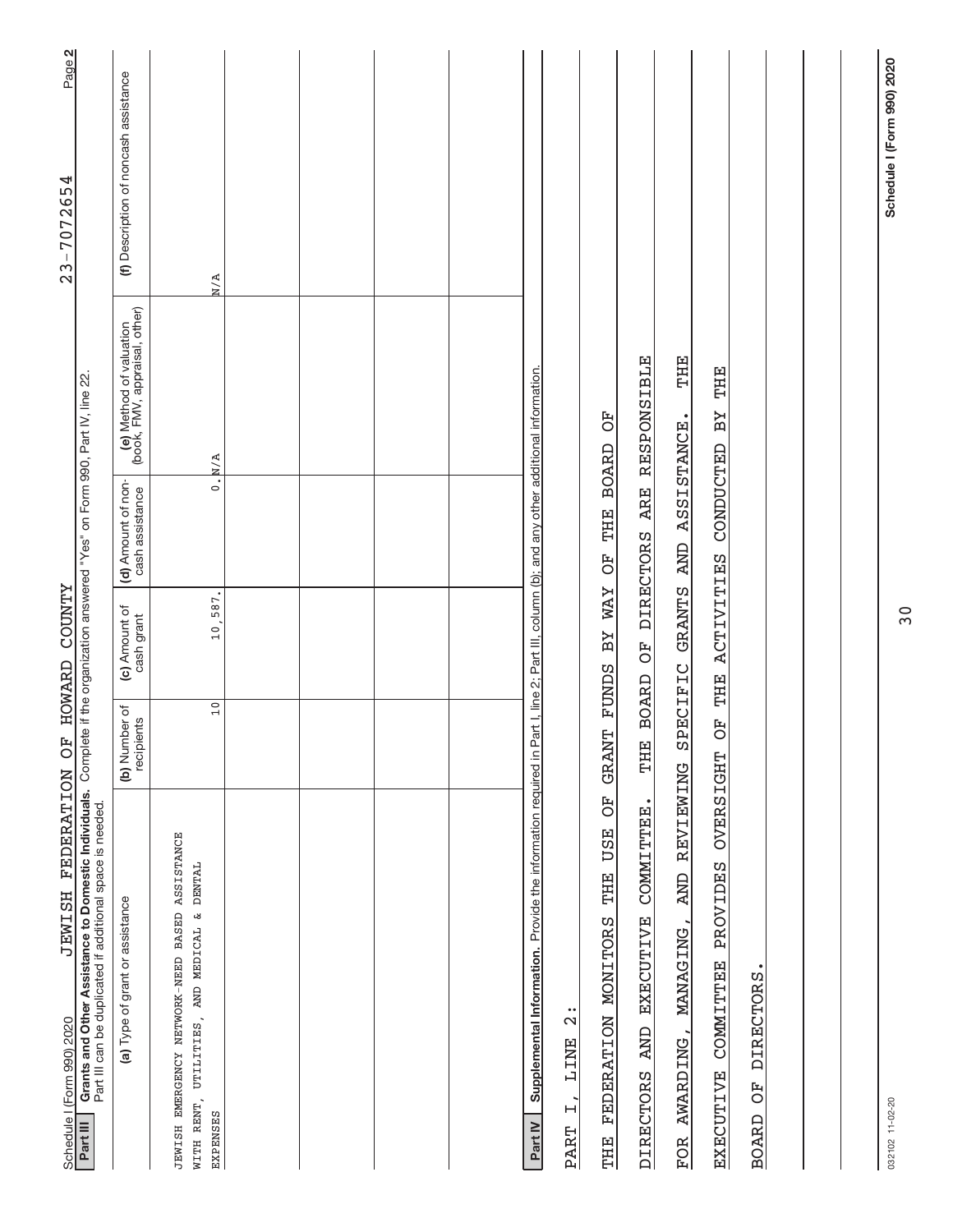**(Form 990 or 990‐EZ)**

Department of the Treasury Internal Revenue Service Name of the organization

**SCHEDULE O Supplemental Information to Form 990 or 990‐EZ 2020**

**Complete to provide information for responses to specific questions on Form 990 or 990‐EZ or to provide any additional information. | Attach to Form 990 or 990‐EZ. | Go to www.irs.gov/Form990 for the latest information.**



**Employer identification number** JEWISH FEDERATION OF HOWARD COUNTY 23‐7072654

FORM 990, PART III, LINE 4D, OTHER PROGRAM SERVICES:

CHILDREN, TEENS, FAMILY & SENIOR OUTREACH:

CHILDREN, TEENS AND FAMILY: VIBRANT, INNOVATIVE PROGRAMS AND SERVICES

ARE DESIGNED FOR THE ENJOYMENT AND ENRICHMENT OF CHILDREN FROM INFANTS

TO TEENS TO ENABLE THE NEXT GENERATION TO GROW UP WITH A CONNECTION TO

JUDAISM.

SENIOR OUTREACH: SENIOR PROGRAMMING IS GEARED FOR THE ACTIVE 55+

COMMUNITY AS A WAY FOR SENIORS TO ENGAGE WITH THE JEWISH COMMUNITY,

LEARN SOMETHING NEW, CONNECT WITH PEOPLE, AND HAVE FUN.

EXPENSES \$ 276,473. INCLUDING GRANTS OF \$ 30,883. REVENUE \$ 8,467.

FORM 990, PART VI, SECTION A, LINE 6:

EACH JEWISH RESIDENT OF HOWARD COUNTY IS A MEMBER OF THE FEDERATION (A "MEMBER"). EACH MEMBER CONTRIBUTING \$18 OR MORE TO THE FEDERATION'S ANNUAL FUNDRAISING CAMPAIGN IN THE THEN CURRENT FISCAL YEAR SHALL BE DEEMED A VOTING MEMBER (A "VOTING MEMBER"), AND SHALL BE ENTITLED TO ALL RIGHTS AND PRIVILEGES APPURTENANT THERETO, INCLUDING, WITHOUT LIMITATION, THE RIGHT TO CAST BALLOTS TO ELECT DIRECTORS AND OFFICERS OF THE FEDERATION, AND THE RIGHT TO SERVE ON COMMITTEES OF THE BOARD. IN THE EVENT CONTRIBUTIONS ARE MADE BY A FAMILY, NO MORE THAN TWO ADULTS OF THE FAMILY SHALL BE ENTITLED TO VOTING RIGHTS.

FORM 990, PART VI, SECTION A, LINE 7A:

"VOTING MEMBERS" (AS DESCRIBED IN LINE 6) SHALL BE ENTITLED THE RIGHT TO

032211 11‐20‐20 **For Paperwork Reduction Act Notice, see the Instructions for Form 990 or 990‐EZ. Schedule O (Form 990 or 990‐EZ) 2020** LHA

31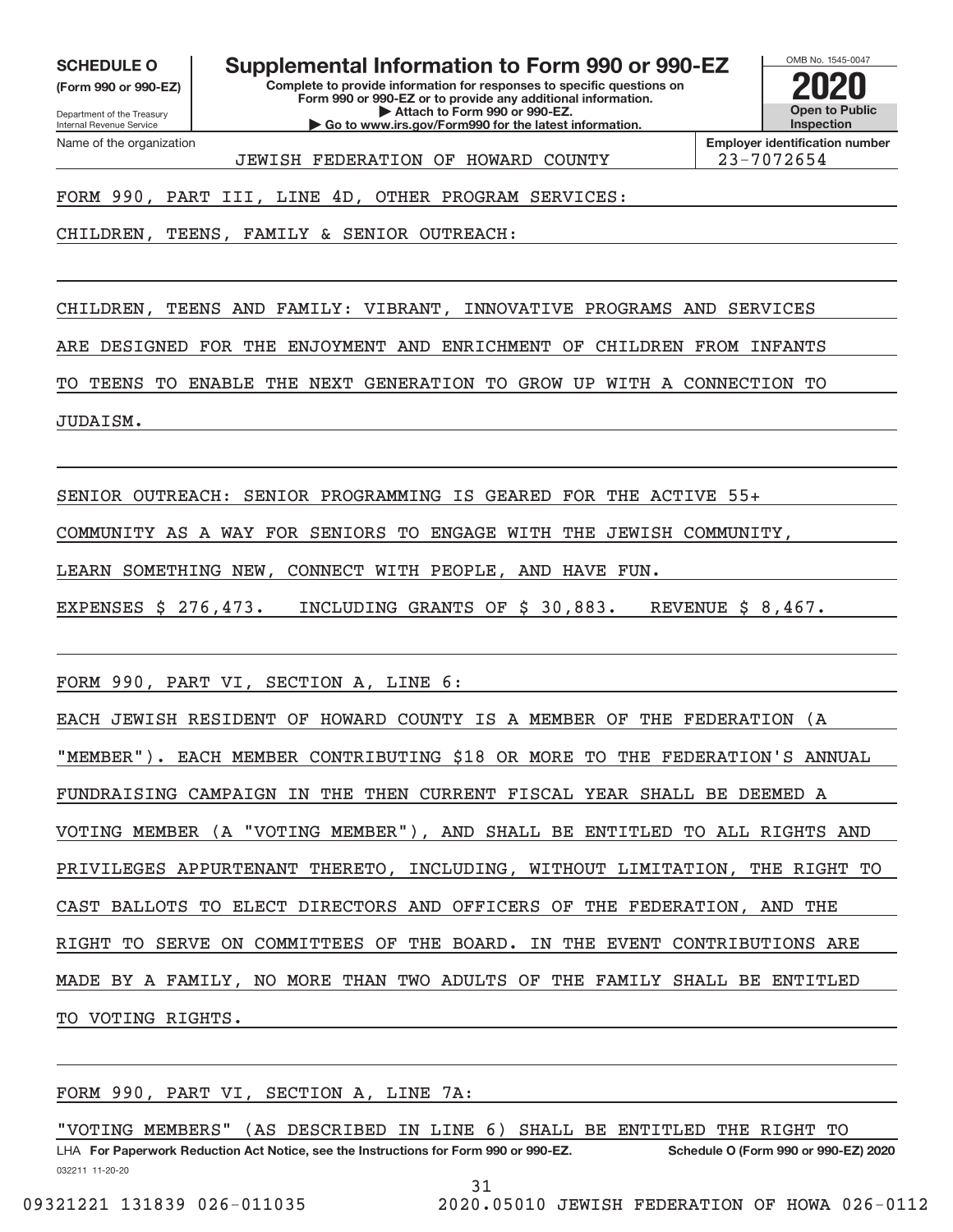| Name of the organization                                        | JEWISH FEDERATION OF HOWARD COUNTY |  |  | <b>Employer identification number</b><br>23-7072654 |
|-----------------------------------------------------------------|------------------------------------|--|--|-----------------------------------------------------|
| CAST BALLOTS TO ELECT DIRECTORS AND OFFICERS OF THE FEDERATION. |                                    |  |  |                                                     |
|                                                                 |                                    |  |  |                                                     |

**2**200.2

FORM 990, PART VI, SECTION B, LINE 11B:

Schedule  $\Omega$  (Form 990 or 990 EZ) 2020

THE FEDERATION'S TREASURER REVIEWS ALL PARTS OF THE FORM TO ENSURE ACCURACY

AND COMPLETENESS. THE FORM 990 IS PROVIDED TO THE ENTIRE BOARD OF DIRECTORS PRIOR TO FILING WITH THE IRS.

FORM 990, PART VI, SECTION B, LINE 12C:

THE BOARD IS REQUIRED TO DISCLOSE ANY CONFLICT OF INTEREST. CONFLICT OF INTEREST STATEMENTS ARE SIGNED ANNUALLY BY EACH BOARD MEMBER. IN ADDITION, BOARD MEMBERS HAVE THE OBLIGATION TO UPDATE THE CONFLICT OF INTEREST STATEMENTS IF CIRCUMSTANCES CHANGE DURING THE YEAR. IN THE EVENT AN ISSUE BEFORE THE BOARD PRESENTS A CONFLICT BETWEEN THE BEST INTEREST OF THE FEDERATION AND AN ORGANIZATION IN WHICH A BOARD MEMBER HAS AN INTEREST OR POSITION, OR ANY OTHER DIRECT OR INDIRECT CONFLICT, THE BOARD MEMBER WILL ABSTAIN FROM VOTING ON THAT ISSUE.

FORM 990, PART VI, SECTION B, LINE 15:

032212 11‐20‐20 **Schedule O (Form 990 or 990‐EZ) 2020** THE ORGANIZATION'S EXECUTIVE COMPENSATION COMMITTEE WHICH IS COMPRISED OF BOTH PAST AND CURRENT TOP LAY LEADERSHIP ANNUALLY REVIEWS COMPENSATION OF ALL KEY EMPLOYEES, OFFICERS, AND THE PRESIDENT BASED ON REVIEW OF INDEPENDENT SURVEYS OF SUCH INDIVIDUALS OF OTHER LIKE SIZE ORGANIZATIONS ACROSS THE NATION, AS WELL AS COMPENSATION REVIEWS OF OTHER NOT FOR PROFIT ORGANIZATIONS IN THE GREATER BALTIMORE METRO AREA. THE COMMITTEE CONSIDERS STANDARDS OF LIVING AS WELL AS SIZE AND COMPLEXITY OF SUCH ORGANIZATIONS. THE COMMITTEE ALSO REVIEW THE PERCENTAGE OF COMPENSATION OF SUCH EMPLOYEES TO THE TOTAL OPERATING BUDGET AND CONSIDERS GENERAL ECONOMIC CONDITIONS IMPACTING THE ORGANIZATION'S ENVIRONMENT THAT IT OPERATES WITHIN TO 32